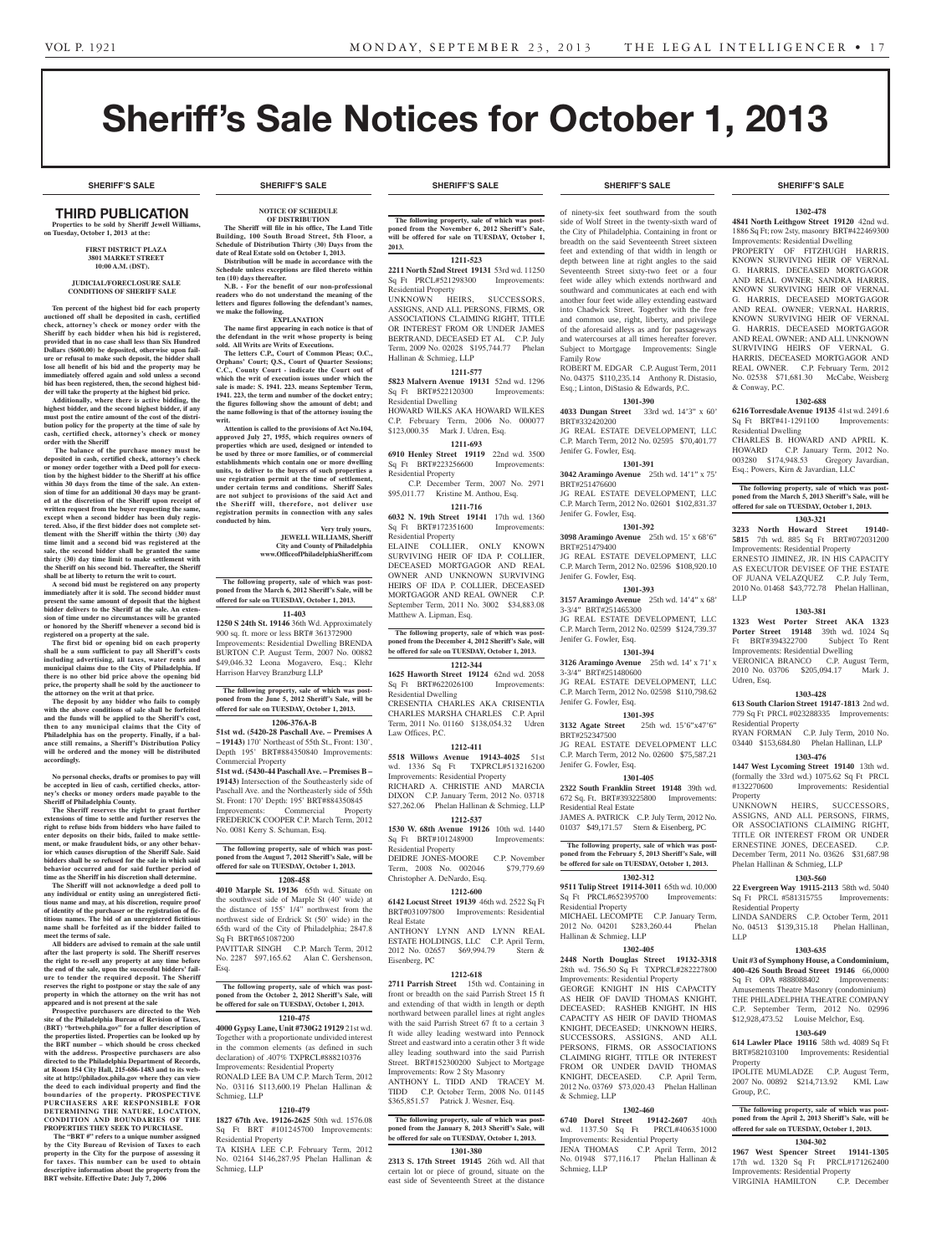Term, 2010 No. 01357 \$57,402.35 Phelan Hallinan, LLP

#### **1304-309**

**1611 South Taney Street 19145** 36th wd. 1611 Sq Ft PRCL#364282100 Improvements: Residential Property

TAMI LEVIN C.P. July Term, 2012 No. 03989 \$69,887.75 Phelan Hallinan, LLP **1304-326**

**6645 Edmund Street 19135-2801** 41st wd. 1364.40 Sq Ft PRCL#411415800 Improvements: Residential Property MARY J. STUBBS AKA MARY J. GALLAGHER C.P. December Term, 2006 No. 00731 \$74,037.33 Phelan Hallinan, LLP

#### **1304-337**

**1219 Christian Street 19147** 2nd wd. 2182 Sq Ft BRT#022249510 Subject to Rent Improvements: Residential Dwelling; Row 3 Sty Masonry

#### JANET WILKENS C.P. June Term, 2012 No. 00454 \$134,718.49 McCabe, Weisberg, & Conway, P.C.

#### **1304-361**

**1131 Brill Street 19124-1116** 62nd wd. 2000<br>Sq Ft PRCL#621038800 Improvements: Sq Ft PRCL#621038800 Residential Property

NADJAHI R. GIVENS AND YVETTE V. GIVENS C.P. March Term, 2009 No. 02136 \$102,335.44 Phelan Hallinan, LLP

#### **1304-362**

**1122 South 56th Street 19143-4042** 51st wd. 1232 Sq Ft PRCL#513022700 Improvements: Residential Property

REGINALD SHARPE, INDIVIDUALLY AND IN HIS CAPACITY AS ADMINISTRATOR OF THE ESTATE OF ERNESTINE PALMER AKA ERNESTINE B. PALMER, DECEASED. UNKNOWN HEIRS, SUCCESSORS, ASSIGNS, AND ALL PERSONS, FIRMS, OR ASSOCIATIONS CLAIMING RIGHT, TITLE OR INTEREST FROM OR UNDER ERNESTINE PALMER AKA ERNESTINE B. PALMER, DECEASED. C.P. October Term, 2011 No. 01539 \$37,834.10 Phelan Hallinan, LLP

#### **1304-377**

**2209 South Hemberger Street** 48th wd. 686.76 Sq Ft BRT#32 S 1361 Improvements: Row 2 Story Masonry

RATANAK PENH, ORIGINAL MORTGAGOR AND REAL OWNER AND SAMBATH TEAV, REAL OWNER C.P. February Term, 2012 No. 01253 \$90,070.27 Milstead & Asscoiates, LLC

### **1304-382**

**403-405 North 64th Street** 34th wd. 9457 Sq Ft BRT#343073200 Improvements: Row Conv/apartment 2 Sty Masonry<br>ROBERT J. MASSELLA C.P. July Term, ROBERT J. MASSELLA

2010 No. 02218 \$235,698.20 Milstead & Associates, LLC

#### **1304-392**

**7617-19 Williams Avenue 19150** 50th wd. 11619.75 Sq Ft BRT#501008900 Improvements: Residential Property JOMO DAVIS C.P. November Term, 2009 No. 03700 \$232,211.98 KML Law Group, P.C.

### **1304-414**

**2904 Poplar Street 19130** 15th wd. 1779.68 Sq Ft BRT#152343800 Improvements: Residential Property

ANTHONY PIZZARO C.P. November Term, 2006 No. 00440 \$321,599.71 KML Law Group, P.C.

#### **1304-430**

**3825 North 8th Street 19140** 43rd wd. 1057.50 Sq Ft BRT#432301800 Improvements: Residential Property

NATHAN J. BROWN, CO-ADMINISTRATOR OF THE ESTAE OF DELORES CLAYTON AKA DELORES M. CLAYTON, DECEASED, DARLENE G. CARTER AS CO-ADMINISTRATOR OF THE ESTATE OF DELORES CLAYTON AKA DELORES M. CLAYTON, DECASED AND ALPHONSO B. CLAYTON AS CO-ADMINSTRATOR OF THE ESTAET OF DELORES CLAYTON AKA DELORES M. CLAYTON, DECEASED. C.P. July Term, 2005 No. 00686 \$40,190.29 KML Law Group, P.C.

### **1304-450**

**2674 Tilton Street 19125** 31st wd. 700 Sq Ft BRT#312179080 Improver Property

THOMAS B. WACHTMANN C.P. September Term, 2012 No. 0480 \$340,797.64 Kristine M. Anthou, Esq.

#### **1304-459**

**245 Hansberry Street 19144-4017** 12th wd. (formally the 59th) 5182.32 Sq Ft PRCL#123104100 Improvements: Residential Property

### EDWARD MACK C.P. January Term, 2012 No. 04913 \$58,720.32 Phelan Hallinan, LLP **1304-466**

**5351 Wingohocking Heights 19144** 12th wd. 12890.88 Sq Ft PRCL#122183000

### Improvements: Residential Property MARY CASTORIE AND MICHAEL MCKINLEY C.P. December Term, 2006 No. 01484 \$318,912.83 Phelan Hallinan, LLP

**1304-482 5355 Woodland Avenue** 51st wd. Situate on the northwesterly side of Woodland Avenue at the distance of 377 ft 8-3/8 inches southwestwardly from the southwesterly side of 53rd stret

Subject to Mortgage Improvements: Row W-off Str 2 Sty Masonry STEVEN L. GORDON C.P. January Term, 2012 No. 01351 \$98,840.88 Chandra M. Arkema, Esq.

### **1304-483**

**6650 Blakemore Street** Beginning at a point on the southwesterly side of Blakemore Street (50 feet wide) at the distance of 134 feet, 3-5/8 inches northwestwardly measured along the said southwesterly side of Blakemore Street from the northwesterly side of Hortter Street (50 feet wide). Subject to Mortgage Improvements: Row B/gar, 2 Sty Masonry JOSEPH D. JOHNSON, JR. C.P. January Term, 2012 No. 02040 \$189,458.28 Chandra M. Arkema, Esq.

## **1304-515**

**206 Radburn Road** 63rd wd. 3691.21 Sq Ft BRT#632192000 Improvements: Residential Dwelling JEANNE E. BLACK AND ROY C. BLACK C.P. July Term, 2012 No. 00594 \$243,861.77 Powers, Kirn, & Javardian, LLC

## **1304-554**

**24 North Hirst Street 19139-2224** 34th wd. 906.24 Sq Ft PRCL#341236800 Improvements: Residential Property JIMMIE MOORE C.P. September Term, 2012 No. 02236 \$71,094.85 Phelan Hallinan, LLP

**The following property, sale of which was post-poned from the May 7, 2013 Sheriff's Sale, will be offered for sale on TUESDAY, October 1, 2013.**

## **1305-399**

**5742 Hazel Avenue 19143** 46th wd. 975.00 Sq. Ft. BRT#463024000 Subject to Mortgage Improvements: Residential Dwelling

JAHMAL BROWN C.P. September Term, 2008 No. 01236 \$66,304.49 Udren Law Offices, P.C.

#### **1305-401**

**705 East Passyunk Avenue 19147** 2nd wd. 59' x 18' PRCL#023133000, BRT #023133000 Improvements: Residential Property TITLE TO SAID PREMISES IS VESTED

IN CURTIS SAVORY BY DEED OF CORRECTIONS-STRAW PARTY DATED FEBRUARY 20, 2004 AND RECORDED MARCH 29, 2004 IN THE OFFICE OF THE RECORDER OF DEEDS IN AND FOR PHILADELPHIA COUNTY AS INSTRUMENT #50894086, GRANTED AND CONVEYED UNTO CURTIS SAVORY, AS STRAW PARTY, IN FEE. C.P. January Term, 2012 No. 02007 \$249,552.26 Martin S. Weisberg, Esq.

#### **1305-459**

**6015 Master Street 19151** 34th wd. 2248 Sq. Ft.; row 2sty masonry BRT#342028600 Subject to Mortgage Improvements: Residential Dwelling DAVID BRYANT C.P. August Term, 2010 No. 01135 \$42,189.97 McCabe, Weisberg, & Conway, P.C.

#### **1305-480**

**1006 70th Avenue 19126-2103** 61st wd. 11585 Sq. Ft. PRCL#611444500 Residential Property ROCHELLE L. REYNOLDS C.P. August Term, 2012 No. 00611 \$278,345.09 Phelan Hallinan, LLP

#### **1305-539**

**2205 South Bonsall Street 19145-3208** 48th wd. 708 Sq. Ft. PRCL#482276800 Improvements: Residential Property

GENKEETA C. BISHOP RPA MAYES IN HIS CAPACITY AS ADMINISTRATOR OF THE ESTATE OF LOUISE S. BISHOP. UNKNOWN HEIRS, SUCCESSORS, ASSIGNS, AND ALL PERSONS, FIRMS, OR ASSOCIATIONS CLAIMING RIGHT, TITLE OR INTEREST FROM OR UNDER LOUISE S. BISHOP, DECEASED. C.P. October Term, 2011 No. 03935 \$35,625.92 Phelan Hallinan, LLP

#### **1305-542**

**2063 Bridge Street 19124-2044** 62nd wd. 1309.80 Sq. Ft. PRCL#622120200 Improvements: Residential Property BELINDA MCNEAL C.P. March Term, 2012 No. 04049 \$26,720.09 Phelan Hallinan, LLP

## **1305-569**

**1929 Dickinson Street 19146** 36th wd. 1024 Sq. Ft. BRT#363042900 Improvements: Residential Real Estate

EDWARD C. ANDREWS C.P. May Term, 2012 No. 00713 \$80,778.83 Stern & Eisenberg, PC

## **SHERIFF'S SALE SHERIFF'S SALE SHERIFF'S SALE SHERIFF'S SALE SHERIFF'S SALE**

**1305-571 3016 Tremont Street 19136** 57th wd. 2345.54 Sq. Ft. OPA #572057400 Improvements: Residential Dwelling

wd. 1607.5 Sq. Ft.; row 2 sty, masonry BRT#281418500 Improvements: Residential Residential Dwelling

Mark J. Udren, Esq.

Residential Dwelling

Residential Dwelling

Residential Dwelling

Residential Dwelling

Gregory Javardian

Dwelling

Dwelling

Javardian, LLC

Javardian, LLC

Residential Dwelling

Residential Dwelling

Residential Property

Residential Property

Residential Property

Phelan Hallinan, LLP

SHARON L. STEPHENS-ROACH C.P. September Term, 2010 No. 02055 \$137,778.73

**1306-402 2724 Cleltenham Avenue AKA 2724 West Cheltenham Avenue 19150** 50th wd. 2081.04 Sq. Ft. BRT#501274400 Improvements:

JEFFREY B. THOMPSON AKA JEFFREY D. THOMPSON C.P. July Term, 2010 No. 03039 \$119,322.33 Udren Law Offices, P.C. **1306-404 411 Hoffman Street 19148** 39th wd. 700 Sq. Ft. BRT#392006000 Improvements:

ESTATE OF KIM O. GLADDEN, C/O RAFEEQ SMITH, PERSONAL REPRESENTATIVE; RAFEEQ SMITH, INDIVIDUALLY AND AS PERSONAL REPRESENTATIVE OF THE ESTATE OF KIM O. GLADDEN. UNKNOWN HEIRS, SUCCESSORS, ASSIGNS, AND ALL PERSONS, FIRMS, OR ASSOCIATIONS CLAIMING RIGHT, TITLE OR INTEREST FROM OR UNDER KIM O. GLADDEN, DECEASED CHERELE K. SMITH, KNOWN HEIR OF KIM O. GLADDEN, ROBERT FAISON, KNOWN HEIR OF KIM O. GLADDEN. C.P. July Term, 2012 No. 01831 \$58,226.85 Udren Law Offices, P.C. **1306-410 3548 North 18th Street 19140** 38th wd. 1935.50 Sq. Ft. BRT#112257800 Improvements:

RICKY MALLOY C.P. March Term, 2010 No. 05466 \$117,543.73 Udren Law Offices, P.C. **1306-419 1722 Dounton Street 19140** 13th wd. 1440 Sq. Ft. BRT#6000210526 Improvements:

ELIZABETH MCNAIR C.P. June Term, 2012 No. 03463 \$62,261.91 Law Offices of

**1306-422 1328 North Alden Street 19131-4114**  4th wd. 1095 Sq. Ft. PRCL#043119900 Improvements: Residential Property ABRAHAM CHESTER C.P. July Term, 2012 No. 04444 \$84,399.27 Phelan Hallinan, LLP **1306-428 1729 Wallace Street, Unit 201 19130**  BRT#888151349 Improvements: Residential

ALEJANDRO F. AGUILAR AND MARIANELA BOAN C.P. April Term, 2012 No. 001859 \$284,982.51 Powers, Kirn &

**1306-430 7252 Mansfield Avenue 19138** 10th wd. BRT#102356300 Improvements: Residential

CHRISTINA J. LEE C.P. May Term, 2010 No. 03339 \$190,924.12 Powers, Kirn &

**1306-433 126 North 51st Street 19139** 44th wd. 1705 Sq. Ft. BRT#441100300 Improvements:

GERALD MINOR C.P. April Term, 2011 No. 00855 \$58,456.07 Udren Law Offices, P.C. **1306-439 2855 Welsh Road 19152** 57th wd. 12801 Sq. Ft. BRT#571047900 Improvements:

DAVID PAEZ C.P. May Term, 2009 No. 01998 \$418,049.81 Udren Law Offices, P.C. **1306-441 1117 Plane Road 19115-3714** 63rd wd. 6523.50 Sq. Ft. PRCL#632108300 Improvements:

THOMAS A. SUMMERS AND GAIL M. SUMMERS C.P. August Term, 2008 No. 03120 \$219,778.17 Phelan Hallinan, LLP **1306-442 13049 Trina Drive 19116-1813** 58th wd. 3203.70 Sq. Ft. PRCL#583163298 Improvements: Residential Property TRACIE EDWARDS AND WARREN EDWARDS C.P. December Term, 2011 No. 00893 \$354,414.53 Phelan , LLP **1306-444 1003 Winton Street 19148-3014** 39th wd. 644 Sq. Ft.  $PRCL#394049100$  Improvements

MICHELLE KERTH AKA MICHELLE R. KERTH C.P. May Term, 2012 No. 00775 \$94,248.70 Phelan Hallinan, LLP **1306-446 2949 Rorer Street 19134-3018** 7th wd. 901 Sq. Ft. PRCL#071529900 Improvements:

BONNIE R. KUSHNER AND PETER DISSIN C.P. July Term, 2012 No. 01978 \$41,730.92

**1306-448 3026 West Lehigh Avenue 19132-1812**  28th wd. 1216 Sq. Ft. PRCL#282380800

GEORGE SIMPKINS, KNOWN SURVIVING HEIR OF VIOLA WILLIAMS, DECEASED MORTGAGOR AND REAL OWNER AND ALL UNKNOWN SURVIGING HEIRS OF VIOLA WILLIAMS, DECEASED MORTGAGOR AND REAL OWNER. C.P. December Term, 2011 No. 00824 \$41,140.93 McCabe, Weisberg, & Conway, P.C. **1306-357 1817 South 5th Street 19148** 1st wd. 2476 Sq. Ft.; row 2 sty masonry BRT#011452100 Improvements: Residential Dwelling JOHN J. VACCA AND THE UNITED STATES OF AMERICA C/O UNITED STATES ATTONREY FOR THE EASTERN DISTRICT OF PENNSYLVANIA. C.P. September Term, 2012 No. 03184 \$133,532.07 McCabe,

Dwelling

Weisberg, & Conway, P.C.

Residential Property

Residential Dwelling

Residential Property

Residential Property

Phelan Hallinan, LLP

Residential Property

wd. 967.12 Sq. Ft. Improvements: Residential Property DAVID B. STEINER AND KAREN M. STEINER C.P. August Term, 2012 No. 01365 \$441,331.28 Phelan Hallinan, LLP **1306-395 3212 Chelsea Place 19114-1104** 58th wd. 2838 Sq. Ft. PRCL#661147100 Improvements:

Residential Property

Residential Property

**4308 Old York Road** 

Udren Law Offices, P.C.

Sq. Ft. BRT#351138900

Hallinan, LLP

Dwelling

Hallinan, LLP

Group, P.C.

Group, P.C.

**1306-358 4647 Pennhurst Street 19124** 42nd wd. 1365 Sq. Ft. BRT#421620100 Improvements:

KENNETH A. MCCALL C.P. August Term, 2012 No. 01657 \$49,015.17 KML Law

**1306-359 1910 Dallas Road 19138** 42nd wd. 1288 Sq. Ft. BRT#6042560000 Improvements:

DWAYNE BLACKSON AND TRACY R. KENNEDY C.P. February Term, No. 02578 \$118,844.74 Powers, Kirn & Javardian, LLC **1306-368 6475 Matthews Street 19119** 22nd wd. 3525.60 Sq. Ft. BRT#221291100 Improvements:

FREDERICK JEROME C.P. October Term, 2012 No. 00090 \$136,761.13 KML Law

**1306-378 865 Granite Street 19124-1728** 35th wd. 1073.10 Sq. Ft. PRCL#351138200 Improvements: Residential Property NICOLE ENOCH C.P. October Term, 2012 No. 00313 \$90,749.97 Phelan Hallinan, LLP **1306-385 4147 Gilham Street 19135-2512** 55th wd. 975 Sq. Ft. PRCL#552135800 Improvements:

DEBORAH PEIRCE C.P. January Term, 2012 No. 02573 \$76,223.22 Phelan Hallinan, LLP **1306-390 1034 East Tioga Street 19134-1445** 33rd wd. 1031.76 Sq. Ft. PRCL#331206900 Improvements: Residential Property RENEE JAREFSKY AND ERIC DUA C.P. October Term, 2011 No. 04239 \$77,725.23

**1306-391 3280 Birch Road 19154-1721** 66th wd. 2952.60 Sq. Ft. PRCL#663006600 Improvements:

SCHILLER G. LESTAGE AND LYLE GEORGETTE LESTAGE C.P. March Term, 2009 No. 05530 \$202,551.49 Phelan

**1306-393 4747 Griscom Street 19124-5833** 23rd

ROBERT LIGUORI AND SHERYL A. LIGUORI C.P. September Term, 2012 No. 03376 \$156,135.89 Phelan Hallinan, LLP **1306-396 104 Village Lane 19154-3602** 66th wd. 4397.64 Sq. Ft. PRCL#662290900 Improvements:

KENNETH ALLEN AND DENISE ALLEN AKA DENISE E. FULFORD C.P. December Term, 2011 No. 01740 \$206,334.85 Phelan

wd. 1296 Sq. Ft. PRCL#433402400 Improvements: Residential Property TRUDY MAYS C.P. March Term, 2012 No. 03711 \$55,080.55 Phelan Hallinan, LLP **1306-400 1230 Durfor Street 19148** 39th wd. 644 Sq. Ft. BRT#394305800 Improvements: Residential

JOHN T. DEROSE AND LENA DEROSE C.P. June Term, 2009 No. 03551 \$141,177.18

**1306-401 879 Granite Street 19124** 35th wd. 1073.10<br>Sq. Ft. BRT#351138900 Improvements:

**1306-398**

ALBERT GABRIELE C.P. February Term, 2012 No. 001799 \$41,660.45 Mitchell B. Klein, Esq.

#### **1305-584 1543 66th Avenue AKA 1543 West 66th Avenue 19126-2766** 10th wd. 1248 Sq. Ft. PRCL#101220500 Improvements: Residential

Property JUWAN DILL C.P. July Term, 2012 No. 02857 \$159,151.57 Phelan Hallinan, LLP

## **1305-627**

**2557 South Massey Street 19142** 40th wd. 1252.40 Sq. Ft. BRT#406115400 Improvements: Residential Property FOFIE KAMARA C.P. September Term, 2012 No. 02999 \$72,858.57 KML Law Group, P.C.

## **1305-639**

**5333 Willows Avenue** 51st wd. Situate on the northwest side of Willows Avenue at the distance of 256 feet southwestward from the southwest side of 53rd Street. Subject to Mortgage Improvements: Row 2 Sty Masonry VERA DELOATCH AND WAYNE GARY DELOATCH C.P. November Term, 2012 No. 00782 \$31,124.72 Chandra M. Arkema, Esq.

**The following property, sale of which was post-poned from the June 4, 2013 Sheriff's Sale, will be** 

#### **offered for sale on TUESDAY, October 1, 2013. 1306-309**

**1217A South Street AKA 1217 South Street, Unit A 19147-1820** 88th wd. Together with an undivided 1.54% interest. PRCL#888053172 Improvements: Condominium Unit JOSEPH GERMANO AND TODD ZEITZ C.P. January Term, 2011 No. 03519 \$107,229.68 Phelan Hallinan, LLP

#### **1306-312**

**2427 South 8th Street 19148-3713** 39th wd. 854 Sq. Ft. PRCL#393244400 Improvements: Residential Property TINA R. WISE AND ANDRE V. WISE C.P.

August Term, 2012 No. 01541 \$148,550.82 Phelan Hallinan, LLP

#### **1306-314**

**2635 South 68th Street 19142-2724** 40th wd. 1146.75 Sq. Ft. PRCL#406093300 Improvements: Residential Property ANTHONY R. WILLIAMS C.P. December Term, 2011 No. 02954 \$57,972.61 Phelan Hallinan, LLP

#### **1306-316**

**1204 Longshore Avenue 19111-4533** 35th wd. 9362.25 Sq. Ft. PRCL#532173000 Improvements: Residential Property BE THI HO AND HU JOANNE AKA JOANNE HU C.P. September Term, 2012 No. 03372 \$262,902.75 Phelan Hallinan, LLP

## **1306-317**

**120 Greenwich Street 19147-6110** 1st wd. 829.66 Sq. Ft. PRCL#011036000 Improvements: Residential Property ANDREA OTTAVIANO C.P. June Term, 2009 No. 04218 \$258,947.92 Phelan Hallinan, LLP

#### **1306-328**

**6042 Hasbrook Avenue 19111** 35th wd. 1728 Sq. Ft. BRT#352255200 Improvements: Residential Property PEDRO CASTILLO C.P. January Term,

2012 No. 01951 \$139,840.02 KML Law Group, P.C. **1306-329**

#### **4425 Fleming Street 19128** 21st wd. 1750.10

Sq. Ft. BRT#211309900 Improvements: Residential Property MARTIN J. OTT, III C.P. January Term, 2013 No. 00708 \$272,180.49 KML Law

Group, P.C.

## **1306-339**

**2833 South Simpson Street 19142** 40th wd. 1520 Sq. Ft. PRCL#406001247 Improvements: Residential Property LYNNE COLLINS C.P. June Term, 2008 No. 04176 \$128,194.32 Phelan Hallinan, LLP

#### **1306-340**

**8553 Old Line Road 19128** 21st wd. 14301 Sq. Ft., det w/gar 2 sty frame BRT#214255080 Improvements: Residential Dwelling MARIA PERILLO AND FILOMENA PERILLO C.P. April Term, 2012 No. 03718

## \$137,998.68 McCabe, Weisberg, & Conway, P.C. **1306-345**

**761 North 27th Street 19130** 15th wd. 2988 Sq ft; row 3 sty masonry BRT#151302500 Improvements: Residential Dwelling HELEN WAGNER C.P. November Term,

2010 No. 01702 \$69,895.76 McCabe, Weisberg, & Conway, P.C. **1306-356**

**2630 West Seltzer Street 19132** 28th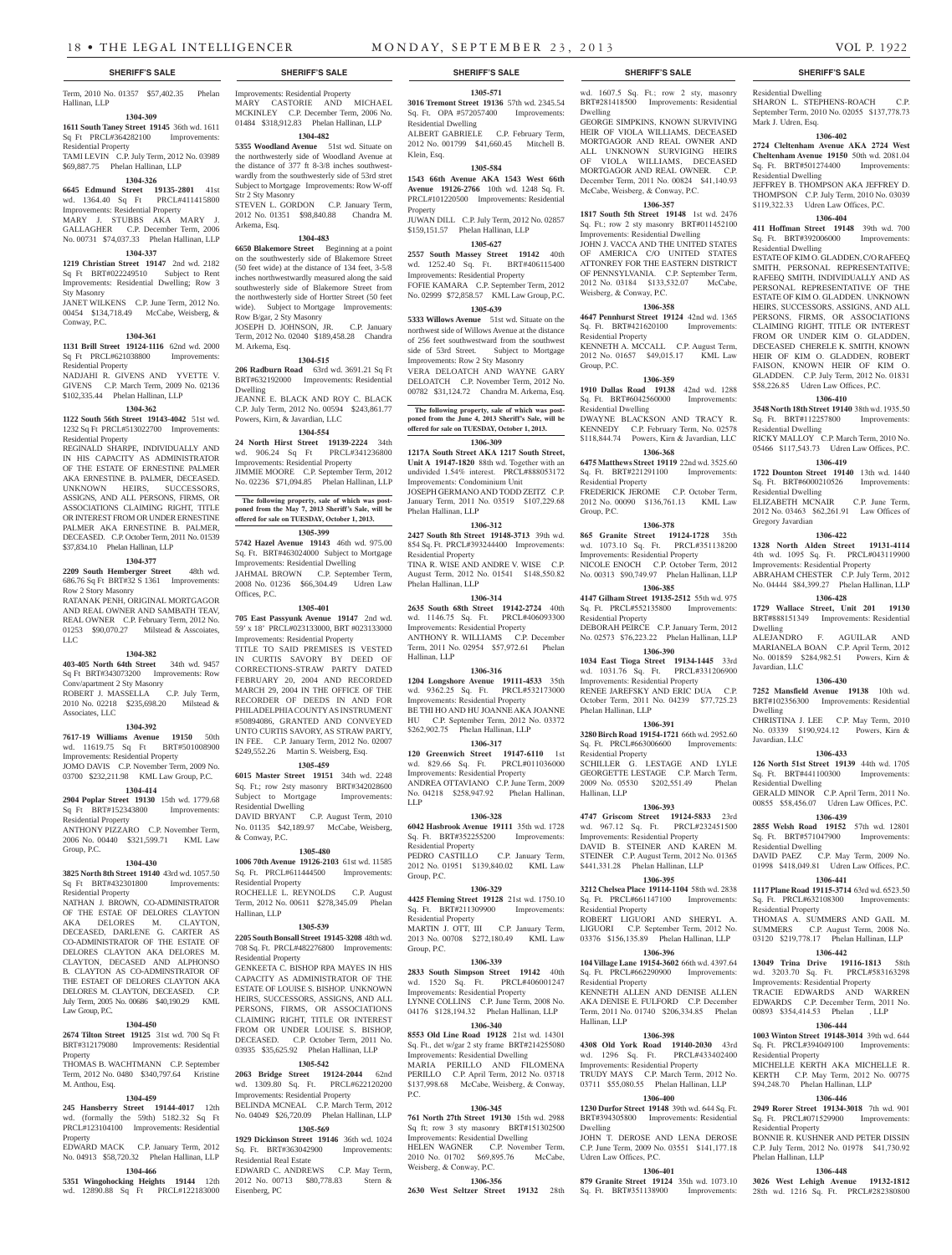Improvements: Residential Property GORDON T. THOMAS AKA GORDON THOMAS C.P. July Term, 2012 No. 01161 \$43,834.95 Phelan Hallinan, LLP

## **1306-449**

**3248 Knorr Street 19149-2613** 55th

#### wd. 1750.10 Sq. Ft. PRCL#551201100

Improvements: Residential Property APRIL MCGOVERN AKA APRIL L. MCGOVERN C.P. March Term, 2012 No.

## 02899 \$83,667.86 Phelan Hallinan, LLP

**1306-450**

#### **7266 Mansfield Avenue 19138-1621** 10th

wd. 2116 Sq. Ft. PRCL#102357000 Improvements: Residential Property MICHAEL HERBERT C.P. April Term, 2012 No. 03071 \$166,228.75 Phelan Hallinan, LLP

#### **1306-451**

**8612 Provident Road 19150** 50th wd. 1448.90 Sq. Ft. BRT#501179600 Improvements: Residential Property

JUDITH QUARLES C.P. September Term, 2012 No. 002747 \$96,230.33 Leonard J. Mucci, III Esq.

#### **1306-454**

**6022 Kingsessing Avenue 19143** 40th wd. 1200 Sq. Ft. BRT#401259600 Improvements: Residential Real Estate

RANDOLPH J. WADDELL, SR. C.P. January Term, 2013 No. 0104 \$76,210.38 Stern & Eisenberg, PC

#### **1306-455**

**332 West Zeralda Street 19144** 13th wd. (formerly 22nd wd.) 1414 Sq. Ft. BRT#133022700 Improvements: Residential Real Estate ANTHONY SMITH C.P. January Term, 2013

## No. 00654 \$73,851.35 Stern & Eisenberg, PC **1306-457**

**7035 Kindred Street 19149** 54th wd. 1145.67 Sq. Ft. BRT#542286200 Improvements: Residential Real Estate

GERALD W. SMITH C.P. November Term, 2012 No. 02855 \$92,296.76 Stern & Eisenberg, PC

#### **1306-458**

**6926 Grosbeak Place 19142** 14th wd. 1614.60 Sq. Ft. BRT#406588500 Improvements: Residential Real Estate EVERLY SHIRER C.P. October Term, 2012

No. 02452 \$96,984.41 Stern & Eisenberg, PC **1306-459**

**5608 Warrington Avenue 19143** 51st wd. 1248 Sq. Ft. BRT#514061500 Improvements: Residential Real Estate

## JANICE SEPHES C.P. October Term, 2012 No. 01386 \$42,902.63 Stern & Eisenberg, PC

## **1306-461A-B**

**1307 Cottman Avenue - Premises A - 19111**  56th wd. 3365.19 Sq. Ft. BRT#871246550 Subject To Mortgage (executing Plaintiff's mortgage) Improvements: Str/off And Apts 2 Sty Masonry

**1309 Cottman Avenue - Premises B - 19111**  56th wd. 3365.19 Sq. Ft. BRT#882926575 Subject To Mortgage (executing Plaintiff's mortgage) Improvements: School 2 Sty Masonry HOWARD AND MELVYN SCHWARTZ C.P. October Term, 2012 No. 4431 \$145,304.01 Weber Gallagher Simpson Stapleton Fires & Newby, LLP, Kenneth M. Portner, Esq.

#### **1306-466**

**2121 North 22nd Street 19121** 32nd wd. 1950 Sq. Ft. BRT#322087300 Subject to Mortgage Improvements: Residential Dwelling DAVID SULLIVAN C.P. May Term, 2012 No. 0891 \$150,216.54 Powers, Kirn & Javardian, LLC

#### **1306-470**

**5501 Litchfield Street 19143** 51st wd. Corner formed by intersection of the northwest side of Litchfield Street with the southwest side of 55th Street. Subject to Mortgage Improvements: Row Conv/apartment 2 Sty Masonry WILLIE M. NEAL, JR. AND CLARA H.

NEAL C.P. June Term, 2011 No. 00363 \$63,512.05 Chandra M. Arkema, Esq.

### **1306-471**

**6520 Elmwood Avenue 19142-2817** 40th wd. 1520 Sq. Ft. PRCL#406228100 Improvements: Residential Property TOXIE BARRON IN HER CAPACITY AS ADMINISTRATRIX AND HEIR OF THE ESTATE OF CHAUNCEY BARRON,<br>DECEASED. UNKNOWN HEIRS. UNKNOWN HEIRS, SUCCESSORS, ASSIGNS, AND ALL PERSONS, FIRMS, OR ASSOCIATIONS CLAIMING RIGHT, TITLE OR INTEREST

FROM OR UNDER CHAUNCEY BARRON, DECEASED. C.P. April Term, 2012 No. 03960 \$61,987.25 Phelan Hallinan, LLP **1306-473 2640 Mole Street AKA 2640 South Mole Street 19145-4608** 26th wd. 672 Sq. Ft. PRCL#261227300 Improvements: Residential

JOEL B. OREJOLA C.P. June Term, 2012 No. 02228 \$260,640.72 Phelan Hallinan, LLP

Property

### Ft. PRCL#282037200 Improvements: Residential Property FRED BAKER C.P. December Term, 2012 No. 03329 \$58,325.76 Phelan Hallinan, LLP **1306-513**

**319 Unruh Avenue 19111-4654** 35th wd. 3850 Sq. Ft. PRCL#353127000 Improvements: Residential Property KIMBERLY E. WILLIAMS AND CHRISTOPHER G. WILLIAMS C.P. July Term, 2010 No. 02659 \$234,117.29 Phelan Hallinan, LLP

#### **1306-516**

**2306 Stanwood Street 19152-2915** 56th<br>wd. 6344 Sq. Ft. PRCL#562050300 wd. 6344 Sq. Ft. Improvements: Residential Property

KENNETH MARINER AND DEBRA

MARINER C.P. December Term, 2011 No. 01548 \$286,180.18 Phelan Hallinan, LLP **1306-521**

#### **12729 Medford Road 19154-1417** 66th wd.

**1306-476 853 Morefield Road 19115-1916** 58th wd. 6643.20 Sq. Ft. PRCL#581148600 Improvements: Residential Property CHANDY P. GEORGE AND SARAMMA MATHAI C.P. September Term, 2010 No. 02127 \$370,867.12 Phelan Hallinan, LLP **1306-481 2021 Castor Avenue 19134** 45th wd. 1116.50 Sq. Ft. BRT#452202300 Improvements:

MARLENE GUZMAN C.P. November Term, 2011 No. 000607 \$62,307.22 Caitlin M.

**1306-483 6244 Limekiln Pike 19141** 15th wd. 1212 Sq. Ft. BRT#172314800 Improvements:

TROY K. GRANT C.P. April Term, 2009 No. 001820 \$51,003.82 Christopher A.

**1306-486 4150-4152 Paul Street 19124** 23rd wd. 3545 Sq. Ft. BRT#232510900 & BRT#232511000 Improvements: Residential Property RICHARD SCHLESINGER AND EVAN SCHLESINGER C.P. March Term, 2012 No. 3947 \$106,316.34 Christopher A. DeNardo,

**1306-487 2516 South Bellford Street 19153** 40th wd. 1145.90 Sq. Ft. BRT#404146000 Improvements: Residential Property CARMEN JAMES C.P. August Term, 2012 No. 1229 \$131,158.83 Christopher A.

**1306-489 5917 Turner Street 19151** 34th wd. 1080 Sq. Ft. BRT#342104100 Improvements:

CARLOS G. BAUTISTA C.P. September Term, 2012 No. 003294 \$75,789.92 Christopher A.

**1306-490 626 Martin Street 19128** 21st wd. 1450 Sq. Ft. BRT#213177000 Improvements: Residential

GREGORY T. STEELE C.P. October Term, 2012 No. 4198 \$218,547.81 Christopher A.

**1306-494 219 North Robinson Street 19139-1123**  34th wd. 1585.31 Sq. Ft. PRCL#341170900 Improvements: Residential Property KRISTIE M. TRICE C.P. August Term, 2012 No. 01361 \$23,002.36 Phelan Hallinan, LLP DAVID ROSARIO C.P. July Term, 2012 No. 01650 \$118,377.15 Phelan Hallinan, LLP **1306-499 2618 South Howard Street AKA 2618 Howard Street 19148-4743** 39th wd. 1530 Sq. Ft. PRCL#391251216 Improvements:

MAUREEN KANE C.P. January Term, 2012 No. 03056 \$79,427.86 Phelan Hallinan, LLP **1306-500 4411 Oakmont Street 19136-3717** 65th<br>wd. 1136 Sq. Ft. PRCL#651078000

Residential Property

Residential Property

Donnelly, Esq.

DeNardo, Esq.

DeNardo, Esq.

DeNardo, Esq.

DeNardo, Esq.

Residential Property

wd. 1136 Sq. Ft. Improvements: Residential Property ERIC MILLER C.P. December Term, 2011 No. 02735 \$25,752.08 Phelan Hallinan, LLP **1306-501 5946 Hammond Avenue 19120-2011**  61st wd. 1742 Sq. Ft. PRCL#612511800 Improvements: Residential Property SHARYN JACKSON IN HER CAPACITY AS HEIR OF STANFORD F. JACKSON DECEASED; KELLY WHITTIER IN HER CAPACITY AS HEIR OF STANFORD F. JACKSON, DECEASED; TRACY LINACRE, IN HER CAPACITY AS HEIR OF STANFORD F. JACKSON, DECEASED; UNKNOWN HEIRS, SUCCESSORS, ASSIGNS, AND ALL PERSONS, FIRMS, OR ASSOCIATIONS CLAIMING RIGHT, TITLE OR INTEREST FROM OR UNDER STANFORD F. JACKSON, DECEASED. C.P. December Term, 2011 No. 00718 \$93,109.79 Phelan Hallinan, LLP **1306-503 2716 North Hollywood Street 19132-1807**  28th wd. (formerly in the 38th wd.) 756 Sq.

Property

Residential Property

Esq.

2000 Sq. Ft. PRCL#663261700 Improvements: Residential Property SILVIO M. IANNUZZI, III AND NANCY L. BOSSERT C.P. February Term, 2012 No.

03096 \$169,344.55 Phelan Hallinan, LLP **1306-522 2209 Reed Street 19146** 36th wd. 1372 Sq. Ft.

BRT#361318800 Improvements: Residential Property BRIDGETTE Y. GRIMES C.P. December Term, 2009 No. 000870 \$51,693.61

Christopher A. DeNardo, Esq. **1306-524**

#### **5108 Roosevelt Boulevard 19124** 35th wd. 6500 Sq. Ft. BRT#351028400 Improvements: Residential Real Estate

WILTON JEAN FRANCOIS C.P. November Term, 2012 No. 01984 \$420,226.23 Stern & Eisenberg, PC

#### **1306-533**

**4134 Cambridge Street 19104** 6th wd. Land area 1245.50 Sq. Ft. BRT#062159700 Improvements: Residential Dwelling CRAIG OVERTON C.P. February Term, 2009 No. 3899 \$127,891.67 Martha E. Von Rosenstiel, Esq.

#### **1306-534**

**6230 North Mascher Street 19120** 61st wd. 1800 Sq ft BRT#611025200 Improvements: Residential Property RICHARD K. OHLIGER C.P. June Term, 2012 No. 3076 \$38,076.08 Christopher A. DeNardo, Esq.

#### **1306-536**

**1828 Griffith Street 19111** 56th wd. 5387.50 Sq. Ft. BRT#561530600 Improvements: Residential Property JERRY MCCORMAC AND DAWNE MCCORMAC C.P. November Term, 2012 No. 1551 \$166,242.51 Christopher A. DeNardo, Esq.

#### **1306-538**

**1147 South Clifton Street 19147-4616** 2nd wd. 910 Sq. Ft. BRT#021567000 Improvements: Residential Property C.P. December Term, 2011 No. 3782 \$148,459.90 Scott A. Dietterick, Esq., Kimberly A. Bonner, Esq., Joel A. Ackerman, Esq., Ashleigh L. Marin, Esq., Ralph M. Salvia, Esq., Jaime R. Ackerman, Esq., Zucker, Goldberg & Ackerman, LLC

### **1306-544**

**4819 North 10th Street 19141-3929** 49th wd. 1290 Sq. Ft. BRT#491337300 Improvements: Residential Property

BRENDA ROBERSON C.P. March Term, 2011 No. 2430 \$73,876.45 Scott A. Dietterick, Esq., Kimberly A. Bonner, Esq., Joel A. Ackerman, Esq., Ashleigh L. Marin, Esq., Ralph M. Salvia, Esq., Jaime R. Ackerman, Esq., Zucker, Goldberg & Ackerman, LLC

#### **1306-547**

**5316 North 12th Street 19141** 49th wd. 1749.72 Sq. Ft. BRT#493135800 Improvements: Residential Property KEASHA PAULHILL C.P. November Term,

2008 No. 03200 \$85,288.06 Scott A. Dietterick, Esq., Kimberly A. Bonner, Esq., Joel A. Ackerman, Esq., Ashleigh L. Marin, Esq., Ralph M. Salvia, Esq., Jaime R. Ackerman, Esq., Zucker, Goldberg & Ackerman, LLC

#### **1306-549**

**5007 Pennway Street AKA 5007 Pennway Avenue 19124-3507** 23rd wd. 1632 Sq. Ft. BRT#233110800 Subject to Mortgage Improvements: Residential Property JEAN F. FORTUREY AKA JEAN FORTUREY C.P. June Term, 2012 No. 0659 \$65,308.25 Scott A. Dietterick, Esq., Kimberly A. Bonner, Esq., Joel A. Ackerman, Esq., Ashleigh L. Marin, Esq., Ralph M. Salvia, Esq., Jaime R. Ackerman, Esq., Zucker, Goldberg & Ackerman, LLC

#### **1306-551**

**1011 Lorraine Street 19116** 35th wd. 7900 Sq. Ft. BRT#582213000 Improvements: Residential Property KRISTIN SANCHEZ AND MICAHEL J. SANCHEZ C.P. August Term, 2012 No. 2337 \$267,570.44 Christopher A. DeNardo, Esq.

### **1306-555**

**705 West Mermaid Lane 19118** 9th wd. 19519 Sq. Ft. BRT#092144110 Improvements: Residential Property DOROTHY L. POOLE C.P. March Term,

2012 No. 03044 \$1,060,950.21 KML Law Group, P.C. **1306-557**

**726 Wharton Street 19147** 1st wd. 576 Sq. Ft. BRT#012003500 Improvements: Residential Property ROBERT J. BRAUN C.P. December Term,

## **SHERIFF'S SALE SHERIFF'S SALE SHERIFF'S SALE SHERIFF'S SALE SHERIFF'S SALE**

2008 No. 01866 \$151,913.42 KML Law Group, P.C.

**Road Unit 56 19154-3319** 88th wd. Together with a proportionate undivided interest in the Common Elements (as defined in such Declaration) of 1.7857%. PRCL#888660711

CHRISTINA ORTIZ AKA CHRISTINA J. ORTIZ C.P. August Term, 2012 No. 02671 \$145,223.70 Phelan Hallinan, LLP **1306-629 5225 Chester Avenue 19143** 51st wd. 1552 Sq. Ft. BRT#511273200 Subject to Rent 5225 CHESTER AVENUE, LLC C.P. August Term, 2012 No. 003434 \$106,169.86 Lachail,

**1306-630 3851 North Broad Street 19140** 43rd wd. 1616 Sq. Ft. (lot size) BRT#432390500

**1306-632 7823 Loretto Avenue 19111** 56th wd. 2875 Sq. Ft. BRT#561194600 Improvements:

JENNIFER LABONSKI C.P. June Term, 2012 No. 02294 \$153,267.16 Pressman &

**1306-638 3222 West Diamond Street 19121-1114**  32nd wd. 2134 Sq. Ft. PRCL#323122700 Improvements: Residential Property IRVIN VAUGHN, JR, ALIYMA AL-SAADHL, SOLELY IN HER CAPACITY AS HEIR OF BADER AL-SAADHL, DECEASED, DOUGLAS AL-SAADHL, SOLELY IN HIS CAPACITY AS HEIR OF BADER AL-SAADHL, DECEASED. UNKNOWN HEIRS, SUCCESSORS, ASSIGNS, AND ALL PERSONS, FIRMS, OR ASSOCIATIONS CLAIMING RIGHT, TITLE OR INTEREST FROM OR UNDER BADER AL-SAADHL, DECEASED. C.P. October Term, 2010 No. 01609 \$33,306.68 Phelan Hallinan, LLP **1306-641 7118 Oakland Street 19149-1211** 54th wd. 1291.87 Sq. Ft. PRCL#542381900 Improvements: Residential Property ANTONIO PEREZ AND CARMEN PEREZ C.P. December Term, 2011 No. 00027 \$141,224.86 Phelan Hallinan, LLP **1306-643 5400 Wissahickon Avenue, Apartment 18 19144-5225** 38th wd. 720 Sq. Ft. PRCL#383143754 Improvements: Residential

BETSEY L. WENGER C.P. December Term, 2011 No. 02542 \$199,856.11 Phelan

**The following property, sale of which was post-poned from the July 2, 2013 Sheriff's Sale, will be offered for sale on TUESDAY, October 1, 2013. 1307-302 3943 L Street 19124** 33rd wd. 1200 Sq. Ft. BRT#332399600 Subject to Mortgage Improvements: Row B/gar 2 Sty Masonry RAUL A. DELEON, III C.P. July Term, 2012 No. 03239 \$47,055.05 Sarah E. Ehasz, Esq. **1307-317 6512 Linmore Avenue 19142** row conv/ apartment 2story masonry BRT#403180900 Improvements: Residential Dwelling PAUL NJOKU C.P. May Term, 2012 No. 001155 \$47,632.21 Federman & Associates,

**1307-330 2130 Morris Street 19145-1905** 36th wd. 868 Sq. Ft. PRCL#363131000 Improvements:

JERRY S. BLACKMON C.P. June Term, 2008 No. 03626 \$82,575.15 Phelan Hallinan, LLP **1307-348 3228 Comly Road 19154-3324** 66th wd. 1803 Sq. Ft. PRCL#662475400 Improvements:

PAMELA A. STEWART AKA PAMELA STEWART AND FRANK A. STEWART, IV AKA FRANK STEWART, IV C.P. October Term, 2010 No. 02293 \$66,058.76 Phelan

**1307-354 2553 East Ontario Street 19132** 45th wd. 1125 Sq. Ft. BRT#451043700 Improvements:

CHRISTINA BRUNKEL C.P. June Term, 2009 No. 001205 \$95,913.81 Valentino F.

**1307-356 1123 E Montgomery Avenue 19125** 18th wd. All that certain lot of ground with the buildings and improvements thereon erected situate on the easterly side of Montgomery Avenue at the distance of one hundred thirty-seven feet six inches southward from the southeast corner of Girard Avenue and Montgomery Avenue in the

LANDMARK DEVELOPMENT RESTORATION, LLC C.P. August Term, 2012 No. 003273 \$106,169.86 Arthur L. Sagnor, III, Esq.; J. Timothy Arndt, III, Esq.;

Improvements: Condominium

Cohen, & Sagnor

Subject to Rent

Lachall Cohen & Sagnor

Residential Property

Doyle, LLC

Property

LLC

Residential Property

Residential Property

Residential Property

DiGiorgio, III, Esq.

Hallinan, LLP

Hallinan, LLP

## **1306-565**

**2968 East Thomspon Street 19134** 25th wd. 1315 Sq. Ft. BRT#251257300 Improvements: Residential Property BRYAN MCLAUGHLIN AND FELICIA MCLAUGHLIN C.P. July Term, 2012 No.

03271 \$169,758.07 KML Law Group, P.C. **1306-574**

#### **3933 Elsinore Street 19124** 33rd wd. on the southeasterly side of Elsinore St 271 ft 0 in

northeastwardly from the northeasterly side of Pike St front 16 ft 4 in, depth 57 ft 6 in OPA#332217900 QUETSY RODRIGUEZ C.P. June Term, 2012 No. 02743 \$57,763.92 Louis P. Vitti, Esq.

#### **1306-590**

**1746 North 3rd Street 19122-3005** 18th wd. 1537.50 Sq. Ft. PRCL#183139600 Improvements: Residential Property MAMADOU SYLLA C.P. October Term, 2011 No. 01547 \$205,864.44 Phelan

## **1306-591**

Hallinan, LLP

**2237 South Hobson Street 19142-1804**  40th wd. 952.94 Sq. Ft. PRCL#403062300

Improvements: Residential Property GEORGE O. AKANNO C.P. May Term, 2012 No. 02250 \$27,828.05 Phelan Hallinan, LLP

## **1306-597**

**1933 Mayland Street 19138** 50th wd. 1312.50 Sq. Ft. BRT#501383500 Improvements: Residential Property

ANNETTA HALL C.P. March Term, 2009 No. 05675 \$80,026.77 KML Law Group, P.C.

## **1306-607**

**1030 Wagner Avenue 19141** 49th wd. 3731.1 Sq. Ft.; row b/gar 2sty masonry BRT#492012300 Improvements: Residential Dwelling MARRAE G. DARGAN C.P. February Term,

2010 No. 00970 \$99,187.40 McCabe, Weisberg, & Conway, P.C. **1306-608**

## **5141 North Sydenham Street 19141** 17th

wd. 2850 Sq. Ft.; row b/gar 2sty masonry BRT#172080800 Improvements: Residential Dwelling RODERICK WALKER AKA RODERICK T.

WALKER C.P. December Term, 2008 No. 00390 \$23,662.01 McCabe, Weisberg, & Conway, P.C.

## **1306-613**

**1409 Alcott Street 19149** 62nd wd. 3174.71 Sq. Ft. BRT#621103800 Improvements: Residential Dwelling GREGG BOYD C.P. May Term, 2012 No. 01547 \$118,496.72 McCabe, Weisberg, & Conway, P.C.

#### **1306-614**

**1303 North 32nd Street, Unit #34 19121**  29th wd. 1367 Sq. Ft.; res condo 3.5 sty, masonry BRT#888290170 Improvements: Condominium CHRISTINE CREIGHTON C.P. October

Term, 2010 No. 00770 \$280,670.40 McCabe, Weisberg, & Conway, P.C. **1306-620**

**1010 North America Street 19123** 4th wd.

ERIC MIDGETT AND KAIT MIDGETT AKA KATHERINE MIDGETT C.P. January Term, 2011 No. 01484 \$338,673.04 Sarah E.

**1306-621 1521 Clearview Street 19141-2303** 17th wd. 1318.12 Sq. Ft. PRCL#171110700 Improvements: Residential Property ROBIN JOHNSON AKA R. JOHNSON, INDIVIDUALLY AND IN HER CAPACITY AS HEIR OF LEROY JOHNSON, DECEASED. UNKNOWN HEIRS, SUCCESSORS, ASSIGNS, AND ALL PERSONS, FIRMS, OR ASSOCIATIONS CLAIMING RIGHT, TITLE OR INTEREST FROM OR UNDER LEROY JOHNSON, DECEASED. C.P. January Term, 2012 No. 00408 \$69,655.07 Phelan Hallinan,

**1306-624 63101 Delaire Landing Road, AKA 63101 Delaire Landing 7-C AKA 63101 Delaire Landing Road Unit 101 19114-5411** 88th wd. PRCL#888650860 Improvements:

SETH A. DEFULGENTIS C.P. January Term, 2012 No. 03054 \$70,384.53 Phelan

**1306-627 4550 Wilde Street 19127-1227** 21st wd. 891.91 Sq. Ft. PRCL#211511500 Improvements:

JOHN J. ANGIOLILLO C.P. December Term, 2012 No. 03323 \$158,686.02 Phelan

**1306-628 3333 Comily Road Unit 56 AKA 3301 Comly** 

Subject to Mortgage

Ehasz, Esq.

LLP

Condominium

Hallinan, LLP

Hallinan, LLP

Residential Property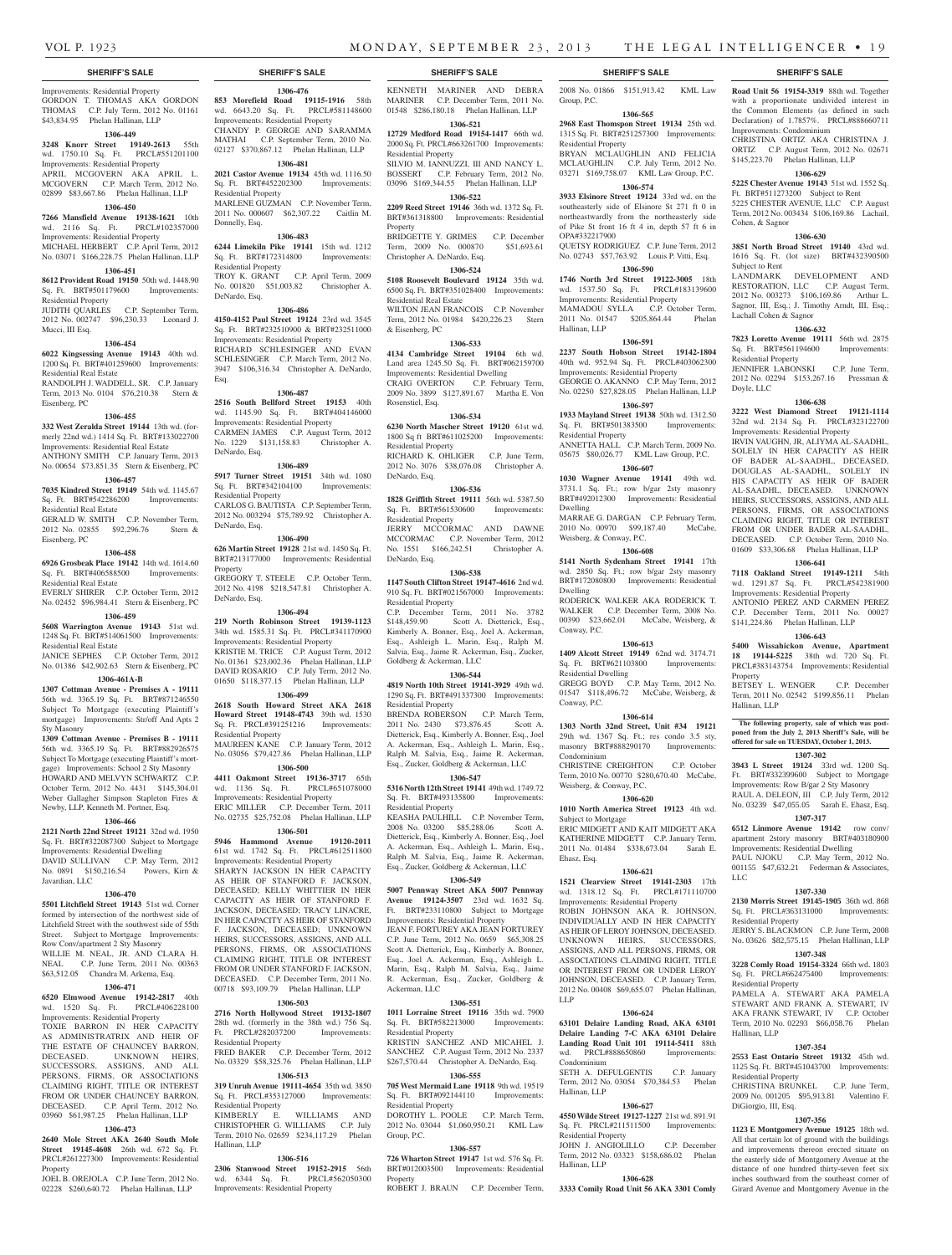Eighteenth Ward of the City of Philadelphia. Containing in front or breadth on Montgomery Avenue twelve feet six inches and extending in length or depth easterly-fifth-eight feet. RICHARD E. HORAN C.P. September Term, 2012 No. 00216 \$119,392.65 Anthony R. Distasio, Esq., LINTON, DISTASIO, & EDWARDS, P.C.

#### **1307-359**

**1932 Morris Street 19145** 36th wd. 1074.68<br>
Sq. Ft. BRT#363126000 Improvements: Sq. Ft. BRT#363126000 Residential Property JAVINA R. CHAMBERLAIN C.P. August

#### Term, 2007 No. 01179 \$96,377.95 KML Law Group, P.C. **1307-363**

**5442 Oakland Street 19124** 62nd wd. 1196 Sq. Ft. BRT#621393900 Improvements:

Residential Property LUZ AIDA MARIN C.P. September Term, 2012 No. 02465 \$74,684.77 KML Law Group, P.C.

#### **1307-375**

**9215 Cambridge Street 19114-4205** 65th wd. 5000 Sq. Ft. PRCL#652423800 Improvements: Residential Property DAWN SOLLEY AND JOHN V. MONTELEONE, III C.P. May Term, 2012 No. 02693 \$171,630.41 Phelan Hallinan, LLP

#### **1307-377**

**2520 North 17th Street 19132-3927** 16th wd. 1035.15 Sq. Ft. PRCL#161171400 Improvements: Residential Property EUGENE STALLWORTH C.P. August Term, 2009 No. 1148 \$49,159.77 Phelan Hallinan, LLP

#### **1307-379**

**1054 North 67th Street 19151-3002** 34th wd. 1356.08 Sq. Ft. PRCL#344409700 Improvements: Residential Property MONICA LYNN WILSON C.P. October Term, 2008 No. 01239 \$98,068.51 Phelan Hallinan, LLP

#### **1307-382**

**7211 Fowler Street 19128-4237** 21st wd. 3046.75 Sq. Ft. PRCL#212457330 Improvements: Residential Property VICKI J. MEST AKA VICKI JO MEST C.P. August Term, 2012 No. 02982 \$140,332.03 Phelan Hallinan, LLP

#### **1307-388**

**5943 North 3rd Street 19120-1843** 61st wd. 1232.80 Sq. Ft. PRCL#612389700 Improvements: Residential Property ANDRENA L. DIXON C.P. April Term, 2011 No. 03124 \$97,811.99 Phelan Hallinan, LLP

## **1307-389**

**6222 North Palethorp Street aka 6222 Palethorp Street 19120-1515** 61st wd. 1200 Sq. Ft. PRCL#611041800 Improvements: Residential Property

#### CARMELA DAVIS MACK C.P. September Term, 2011 No. 01148 \$72,985.72 Phelan Hallinan, LLP

**1307-393**

**1002 West Rockland Street 19141-3908**  49th wd. 1912.50 Sq. Ft. PRCL#491114900 Improvements: Residential Property EDWARD MUHAMMAD AND SHAY HUNTLEY C.P. July Term, 2012 No. 03171 \$88,756.72 Phelan Hallinan, LLP

## **1307-396**

**5955 Chester Avenue 19143-5517** 40th wd. 1448.75 Sq. Ft. PRCL#401118200 Improvements: Residential Property CHRISTIAN DIAZ C.P. May Term, 2009 No. 02774 \$51,102.44 Phelan Hallinan, LLP

## **1307-406**

**1542 North 62nd Street 19151-3802** 34th wd. 1855.54 Sq. Ft. PRCL#342312500 Improvements: Residential Property FELICIA A. BROWN C.P. September Term, 2012 No. 00361 \$47,774.56 Phelan Hallinan,

#### **1307-432**

LLP

**240 West Ruscomb Street 19120** 42nd wd. 1057.50 Sq. Ft. BRT#422153600 Improvements: Residential Dwelling FELICIA NORTH C.P. April Term, 2010 No. 00051 \$49,737.95 Udren Law Offices, P.C.

## **1307-440**

**2213 North Uber Street 19132-4840** 16th wd. Situate on the east side of Uber Street at the distance of 95 feet northward from the north side of Susquehanna Avenue Subject to Mortgage Improvements: Row 3 Sty Masonry CHARLES BROWN C.P. December Term, 2012 No. 03665 \$109,091.61 Chandra M. Arkema, Esq.

## **1307-456**

**228 South 51st Street 19139-4147** 46th wd. 1768.3 Sq. Ft. BRT#602169850 Improvements: Residential Dwelling WALLACE MCDUFFIE, JR. AND VIVIA E.

MCDUFFIE C.P. July Term, 2012 No. 04602 \$28,462.27 Law Offices of Gregory Javardian

## **1307-458 4837 Walton Avenue 19143-2018** 46th wd. 2018.8 Sq. Ft. BRT#461081600 Improvements:

Residential Dwelling KENRICK C. TALBOT AND ALLYSON L. HUNTER-TALBOT C.P. October Term, 2011 No. 04637 \$176,513.43 Law Offices of Gregory Javardian

#### **1307-459 5511 North Marshall Street 19120-2714** 61st wd. 1790 Sq. Ft. BRT#612261100 Improvements: Residential Dwelling INEA WEST C.P. July Term, 2012 No. 04071

\$112,686.37 Law Offices of Gregory Javardian **1307-472 4309 Horrocks Street 19124** 23rd wd. 1320

Sq. Ft. BRT#234222300 Improvements: Residential Property DAVID LITCHFIELD C.P. September Term, 2012 No. 00996 \$93,871.70 Kristine M. Anthou, Esq.

## **1307-480**

**2321 Federal Street 19146** 36th wd. 1600<br>Sq. Ft. BRT#361253900 Improvements: Sq. Ft. BRT#361253900 Residential Property THOMAS THANG LE AKA THOMAS T. LE C.P. May 2012 Term, No. 01318 \$79,569.10 Kristine M. Anthou, Esq.

## **1307-482**

**4219 North 8th Street 19140-2212** 43rd wd. 1067.98 Sq. Ft. BRT#433351200 Improvements: Residential Dwelling BRIDGET GRAHAM C.P. April Term, 2012 No. 01860 \$58,288.04 Powers, Kirn & Javardian, LLC

#### **1307-488 535 Arthur Street 19111** 63rd wd. 3148 Sq. Ft.; row 2 sty masonry BRT#631343900 Improvements: Residential Dwelling PATRICIA ELLIOT AKA PATRICIA A. MEREDITH AND FRANCIS ELLIOT C.P.

June Term, 2009 No. 03161 \$163,244.76 McCabe, Weisberg, & Conway, P.C. **1307-494**

**9235 Academy Road 19114** 57th wd. 8700 Sq. Ft.; det w/d gar 1.5 sty frame BRT#572341500 Subject to Mortgage Improvements: Residential Dwelling

LORI LOBIONDO, KNOWN SURVIVING HEIR OF ROSE STEINKE, DECEASED MORTGAGOR AND REAL OWNER, DIANE L. LOBIONDO, KNOWN SURVIVING HEIR OF ROSE STEINKE, DECEASED MORTGAGOR AND REAL OWNER, RICHARD M. LOBIONDO, KNOWN SURVIVING HEIR OF ROSE STEINKE, DECEASED MORTGAGOR AND REAL OWNER, CHARLES S. LOBIONDO, KNOWN SURVIVING HEIR OF ROSE STEINKE, DECEASED MORTGAGOR AND REAL OWNER AND ALL UNKNOWN SURVIVING HEIRS OF ROSE STEINKE, DECEASED MORTGAGOR AND REAL OWNER. C.P. November Term, 2011 No. 01105 \$202,413.23 McCabe, Weisberg, & Conway, P.C.

#### **1307-515**

**1914 South 69th Street 19142-1202** 40th wd. 2827.04 Sq. Ft. PRCL#403200300 Improvements: Residential Property CARLA L. RAHEMTULLA C.P. July Term, 2012 No. 03988 \$108,549.24 Phelan Hallinan, LLP

### **1307-518**

**406 East Upsal Street 19119-3927** 22nd wd. 1337.86 Sq. Ft. PRCL#221084500 Improvements: Residential Property REGINA TAYLOR C.P. September Term, 2012 No. 02841 \$126,489.75 Phelan Hallinan, LLP

#### **1307-521**

**145 East Pleasant Street aka 145 Pleasant Street 19119-2145** 22nd wd. 1011.75 Sq.<br>Ft. PRCL#222072800 Improvements: Ft. PRCL#222072800

Residential Property BRENDA THOMAS C.P. September Term, 2012 No. 02653 \$39,228.75 Phelan Hallinan, LLP

#### **1307-526**

**2625 South Daggett Street 19142-2804**  40th wd. 1240 Sq. Ft. PRCL#406007100 Improvements: Residential Property KHALILAH FELDER C.P. December Term, 2011 No. 03325 \$59,532.02 Phelan Hallinan, LLP

#### **1307-541**

**6651 Erdrick Street 19135-2601** 55th wd. 1292.68 Sq. Ft. PRCL#552277900 Improvements: Residential Property SCOTT WENDEL AND ELIZABETH

WENDEL AKA ELIZABETH P. DETKIEWICZ C.P. November Term, 2009 No. 03981 \$74,829.52 Phelan Hallinan, LLP **1307-548**

**3750 Clarendon Avenue, #11 19114-1936**  88th wd. Together with all right, title and interest, being 1.0829 undivided interest of, in and to the Common Elements as defined by the Unit Property Act of Pennsylvania, and as more

fully set forth in the aforementioned Declaration of Condominium and Plan. PRCL#88866011 Improvements: Condominium Unit PAMELA L. RENNINGER C.P. January Term, 2012 No. 00892 \$63,873.62 Phelan Hallinan, LLP

## **1307-556**

**3895 Dungan Street 19124** 33rd wd. 1050 Sq. Ft. BRT#332415900 Improvements: Residential Property JUAN C. COLON C.P. August Term, 2011 No.

04505 \$51,308.01 Valentino F. DiGiorgio, III, Esq.

## **1307-557**

**7945 Michener Street 19150-1320** 50th wd. 1612 Sq. Ft. BRT#501151700 Improvements: Residential Dwelling PATRICIA E. GREEN C.P. April Term, 2012 No. 01852 \$51,211.21 Powers, Kirn & Javardian, LLC

### **1307-561**

**3024 North Taney Street aka 3024 Taney Street 19132-1240** 38th wd. 856 Sq. Ft. BRT#381200100 Improvements: Residential Property

LILLIE M. SAVAGE PERRY AKA LILLIE M. PERRY C.P. March Term, 2012 No. 0152 \$40,571.95 Scott A. Dietterick, Esq., Kimberly A. Bonner, Esq., Joel A. Ackerman, Esq., Ashleigh L. Marin, Esq., Ralph M. Salvia, Esq., Jaime R. Ackerman, Esq., Zucker, Goldberg & Ackerman, LLC

#### **1307-566**

**4135 East Roosevelt Boulevard aka 4135 Roosevelt Boulevard 19124** 23rd wd. 1728 Sq. Ft. BRT#233017300 Improvements: Residential Property

JUDYTH SLOAN; THOMAS SLOAN C.P. February Term, 2010 No. 0902 \$81,900.41 Scott A. Dietterick, Esq., Kimberly A. Bonner, Esq., Joel A. Ackerman, Esq., Ashleigh L. Marin, Esq., Ralph M. Salvia, Esq., Jaime R. Ackerman, Esq., Zucker, Goldberg & Ackerman, LLC

#### **1307-569**

**6831 North Franklin Street 19126** 61st wd. 201161.80 Sq. Ft. BRT#776142000 Improvements: Residential Property JASMINE WILLIAMS C.P. August Term, 2011 No. 0038 \$181,550.67 Scott A. Dietterick, Esq., Kimberly A. Bonner, Esq., Joel A. Ackerman, Esq., Ashleigh L. Marin, Esq., Ralph M. Salvia, Esq., Jaime R. Ackerman, Esq., Zucker, Goldberg & Ackerman, LLC

## **1307-571**

**5033 North 9th Street 19144** 49th wd. 1500 Sq. Ft. BRT#491287300 Improvements: Residential Property FREDERICK REID; PAULA SYLVESTER-REID C.P. October Term, 2008 No. 2888<br>\$45.932.97 Scott A. Dietterick. Esq., Scott A. Dietterick, Esq., Kimberly A. Bonner, Esq., Joel A. Ackerman, Esq., Ashleigh L. Marin, Esq., Ralph M. Salvia, Esq., Jaime R. Ackerman, Esq., Zucker, Goldberg & Ackerman, LLC

#### **1307-582**

**4820 North 10th Street 19141** semi detached 2 story masonry BRT#491353300 Improvements: Residential Dwelling CARL CRAWFORD, III C.P. April Term, 2011 No. 000988 \$82,843.32 Federman & Associates, LLC

#### **1307-583**

**1817 East Sergeant Street 19125** row 2 sty<br>masonry BRT#314083600 Improvements: masonry BRT#314083600 Residential Dwelling TRACY HUA AND CHI HUNG MU C.P. December Term, 2011 No. 0591 \$58,771.93

#### Federman & Associates, LLC **1307-584**

**5942 Spruce Street 19139** row b/gar 2sty masonry BRT#032002000 Improvements: Residential Dwelling DAWN R. ROBINSON C.P. November Term, 2011 No. 003135 \$26,550.42 Federman & Associates, LLC

#### **S1307-588**

**126 North 60th Street 19139** 34th wd. 1055.60 Sq. Ft. BRT#341079300 Improvements: Residential Property ROBERT CALLAND JR C.P. July Term, 2007 No. 02174 \$40,131.91 KML Law Group, P.C.

#### **1307-592**

**5942 Callowhill Street 19151** 4th wd. 1440 Sq. Ft. BRT#042184300 Improvements: Residential Property EDWARD A. FENDERSON, JR. C.P.

December Term, 2009 No. 03295 \$39,757.06 KML Law Group, P.C.

## **1307-605**

**3575 Emerald Street 19134** 45th wd. 1149.61 Sq. Ft. BRT#452329800 Improvements: Sq. Ft. BRT#452329800 Residential Property TERESA DERR C.P. December Term, 2012

No. 00911 \$71,899.31 KML Law Group, P.C.

#### **SHERIFF'S SALE SHERIFF'S SALE SHERIFF'S SALE SHERIFF'S SALE SHERIFF'S SALE**

2012 No. 03648 \$179,409.19 Phelan

**1308-313 1503 Frankford Avenue 19125-4411** 18th wd. 1192.82 Sq. Ft. PRCL#181007900 Improvements: Residential Property NARCISCO R. RODRIGUEZ AKA NARCISCO R. RODRIGUEZ C.P. November Term, 2004 No. 04151 \$37,614.25 Phelan

**1308-314 1518 North Alden Street 19131-3815**  4th wd. 1125 Sq. Ft. PRCL#043295400 Improvements: Residential Property ANTOINE WILLIAMS C.P. September Term, 2008 No. 01147 \$105,840.21 Phelan

**1308-319 2620 South Massey Street 19142-2124**  40th wd. 1232 Sq. Ft. PRCL#406122800 Improvements: Residential Property ANNIE DENNIS AND KARMON REED C.P. December Term, 2010 No. 02984 \$82,114.05

**1308-322 617 East Hilton Street 19134-1804** 33rd wd. 932.34 Sq. Ft. PRCL#331056300 Improvements: Residential Property ANTONIO RODRIGUEZ AND JEANNIE RODRIGUEZ C.P. July Term, 2010 No. 03436 \$44,926.27 Phelan Hallinan, LLP **1308-325 6104 Gardenia Street 19144-1017** 59th wd. (formerly part of the 22nd wd.) 1270 Sq. Ft. PRCL#592214200 Improvements:

EMMETT D. ROSS AND MARCIA ROSS C.P. November Term, 2011 No. 01747 \$115,276.64 Phelan Hallinan, LLP **1308-327 7054 Lincoln Drive 19119-2542** 22nd wd. 2874.19 Sq. Ft. PRCL#223279500 Improvements: Residential Property TIMOTHY E. ROWE AND BRIAN M. GREEN C.P. August Term, 2012 No. 00033 \$351,223.70 Phelan Hallinan, LLP **1308-328 2754 Lardner Street 19149** 62nd wd. 1283.20 Sq. Ft. PRCL#1 621169200, PRCL#2 621169210 Improvements: Residential

FRANCES B. VASSALLO C.P. February Term, 2009 No. 01180 \$110,456.14 Phelan

**1308-331 914-918 West Girard Avenue 19123-1240**  14th wd. Southwest corner of Girard Avenue and Percy Street front 117 ft 7 in, depth 42

YIP YAN WONG, LLC C.P. January Term, 2011 No. 02169 \$272,999.92 Philip D.

**1308-339 1505 South Broad Street 19147-6224** 1st wd. Situate on the east side of Broad Street at the distance of thirty six (36) feet, five (5) inches southward from the south side of Dickinson Street Subject to Mortgage Improvements:

ROSEMARIE RAO C.P. April Term, 2012 No. 00290 \$457,306.99 Chandra M. Arkema,

**1308-341 3339 Water Street aka 3339 N Water Street 19134** 7th wd. Approximate size 14'10" frontage x 72' depth OPA#073044200 Improvements: Residential Property

CARMEN SANTIAGO, DECEASED, AND ALL KNOWN AND UNKNOWN INDIVIDUALS, HEIRS, SUCCESSORS, ASSIGNS, BUSINESS ENTITITIES, NON-PROFIT ENTITIES, AND/OR CHARITABLE ENTITITES HAVING AND/OR CLAIMING ANY RIGHT, TITLE, AND/OR INTEREST THEREIN, THEREFROM, AND/OR THEREUNDER AND JULIO A. RODRIGUEZ C.P. May Term, 2011 No. 03827 \$22,908.35 Richard M. Squire & Associates, LLC **1308-343A-B 863 North Uber Street, Unit A 19130-2033**  29th wd. 905 Sq. Ft. +/- BRT#888154168 (Unit A) Subject to Mortgage Improvements: Residential Building/Condominium Units **863 North Uber Street Unit B 19130-2033**  29th wd. 905 Sq. Ft. +/- BRT#888154170 (Unit B) Subject to Mortgage Improvements: Residential Building/Condominium Units THE THOMAS COLE GROUP, INC February Term, 2012 No. 00291 \$34,720.60

Hallinan, LLP

Hallinan, LLP

Hallinan, LLP

Phelan Hallinan, LLP

Residential Property

Property

ft $0$  in.

Esq.

Berger, Esq

Row W-off/str 3sty Masonry

Richard J. Weitzman, Esq.

Property

Mucci, III, Esq.

**1308-351 2103 Federal 19147** 36th wd. 2509.95 Sq. Ft. BRT#361035715 Improvements: Residential

HORACE R. WEAVER C.P. August Term, 2012 No. 1704 \$16,312.05 Leonard J.

Hallinan, LLP

**1307-608 2626 Salmon Street 19125** 31st wd. (formerly 18th wd.) 840 Sq. Ft. BRT#312190100 Improvements: Residential Real Estate JOANNE MARIE SZARAK AKA JOANN SZARAK AND JOSEPH WILLIAM SZARAK AKA JOSEPH W. SZARAK C.P. December Term, 2012 No. 00390 \$94,697.21 Stern & Eisenberg, P.C.

#### **1307-620**

**2009 North Cleveland Street 19121-1501**  32nd wd. 630 Sq. Ft. PRCL#321232800 Improvements: Residential Property<br>DANDRE T. PARMLEY C.P. February DANDRE T. PARMLEY Term, 2012 No. 03101 \$62,604.25 Phelan Hallinan, LLP

### **1307-627**

**6146 Alma Street 19149-3203** 53rd wd. 1275 Sq. Ft. PRCL#531333500 Improvements: Residential Property JIAN BIAO CHEN C.P. November Term, 2010 No. 01082 \$42,768.60 Phelan Hallinan,

LLP **1307-630**

**1307-646 1309 South 17th Street 19146-4712** 36th wd. 992 Sq. Ft. BRT#365190000 Improvements:

ANTHONY M. BUONOMO C.P. January Term, 2012 No. 03282 \$170,365.54 Powers,

**The following property, sale of which was post-poned from the August 6, 2013 Sheriff's Sale, will be offered for sale on TUESDAY, October 1, 2013. 1308-302 304 Unruh Avenue 19111-4630** 35th wd. 2500 Sq. Ft. PRCL#353120600 Improvements:

EDWIN GIBSON AND DAWN GIBSON C.P. October Term, 2009 No. 04119 \$160,403.12

**1308-303 148 Mercy Street 19148-2614** 39th wd. 598 Sq. Ft. PRCL#391058100 Improvements:

PHILIP J. MARKER C.P. May Term, 2009 No. 00135 \$130,787.72 Phelan Hallinan,

**1308-304 2848 Walnut Hill Street, Unit A 19152-1503**  57th wd. 2524.48 Sq. Ft. PRCL#571073319 Improvements: Residential Property YONG HANG WANG C.P. April Term, 2012 No. 01443 \$188,353.90 Phelan Hallinan,

**1308-306 1469 North Wannamaker Street 19131- 3825** 4th wd. 780 Sq. Ft. PRCL#043148500 Improvements: Residential Property ESTATE OF IDA MAE BLOODWORTH SYLIVA A. WATSON, ADMINSTRATRIX AND HEIR OF THE ESTATE OF IDA MAE BLOODWORTH, BERNARD TYLOR, HEIR OF THE ESTATE OF IDA MAE BLOODWORTH ODELL TYLOER, HEIR OF THE ESTATE OF IDA MAE BLOODWORTH CYNTHIA TYLER, HEIR OF THE ESTAE OF IDA MAE BLOODWORTH UNKNOWN HEIRS, SUCCESSORS, ASSIGNS, AND ALL PERSONS, FIRMS, OR ASSOCIATIONS CLAIMING RIGHT, TITLE, OR INTEREST FROM OR UNDER IDA BLOODWORTH, DECEASED. ESTATE OF LOUIS BLOODWORTH AKA LEWIS BLOODWORTH, UNKNOWN SUCCESSORS ADMINISTRATOR OF ESTATE OF LOUIS BLOODWORTH AKA LEWIS BLOODWORTH IIIANITA BLOODWORTH, HEIR OF THE ESTATE OF LOUIS BLOODWORTH AKA LEWIS BLOODWORTH AKA LEWIS JUANITA BLOODWORTH, HEIR OF THE ESTATE OF LOUIS BLOODWORTH AKA LEWIS BLOODWORTH UNKNOWN HEIRS, SUCCESSORS, ASSIGNS, AND ALL PERSONS, FIRMS, OR ASSOCIATIONS CLAIMING RIGHT, TITLE OR INTEREST FROM OR UNDER LOUIS BLOODWORTH, DECEASED. C.P. May Term, 2009 No. 02683 \$57,810.79 Phelan Hallinan, LLP **1308-307 863 North Taney Street 19130-1830**  15th wd. 6800 Sq. Ft. PRCL#151294900 Improvements: Residential Property TRICIA A. BRUNING C.P. February Term,

## **1336 South Ruby Street 19143-4928** 51st wd. 1524.88 Sq. Ft. PRCL#511251700

Improvements: Residential Property PAMELA CARR C.P. December Term, 2011 No. 02309 \$47,746.99 Phelan Hallinan, LLP **1307-640 2624 Island Avenue 19153** 40th wd. Unknown BRT#40505116 Subject to Mortgage Improvements: Residential Property LORNELL MORRIS, JR. C.P. January Term, 2011 No. 03329 \$89,720.12 Jeffrey G.

Trauger, Esq.

Residential Dwelling

Kirn & Javardian, LLC

Residential Property

Phelan Hallinan, LLP

Residential Property

LLP

LLP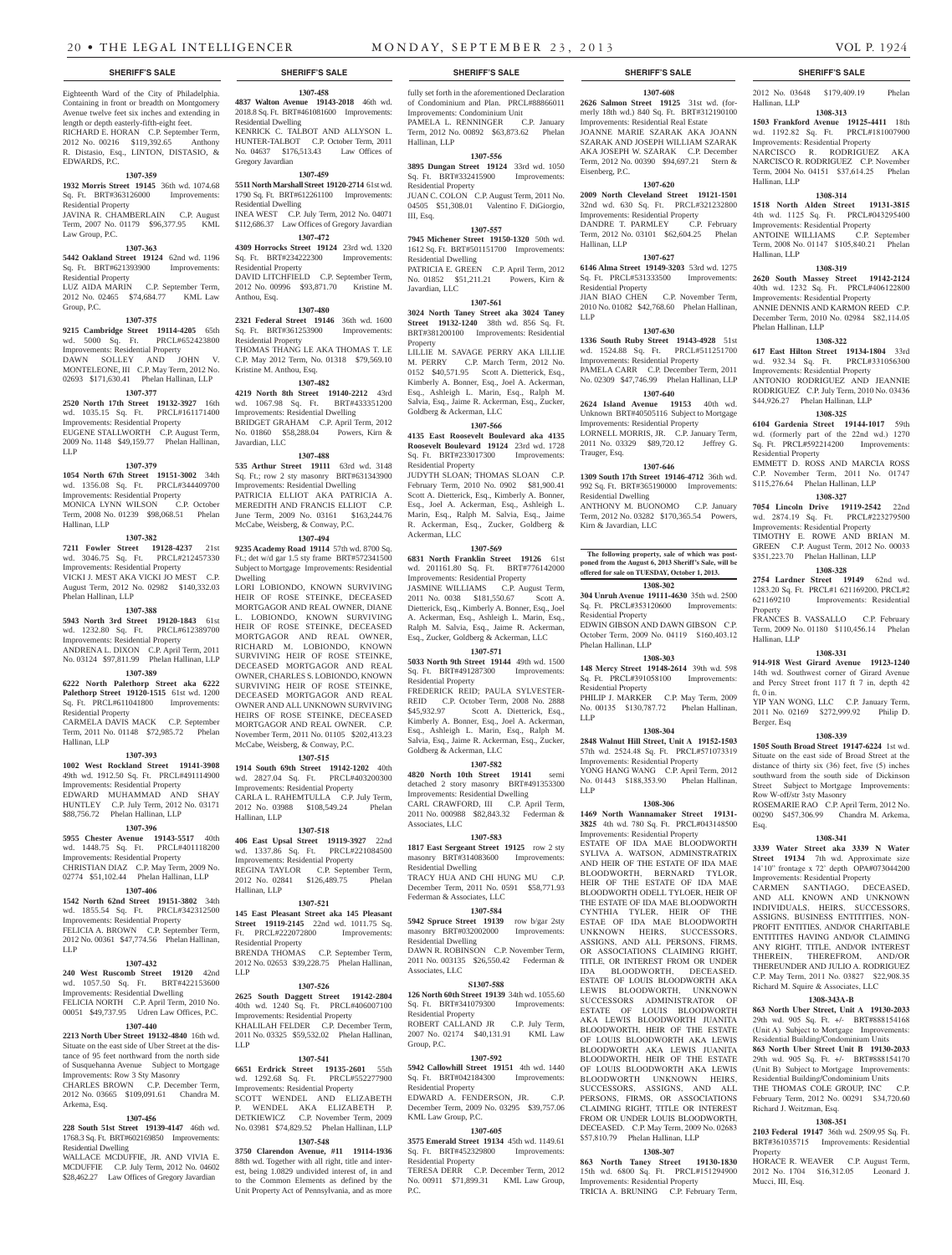Residential Property

Phelan Hallinan, LLP

Hallinan, LLP

LLP

Residential Property

Residential Property

Ackerman, LLC

Residential Property

Property

**1308-475 2422 East Firth Street 19125-3109** 31st wd. 805 Sq. Ft. PRCL#314055300 Improvements:

**1308-503 5737 Cedar Avenue 19143** 46th wd. 1280 Sq. Ft. BRT#463044200 Improvements:

TERESA MORRISON C.P. January Term, 2009 No. 03647 \$88,745.51 KML Law

**1308-505 2605 East Dauphin Street 19125** 31st wd. 826 Sq. Ft. BRT#313096600 Improvements:

JOSEPH KENNEY AND THE UNITED STATES OF AMERICA C.P. December Term, 2007 No. 01376 \$85,005.13 KML Law

**1308-510 5118 Harlan Street 19131** 44th wd. 1065 Sq. Ft. BRT#442169100 Improvements:

JOAN JONES C.P. January Term, 2008 No. 00645 \$31,263.50 KML Law Group, P.C. **1308-517 1503 North Redfield Street 19151** 34th wd. 1420 Sq. Ft. BRT#342165200 Improvements:

ALIYA S. SMALL C.P. December Term, 2008 No. 00510 \$51,907.45 KML Law

**1308-519 5223 North Mascher Street 19120** 42nd wd. 1322.73 Sq. Ft. BRT#422358800 Improvements: Residential Property EFRAIN BERRIOS AND MARITZA BERRIOS C.P. August Term, 2011 No. 00042 \$39,298.98 KML Law Group, P.C. **1308-520 6129 Walton Avenue 19143** 3rd wd. 2250

VENEDA SAMUEL C.P. July Term, 2010 No. 00740 \$52,966.21 KML Law Group, P.C. **1308-529 4135 Greeby Street 19135** 55th wd. 975 Sq. Ft. BRT#552123700 Improvements:

DENNIS RIVERA C.P. March Term, 2012 No. 00456 \$162,174.91 KML Law Group,

**1308-540 4429 Princeton Avenue 19135** 41st wd. Row b/gar 2sty, masonry; 2320 Sq. Ft. BRT#412057600 Improvements: Residential

HARRY B. SEVERNS C.P. August Term, 2010 No. 01148 \$159,766.34 McCabe,

**1308-544 552 Marwood Road 19120** 42nd wd. Row w/det gar 2sty masonry; 2644.9 Sq. Ft. BRT#421222000 Subject to Rent Improvements: Residential Dwelling RONALD FULTON C.P. September Term, 2012 No. 03045 \$139,898.78 McCabe,

**1308-547 6056 Belden Street 19149** 53rd wd. Row b/gar 2sty, masonry; 2764.88 Sq. Ft. BRT#531297000 Improvements: Residential Dwelling LITA DANIELS C.P. August Term, 2012 No. 00319 \$143,390.44 McCabe, Weisberg &

**1308-548 7135 Torresdale Avenue 19135** 65th wd. Semi det 2 sty masonry; 3240 Sq. Ft. BRT#651257400 Subject to Mortgage Improvements: Residential Dwelling BETH ANN ELLINGER C.P. December Term, 2010 No. 00383 \$125,277.93 McCabe,

**1308-551 2425 South 16th Street 19145** 26th wd. Row 2sty, masonry; 2390 Sq. Ft. BRT#261253400 Subject to Mortgage Improvements: Residential

EDWARD WRIGHT AND ANNA MARIE WRIGHT C.P. December Term, 2011 No. 02371 \$155,115.87 McCabe, Weisberg &

**1308-555 8200 Rose Petal Drive 19111** 56th wd. Det w/ gar 2sty frame; 9173 Sq. Ft. BRT#562313500 Improvements: Residential Dwelling  $C.P.$  January Term, 2012 No. \$329,620.12 McCabe, Weisberg & Conway,

**1308-556 7540 Brockton Road 19151** 34th wd. Row b/gar 2sty, masonry; 2874.50 Sq. Ft. BRT#343148400 Improvements: Residential

AARON OWENS C.P. June Term, 2012 No. 01354 \$104,279.15 McCabe, Weisberg &

**1308-557 941 East Price Street 19138** 59th wd. Row b/ gar 2sty masonry; 2736 Sq. Ft. BRT#591089800 Improvements: Residential Dwelling

Residential Property

Residential Property

Residential Property

Residential Property

Sq. Ft. BRT#032168800 Residential Property

Residential Property

Weisberg & Conway, P.C.

Weisberg & Conway, P.C.

Weisberg & Conway, P.C.

Conway, P.C.

Dwelling

Conway, P.C.

P.C.

Dwelling

Conway, P.C.

P.C.

Dwelling

Group, P.C.

Group, P.C.

Group, P.C.

RICHARD C. WELLS, JR., DOROTHY A. SICKELS AND DOROTHY M. SICKELS C.P. November Term, 2009 No. 04590 \$112,748.76

**1308-476 1639 Pennington Road 19151-2719** 34th wd. 1475.59 Sq. Ft. PRCL#343321500 Improvements: Residential Property ANTHONY WATSON, IN HIS CAPACITY AS ADMINSTRATOR AND HEIR OF THE ESTATE OF BRIDGET A. TOPPING, ALYSSA WATSON, IN HER CAPACITY AS HEIR OF THE ESTATE OF BRIDGET A. TOPPING. UNKNOWN HEIRS, SUCCESSORS, ASSIGNS, AND ALL PERSONS, FIRMS, OR ASSOCIATIONS CLAIMING RIGHT, TITLE OR INTEREST FROM OR UNDER BRIDGET A. TOPPING, DECEASED. C.P. December Term, 2012 No. 02948 \$73,183.30 Phelan

**1308-478 4326 Potter Street 19124-4428** 33rd wd. 1602 Sq. Ft. PRCL#332559600 Improvements:

TOMASA GARCIA C.P. July Term, 2012 No. 04242 \$60,107.58 Phelan Hallinan, LLP **1308-481 2152 West 74th Avenue aka 2152 74th Avenue 19138-1417** 50th wd. (formerly the 15th wd.) 1791 Sq. Ft. PRCL#501397300 Improvements: Residential Property JOEREL BESSON C.P. March Term, 2010 No. 01842 \$167.716.25 Phelan Hallinan,

**1308-483 5528 Hunter Street 19131-3507** 4th wd. 1492.24 Sq. Ft. PRCL#041260500 Improvements: Residential Property VINCENT HEATH C.P. March Term, 2013 No. 01564 \$82,715.73 Phelan Hallinan, LLP **1308-489 1447 North 57th Street 19131-3806** 4th wd. 984.45 Sq. Ft. PRCL#043093700 Improvements: Residential Property TERESA HINTON C.P. April Term, 2010 No. 02950 \$56,926.18 Phelan Hallinan, LLP **1308-490 601 Anchor Street 19120-1707** 35th wd. 2091 Sq. Ft. BRT#351278400 Improvements:

 C.P. April Term, 2012 No. 4246 \$79,986.90 Scott A. Dietterick, Esq., Kimberly A. Bonner, Esq., Joel A. Ackerman, Esq., Ashleigh L. Marin, Esq., Ralph M. Salvia, Esq., Jaime R. Ackerman, Esq., Zucker, Goldberg &

**1308-492 5841 North 6th Street 19120** 61st wd. 1712 Sq. Ft. BRT#612287900 Improvements:

WILLIAM TAYLOR C.P. January Term, 2011 No. 1245 \$119,089.40 Scott A. Dietterick, Esq., Kimberly A. Bonner, Esq., Joel A. Ackerman, Esq., Ashleigh L. Marin, Esq., Ralph M. Salvia, Esq., Jaime R. Ackerman, Esq., Zucker, Goldberg & Ackerman, LLC **1308-494 1927 Poplar Street, Unit B aka 1927 Poplar Street 19130** 29th wd. 1314 Sq. Ft. BRT#888290557 Improvements: Residential

ELLA REPIK C.P. March Term, 2012 No. 2336 \$306,657.12 Scott A. Dietterick, Esq., Kimberly A. Bonner, Esq., Joel A. Ackerman, Esq., Ashleigh L. Marin, Esq., Ralph M. Salvia, Esq., Jaime R. Ackerman, Esq., Zucker,

**1308-496 2514 South 13th Street 19148-4306** 39th wd. Beginning point: containing in front or breadth on the said Thirteenth Street sixteen feet and extending of that width in length or depth westward between lines parallel at right anlges to said Thirteenth Streeet. Subject to Mortgage Improvements: Row 2 Sty Masonry ANTOINETTE TUMOLO (DECEASED) C.P. February Term, 2012 No. 00082 \$302,695.66

**1308-499 233 North Ruby Street 19139** 44th wd. 765 Sq. Ft. BRT#441197700 Improvements:

CHANTE C. THOMAS C.P. April Term, 2009 No. 00740 \$108,139.10 KML Law

**1308-502 1536 South 24th Street 19146** 36th wd. 930 Sq. Ft. BRT#364143900 Improvements:

ESTHER THORNTON C.P. December Term, 2012 No. 00823 \$26,389.23 KML Law

Goldberg & Ackerman, LLC

Chandra M. Arkema, Esq.

Residential Property

Residential Property

Group, P.C.

Group, P.C.

## **SHERIFF'S SALE SHERIFF'S SALE SHERIFF'S SALE SHERIFF'S SALE SHERIFF'S SALE**

#### **1308-357 184 West Sparks Street 19120** 61st wd. 900 Sq. Ft. BRT#611254400 Improvements: Residential Property

LORRIENA I. ROBERTS C.P. December Term, 2012 No. 03172 \$111,666.99 KML Law Group, P.C.

### **1308-359**

**710 Kingston Street 19134** 7th wd. 1057.88 Sq. Ft. BRT#073284601 Improvements: Residential Property

EDWIN RODRIGUEZ C.P. January Term, 2013 No. 00408 \$65,412.55 KML Law Group, P.C.

#### **1308-361**

**328 Cantrell Street 19148** 39th wd. 656.18 Sq. Ft. BRT#392083900 Improvements: Residential Property

JOHN UHL AND ROBERT JOHN UHL C.P. January Term, 2012 No. 00300 \$98,027.84 KML Law Group, P.C.

#### **1308-362**

**7507 East Tuplehocken Street 19138** 50th wd.

1512 Sq. Ft. BRT#501371500 Improvements: Residential Property ROBERT C. SMITH C.P. November Term, 2012 No. 02425 \$198,610.91 KML Law

#### **1308-363**

Group, P.C.

**6625 North 12th Street 19126** 61st wd. 7380 Sq. Ft. BRT#611188600 Improvements: Residential Property

DEBORAH K. FISHER AND JENNIFER K. NATALINI C.P. August Term, 2012 No. 01270 \$229,097.00 Nolan G. Schenai, Esq.

## **1308-365**

**1509 South Newkirk Street 19146** 36th wd. 708 Sq. Ft. BRT#364356700 Improvements:

Residential Property LUCILLE MOOREHEAD C.P. January Term,

2013 No. 02473 \$36,295.09 KML Law Group, P.C.

## **1308-367**

**3330 Gurley Road 19154** 66th wd. 2000 Sq. Ft. BRT#663116300 Improvements: Residential Property KATHLEEN A. JORDAN C.P. January Term,

2013 No. 00948 \$115,675.21 KML Law Group, P.C.

## **1308-368**

**4102 Magee Avenue 19135** 55th wd. 1120 Sq. Ft. BRT#552137800 Improvements:

#### Residential Property KIMBERLY MONTANYA C.P. January Term, 2013 No. 00716 \$119,726.29 KML Law

Group, P.C.

## **1308-378**

**2453 79th Avenue 19150** 50th wd. row b/gar 2sty, masonry; 3686.4 Sq. Ft. BRT#501459200 Improvements: Residential Dwelling

EMMA J. BRYANT C.P. September Term, 2010 No. 00501 \$175,515.43 McCabe, Weisberg & Conway, P.C.

## **1308-382**

**10037 Bridle Road 19116** 58th wd. Apartment 2-4 units; 2 sty mas+0; 4986.4 Sq. Ft. BRT#582468700 Improvements: Residential Dwelling STANISLAV ENTUS C.P. March Term, 2012

No. 01231 \$229,502.34 McCabe, Weisberg & Conway, P.C.

### **1308-383**

### **2213 Bainbridge Street 19146** 30th wd. Row 3 sty masonry; 3022 Sq. Ft. BRT#302022700

Improvements: Residential Dwelling GENESIS LAWRENCE C.P. April Term, 2012 No. 02583 \$155,025.40 McCabe, Weisberg & Conway, P.C.

#### **1308-385**

**5838 Oakland Street 19149** 62nd wd. Row 2sty masonry; 3510.01 Sq. Ft. BRT#621396100 Improvements: Residential Dwelling JENNIFER ROCCHI C.P. August Term, 2012 No. 03414 \$72,885.46 McCabe, Weisberg & Conway, P.C.

#### **1308-388**

**1712 Dyre Street 19124** 62nd wd. Det 2sty, masonry; 5208 Sq. Ft. BRT#622039605 Improvements: Residential Dwelling BERNARD CLIETT AND SANDRA PRICE

C.P. September Term, 2012 No. 01687 \$37,391.86 McCabe, Weisberg & Conway, P.C. **1308-389**

## **2317 Vista Street 19152** 56th wd. S/D w b/g

2s masonry; 4074.3 Sq. Ft. BRT#561331300 Improvements: Residential Dwelling<br>ERICIDELIA SANTIAGO C.P. October ERICIDELIA SANTIAGO Term, 2012 No. 02772 \$214,161.23 McCabe, Weisberg & Conway, P.C.

#### **1308-390**

**5736 Hasbrook Avenue 19120** 35th wd. semi/det 3sty, masonry; 11375 Sq. Ft. BRT#351312100 Improvements: Residential Dwelling

SYNELL HALL-PHILLIPS C.P. March Term, 2012 No. 03776 \$141,004.56 McCabe,

Weisberg & Conway, P.C.

#### **1308-392**

**3405 North 11th Street 19140** 43rd wd. Row 2 stymasonry; 3239 Sq. Ft. BRT#431131700 Improvements: Residential Dwelling MARITZAN DELGADO C.P. December Term, 2012 No. 01417 \$27,849.33 McCabe, Weisberg & Conway, P.C.

#### **1308-397**

**1339 East Airdrie Street 19124-5540**  33rd wd. 877.50 Sq. Ft. PRCL#331241000 Improvements: Residential Property SAMARA MITCHELL IN HER CAPACITY AS HEIR OF DAWN RUSSELL AKA DAWN THERESA RUSSELL, DECEASED, TRINA RUSSELL IN HER CAPACITY AS HEIR OF DAWN RUSSELL AKA DAWN THERESA RUSSELL, DECEASED. UNKNOWN

HEIRS, SUCCESSORS, ASSIGNS, AND ALL PERSONS, FIRMS, OR ASSOCIATIONS CLAIMING RIGHT, TITLE, OR INTEREST FROM OR UNDER DAWN RUSSELL AKA DAWN THERESA RUSSELL, DECEASED. C.P. April Term, 2012 No. 01146 \$51,212.73 Phelan Hallinan, LLP

### **1308-399**

**6362 West Columbia Avenue 19151-3227**  34th wd. 1760 Sq. Ft. PRCL#344067000 Improvements: Residential Property

ERIC JOHNSON C.P. September Term, 2011 No. 03830 \$117,252.32 Phelan Hallinan, LLP

#### **1308-400**

**9258 Darlington Road 19115-2735**  63rd wd. 9240 Sq. Ft. PRCL#632218500 Improvements: Residential Property LATANYA STEPHENSON AND GENE R. STEPHENSON C.P. September Term, 2009 No. 02403 \$351,121.80 Phelan Hallinan, LLP

#### **1308-402**

**427 East Walnut Lane 19144-1035** 59th wd. (formerly part of the 22nd wd.) 3252.28 Sq. Ft. PRCL#592075300 Improvements: Residential Property SANDRA TULLOCH C.P. January Term, 2013 No. 03844 \$20,718.18 Phelan Hallinan,

LLP **1308-409**

### **3018 Salmon Street 19134-5811** 25th wd. 960

Sq. Ft. PRCL#251192000 Improvements: Residential Property KELLI THAYRES C.P. February Term, 2012 No. 00019 \$106,408.78 Phelan Hallinan, LLP

#### **1308-413**

**2107 South 4th Street 19148-3302** 39th wd. 1040 Sq. Ft. PRCL#392249300 Improvements: Residential Property JEANIE M. WISE AND CHARLES WISE C.P. February Term, 2012 No. 00972 \$135,873.42 Phelan Hallinan, LLP

#### **1308-416**

**8616 Rugby Street 19150-2706** 50th wd. 1534.40 Sq. Ft. PRCL#502089500 Improvements: Residential Property LEONARD M. WAKEFIELD AKA LEONARD WAKEFIELD C.P. January Term, 2012 No. 04366 \$163,868.11 Phelan Hallinan, LLP **1308-418**

**5355 North Sydenham Street 19141-1619**  17th wd. 1680 Sq. Ft. PRCL#172087300 Improvements: Residential Property BEATRICE LEWIS C.P. January Term, 2013 No. 00029 \$86,153.52 Phelan Hallinan, LLP

## **1308-420**

**3129 North Marston Street 19132-1237**  38th wd. 609 Sq. Ft. PRCL#381226600 Improvements: Residential Property ROBERT LUMPKIN C.P. November Term, 2012 No. 03017 \$50,812.79 Phelan Hallinan, LLP

#### **1308-422**

**1718 South Dorrance Street aka 1718 Dorrance Street 19145-2109** 36th wd. 630 Sq. Ft. PRCL#363196700 Improvements: Residential Property JOHN J. CHEATLEY C.P. February Term,<br>2013 No. 02003 \$103.434.88 Phelan 2013 No. 02003 \$103,434.88

#### Hallinan, LLP **1308-428**

**1934 West Spencer Street 19141** 17th wd. 1320 Sq. Ft. BRT#171252800 Improvements: Residential Dwelling CHAD WILLIAMS C.P. November Term,

## 2010 No. 03104 \$114,680.33 Mark J. Udren, Esq.

## **1308-430**

**3200 Cottman Avenue 19149** 55th wd. 1744 Sq. Ft. BRT#551510600 Residential Dwelling JOSEPH F. FITZGERALD AND NANCY FITZGERALD C.P. February Term, 2011 No. 04894 \$120,998.57 Mark J. Udren, Esq.

#### **1308-432**

**3509 Sheffield Avenue 19136** 84th wd. 1600 Sq. Ft. BRT#642226900 Improvements:

Residential Dwelling ILHAM DRAISSI AND MOUNIR DRAISSI C.P. July Term, 2011 No. 03203 \$143,341.94 Udren Law Offices, P.C.

## **1308-434**

**2955 Tremont Street 19136** 57th wd. 3200<br>Sq. Ft. BRT#572060500 Improvements: Sq. Ft. BRT#572060500 Residential Dwelling MICHAEL KIRLIN C.P. April Term, 2012 No. 00346 \$251,855.26 Udren Law Offices, P.C.

#### **1308-435**

**3110 Tyson Avenue 19149** 55th wd. 2273.35 Sq. Ft. BRT#551328400 Improvements: Residential Dwelling STEPHEN M. GALLAGHER C.P. March Term, 2011 No. 02031 \$246,858.61 Udren Law Offices, P.C.

#### **1308-438**

**5410 Large Street 19124** 62nd wd. 1455.36<br>
Sq. Ft. BRT#621334000 Improvements: Sq. Ft. BRT#621334000 Residential Dwelling GREGORY JONES C.P. December Term, 2012 No. 02661 \$108,845.78 Udren Law Offices, P.C.

#### **1308-441**

**2031 68th Avenue 19138** 50th wd. 734.40 Sq. Ft. BRT#102440300 Improvements: Residential Dwelling DAVID L. MANSFIELD C.P. January Term,

2013 No. 03446 \$29,449.59 Udren Law Offices, P.C.

## **1308-446**

**6624 Tackawanna Street 19135** 55th wd. 1383.20 Sq. Ft. BRT#552245300 Improvements: Residential Dwelling HAI THI TRAN C.P. August Term, 2012 No. 00157 \$125,916.42 Udren Law Offices, P.C. **1308-450**

**3873 Brandywine Street 19104** 124th wd. 804 Sq. Ft. BRT#242029600 Improvements: Residential Dwelling LEVON WARNER C.P. February Term, 2013 No. 00385 \$153,999.91 Heather Riloff, Esq. **1308-453**

**4140 Fairdale Road 19154** 66th wd. 1260 Sq. Ft. BRT#662568400 Improvements: Residential Property GARY A. HILBERT AND TINA L. HILBERT C.P. May Term, 2011 No. 003101 \$136,872.50

Leonard J. Mucci, III, Esq.

**1308-454 2228 West Ontario Street 19140** 28th wd. 1714.77 Sq. Ft. BRT#11205600 Improvements: Residential Property JAMES KELLER, ADMINISTRATOR OF THE ESTATE OF JOSEPH KELLER, DECEASED. C.P. March Term, 2013 No. 002362 \$32,403.20 Leonard J. Mucci, III, Esq.

#### **1308-455**

**6557 Torresdale Avenue 19135** 41st wd. 1360 Sq. Ft. BRT#411322400 Improvements: Residential Property DENNIS RICH C.P. June Term, 2012 No. 0982 \$31,768.34 Leonard J. Mucci, III, Esq.

**1308-458 5238 Addison Street 19143** 46th wd. 967.50 Sq. Ft. BRT#602144400 Improvements: Residential Real Estate

LEROY NELSON BROWN C.P. March Term, 2013 No. 03549 \$37,970.58 Stern &

**1308-465 4751 North 2nd Street 19120-4201** 42nd wd. 984.50 Sq. Ft. PRCL#422392100 Improvements: Residential Property JULIO A. RIVERA C.P. July Term, 2011 No. 03199 \$33,595.16 Phelan Hallinan, LLP **1308-466 4622 Meridian Street 19136-3205** 65th wd. (formerly in the 41st wd.) 1072 Sq. Ft. PRCL#651154000 Improvements: Residential

JULIE E. CAPPELLO C.P. March Term, 2012 No. 01556 \$122,247.22 Phelan Hallinan,

**1308-467 628 Martin Street 19128-1621** 21st wd. 1450 Sq. Ft. PRCL#213177100 Improvements:

ROBERT D. BIDDLE C.P. September Term, 2011 No. 03840 \$60,264.10 Phelan Hallinan,

**1308-473 2940 Tulip Street 19134-4125** 25th wd. 945.78 Sq. Ft. PRCL#252367800 Improvements:

DEBORAH L. SINKLER C.P. October Term, 2011 No. 03847 \$69,032.52 Phelan

**1308-474 5365 Charles Street 19124-1403** 62nd wd. 2325 Sq. Ft. PRCL#622291900 Improvements:

CARLIN H. BELL C.P. March Term, 2010 No. 04791 \$73,056.70 Phelan Hallinan, LLP

Eisenberg, PC

Property

Residential Property

Residential Property

Residential Property

Hallinan, LLP

LLP

LLP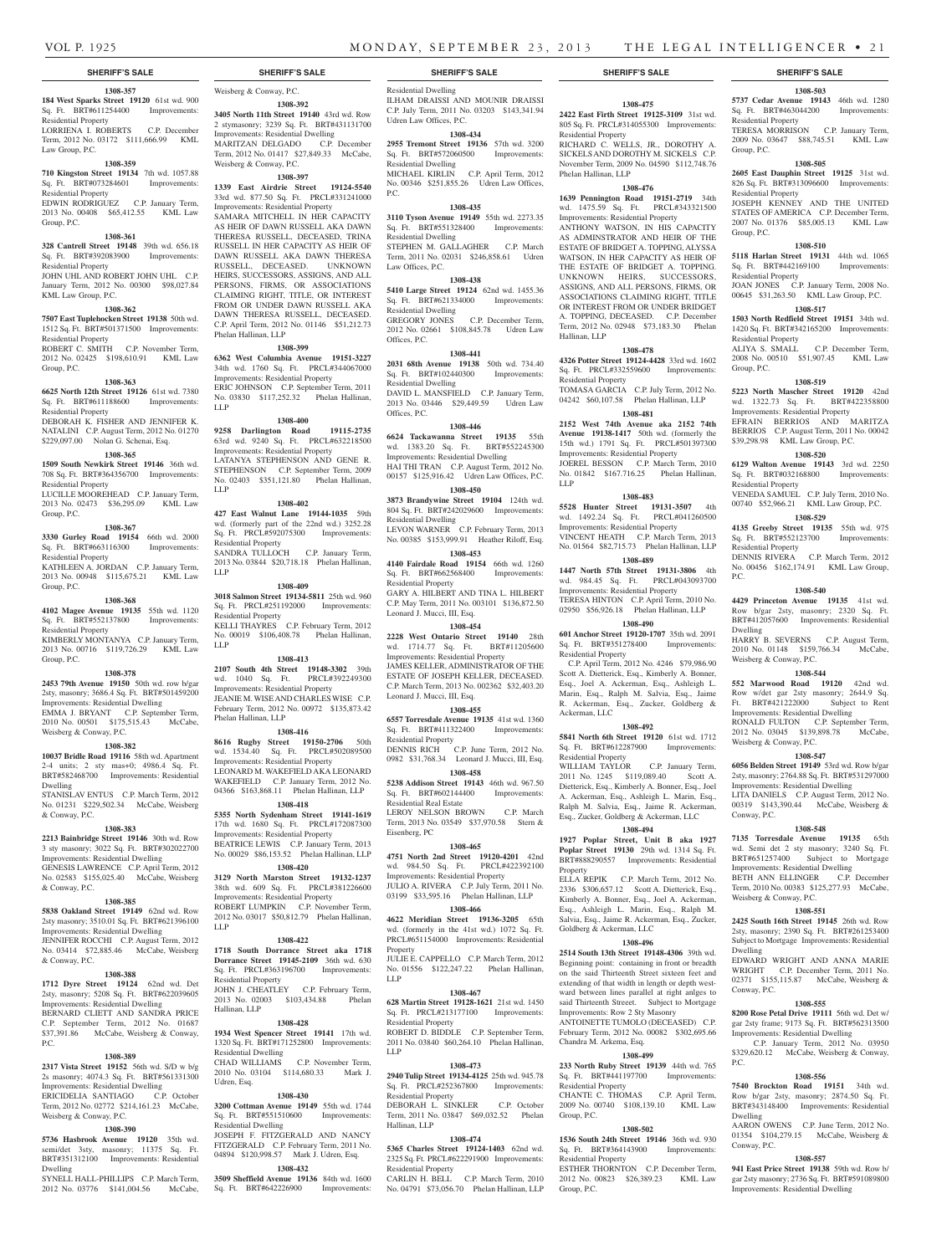CYNTHIA J. WARD C.P. August Term, 2008 No. 00640 \$106,549.80 McCabe, Weisberg & Conway, P.C.

## **1308-559**

**454 East Church Lane 19144** 12th wd. Semi/det 3sty, masonry; 5234.41 Sq. Ft. BRT#122035900 Improvements: Residential Dwelling

BARBARA GOLL C.P. December Term, 2011 No. 00783 \$95,928.89 McCabe, Weisberg & Conway, P.C.

#### **1308-567**

**1870 Schiller Street 19134** 45th wd. Row 2 sty, masonry; 2122.86 Sq. Ft. BRT#452098600 Improvements: Residential Dwelling ANTONIO SERRANO AKA ANTONIO SERRANO, JR. C.P. February Term, 2012

No. 02548 \$51,896.11 McCabe, Weisberg & Conway, P.C. **1308-569**

**1609 Christian Street aka 1609 South Christian Street 19146** 30th wd. 2655 Sq. Ft. BRT#301170800 Improvements: Residential Property JOANNE THORNTON C.P. May Term, 2011 003442 \$75,580.10 Leonard J. Mucci, III, Esq.

#### **1308-570**

**5630 Sprague Street 19138** 22nd wd. 1554 Sq. Ft. BRT#122270000 Improvements: Residential Property RHONDA Y. SPEARMAN C.P. June Term, 2012 No. 1232 \$53,907.49 Leonard J.

#### **1308-571**

Mucci, III, Esq.

**3325 Fuller Street 19136** 64th wd. 1400 Sq. Ft. BRT#642306851 Improvements: Residential Property

RICHARD J. DENNELL C.P. July Term, 2012 No. 1800 \$205,646.47 Leonard J. Mucci, III, Esq.

#### **1308-573**

**1943 Georgian Road 19138** 10th wd. 1664 Sq. Ft. BRT#101273800 Improvements: Residential Property JOHN NEAL AND LOUSE L. NEAL AKA LOUISE L. NEIL C.P. July Term, 2012 No.

2345 \$78,147.99 Leonard J. Mucci, III, Esq. **1308-575 2950 North 6th Street 19133** 37th wd. 875

Sq. Ft. BRT#372005400 Improvements: Residential Property NICHOLAS LOMAX C.P. January Term,

2013 No. 002129 \$60,004.08 Leonard J. Mucci, III, Esq.

#### **1308-580**

**323 Elwood Street 19144** 12th wd. (formerly 22nd wd.) 562.14 Sq. Ft. BRT#121010600 Improvements: Residential Real Estate ERIC HOLIDAY AND SOMAR HOLIDAY C.P. January Term, 2013 No. 02035 \$90,895.01 Stern & Eisenberg, PC

#### **1308-584**

**6810 Ardleigh Street 19119** 22nd wd. 9501.87 Sq. Ft. BRT#222242000 Improvements: Residential Real Estate

WALTER HENRY MOSS, JR. C.P. March Term, 2013 No. 00392 \$260,284.50 Stern & Eisenberg, PC

#### **1307-588**

**126 North 60th Street 19139** 34th wd. 1055.60 Sq. Ft. BRT#341079300 Improvements: Residential Property ROBERT CALLAND JR C.P. July Term, 2007 No. 02174 \$40,131.91 KML Law

## Group, P.C. **1308-590**

**1556 East Lycoming Street 19124** 33rd wd. 1117.50 Sq. Ft. BRT#332052800 Improvements: Residential Dwelling OLGA HENRY SATURNE C.P. March Term,

2013 No. 000331 \$58,696.18 Heather Riloff, Esq. **1308-592**

## **1207 Foulkrod Street 19124-2930** 23rd wd.

Situate on the northeastwardly side of Foulkrod Street (as laid fiftty {50} ft wide Subject to Mortgage Improvements: S/d W Det Gar 2.5 S Masonry JAIME RIVERA AND MELISA CRUZ-RIVERA C.P. April Term, 2012 No. 01673

## \$168,393.40 Chandra M. Arkema, Esq. **1308-602**

### **725 South 56th Steet 19143-2507** 46th wd.

1232 Sq. Ft. PRCL#463214300 GEORGE AKANNO C.P. May Term, 2012 No. 01896 \$47,771.59 Phelan Hallinan, LLP

## **1308-603**

**5425 Spruce Street 19139-4061** 60th wd. 1280 Sq. Ft. PRCL#603062700 Improvements: Residential Property

DONALD SMITH AND DENISE MASON AKA DENISE SMITH C.P. July Term, 2012 No. 02962 \$21,149.04 Phelan Hallinan, LLP **1308-605** Property

**1818 Kendrick Street 19152-1839** 56th wd. (formerly the 57th wd.) 2503.60 Sq. Ft.

## **SHERIFF'S SALE SHERIFF'S SALE SHERIFF'S SALE SHERIFF'S SALE SHERIFF'S SALE** PRCL#562195000 Improvements: Residential

Property KOHA PHAM AND TRAM DINH December Term, 2012 No. 03553 \$210,797.44 Phelan Hallinan, LLP

#### **1308-606 2819 Willits Road 19114-3405** 57th wd. 3698 Sq. Ft. PRCL#572079719 Improvements: Residential Property

TANIKA ALEXANDER AND PAMELA ALEXANDER C.P. April Term, 2010 No. 02284 \$257,476.81 Phelan Hallinan, LLP

**1308-607 2232 South 65th Street 19142-2222** 40th wd. 990 Sq. Ft. PRCL#403013700 Improvements: Residential Property OSCAR CLARK C.P. December Term, 2012 No. 01957 \$38,900.65 Phelan Hallinan, LLP

#### **1308-608**

**5925 Crystal Street 19120-1127** 35th wd. 1224.75 Sq. Ft. PRCL#352220500 Improvements: Residential Property KATRICE GREENE C.P. September Term, 2012 No. 00840 \$124,894.82 Phelan Hallinan, LLP

#### **1308-611**

**2614 South 6th Street 19148-4625** 39th wd. 714 Sq. Ft. PRCL#392357700 Improvements: Residential Property SAMANTHA HO AKA SAMATHA HO C.P. July Term, 2012 No. 01846 \$111,604.20 Phelan Hallinan, LLP

## **1308-613**

**522 South 55th Street 19143-1902** 46th wd. 1177.50 Sq. Ft. PRCL#463195100 Improvements: Residential Property LOERTTA GRACIA INDIVIDUALLY AND IN HER CAPACITY AS ADMINSTRATRIX AND HEIR OF THE ESTATE OF LEONARDO GARCIA; NICOLE GRACIA, IN HER CAPACITY AS HEIR OF THE ESTATE OF LOENARDO GRACIA; TENNILLE THORN, IN HER CAPACITY AS HEIR OF THE ESTATE OF LEONARDO GRACIA. UNKNOWN HEIRS, SUCCESSORS, ASSIGNS, AND ALL PERSONS, FIRMS, OR ASSOCIATIONS CLAIMING RIGHT, TITLE OR INTEREST FROM OR UNDER LEONARDO GRACIA, DECEASED. C.P. October Term, 2012 No. 00451 \$73,985.66 Phelan Hallinan, LLP

**1308-618 457 Hermit Street 19128** 21st wd. 1640.52 Sq. Ft. BRT#212007600 Improvements: Residential Property CAROLYN ANNE THOMAS, SOLEY IN HER CAPACITY AS EXECUTRIX OF THE ESTATE OF ELIZABETH D. SKIBJAK AKA ELIZABETH SKIBJAK, DECEASED. C.P. February Term, 2013 No. 00179 \$162,081.69

#### KML Law Group, P.C. **1308-620**

**333 Tasker Street 19148** 1st wd. 1024 Sq. Ft. BRT#011294800 Improvements: Residential Property MARYANN STRICKER C.P. January Term,

2013 No. 03095 \$73,038.34 KML Law Group, P.C.

## **1308-622**

**6516 Dorcas Street 19111** 53rd wd. 2653.56 Sq. Ft. BRT#531201600 Improvements: Residential Property LUZ CONCEPCION C.P. January Term, 2012 No. 02335 \$174,208.05 KML Law Group, P.C.

#### **1308-623**

**5457 Walnut Street 19139** 60th wd. 1714.56 Sq Ft BRT#603027000 Improvements: Residential Property CONNIE E. COOPER C.P. January Term, 2013 No. 02921 \$12,682.47 KML Law

Group, P.C. **1308-632**

## **3333 Tyson Avenue 19149** 55th wd. 2081.82

Sq. Ft. BRT#551342815 Improvements: Residential Property HELEN DONAGHY AND PETER DONAGHY C.P. June Term, 2012 No. 00477 \$173,305.95 KML Law Group, P.C.

#### **1308-634**

**1613 South 56th Street 19143-5305** 51st wd. 1172 Sq. Ft. BRT#514026900 Subject to Mortgage Improvements: Residential Property<br>SHELBY L. MARTIN, SR. C.P. February SHELBY L. MARTIN, SR. C.P. February Term, 2012 No. 2860 \$55,955.91 Scott A. Dietterick, Esq., Kimberly A. Bonner, Esq., Joel A. Ackerman, Esq., Ashleigh L. Marin, Esq., Ralph M. Salvia, Esq., Jaime R. Ackerman, Esq., Zucker, Goldberg & Ackerman, LLC

#### **1308-636**

**2414 Jessup Street aka 2414 South Jessup Street 19148** 39th wd. 840 Sq. Ft. BRT#394199670 Improvements: Residential

PAUL F. SALVATORE AKA PAUL. SALVATORE C.P. October Term, 2010 No. 0209 \$188,253.30 Scott A. Dietterick, Esq., Kimberly A. Bonner, Esq., Joel A. Ackerman, Esq., Ashleigh L. Marin, Esq., Ralph M.

Salvia, Esq., Jaime R. Ackerman, Esq., Zucker, Goldberg & Ackerman, LLC **1308-637**

**The following property, sale of which was postponed from the September 3, 2013 Sheriff's Sale, will be offered for sale on TUESDAY, October 1, 2013. 1309-308 7905 Fox Run Lane 19111** Detached w/ garage 2 story frame BRT#631179803 Improvements: Residential Dwelling JOE L. BARRETO AND BETSY D. DELGADO C.P. September Term, 2007 No. 003442 \$312,982.79 Federman &

**1309-373 1342 West Hunting Park Avenue 19140-2015**  43rd wd. 2098 Sq. Ft. PRCL#433202200 Improvements: Residential Property WAYNE BROWN C.P. September Term, 2010 No. 01743 \$42,087.50 Phelan Hallinan, LLP **1309-400 7200 Limekiln Turnpike 19138** 10th wd. 1470.66 Sq. Ft. BRT#102072200 Improvements: Residential Property JENNIFER PEARSON C.P. April Term, 2013 No. 01474 \$242,007.15 KML Law

**1309-402 5401 Lebanon Avenue 19131** 52nd wd. 1716 Sq. Ft. BRT#522077900 Improvements:

GRACE AWIOR AKA GRACE E. WHITE AKA GRACE WHITE C.P. November Term, 2008 No. 01440 \$100,033.31 KML Law

**1309-404 2006 Cambridge Street 19130** 29th wd. 1281.44 Sq. Ft. BRT#291010000 Improvements: Residential Property MIA ORMES AND MAURICE THOMAS C.P. October Term, 2008 No. 00986 \$368,452.69

**1309-419 6910 Rodney Street 19138** 10th wd. 1350 Sq. Ft. BRT#102394100 Improvements: Single

SAMUEL L. GLENN, DECEASED AND MINNIE E. GLENN, DECEASED C.P. January Term, 2013 No. 00257 \$60,145.26

**1309-422 1551 South Lambert Street 19146-4519**  36th wd. 599.72 Sq. Ft. PRCL#363258600 Improvements: Residential Property KAMAU FLOYD C.P. February Term, 2012 No. 02485 \$198,404.69 Phelan Hallinan,

**1309-470 1233 North Howard Street 19122** 18th wd. 1700 Sq. Ft. BRT#182048233 Improvements:

HOWARD SQUARE LLC C.P. June Term, 2010 No. 003306 \$425,132.73 Martha E. Von Rosenstiel, Esq.; Heather Riloff, Esq. **1309-471 708 Marlyn Road 19151-3825** 34th wd. 1303.76 Sq. Ft. BRT#344278600 Improvements: Row 2 Story, Masonry STACEY D. MOORE C.P. October Term, 2012 No. 03845 \$35,179.48 Milstead &

**1309-477 6339 Dicks Avenue 19142** 40th wd. Row conv/apartment 2 sty masonry; 2562.5 Sq. Ft. BRT#402269300 Subject to Rent Improvements: Residential Dwelling DARRELL S. REED AND SHENNETH A. REED C.P. January Term, 2012 No. 00290 \$99,464.17 McCabe, Weisberg, & Conway,

**1309-482 5926 Cedar Avenue 19143-1128** 3rd wd. 1833 Sq. Ft. BRT#032143800 Improvements:

FREDERICK D. NEWTON AND CORDELIA WILLIAMS C.P. August Term, 2012 No. 02782 \$58,136.32 Law Offices of Gregory

**1309-483 1231 North Howard Street 19122** 18th wd. 1700 Sq. Ft. BRT#182048231 Improvements:

HOWARD SQUARE LLC C.P. August Term, 2010 No. 00499 \$430,930.81 Martha E. Von Rosenstiel, Esq.; Heather Riloff, Esq. **1309-503 6525 Park Line Drive 19119** 21st wd. 29640 Sq. Ft. (approx land area), 7281 Sq Ft (approx improvement area) OPA#213253820 Subject

MARK E. SHERMAN C.P. November Term, 2009 No. 04613 \$512,295.49 David Smith Esq.; Peter Colonna-Romano, Esq. **1309-505 5442 Master Street 19131** 4th wd. 14'8- 3/4" frontage x 76' depth OPA#041224800 Improvements: Residential Property

MONIQUE A. STONES C.P. August Term, 2011 No. 01393 \$75,523.02 Richard M.

**1309-506 1220 West Oregon Avenue aka 1220 Oregon Avenue 19148** 39th wd. 15' 11-5/8" frontage x 66' depth OPA#395022200 Improvements:

CATHERINE M. BRENNAN AND WILLIAM J. BRENNAN C.P. September Term, 2007 No. 02320 \$77,196.22 Richard M. Squire &

**1309-517 5254 Market Street 19139** 60th wd. 4th

Squire & Associates, LLC

Residential Property

Associates, LLC

Group, P.C.

Group, P.C.

Residential Property

KML Law Group, P.C.

Family Row Home

Craig H. Fox, Esq

Residential Dwelling

Associates, LLC

Residential Dwelling

Residential Dwelling

 $PC$ .

Javardian

to Mortgage

LLP

**1309-309 2239 South Clarion Street 19148** 39th wd. All that cetain lot or piece of ground. Situate in the 39th ward of the City of Philadelphia on the east side of Clarion Street at the distance of 315 feet southward from the south side of Jackson Street. Containing in front or breadth on the said Clarion Street 13 ft and extending of that width in length or depth eastward between parallel lines at right angles to the said Clarion Street 48 ft 4-3/4 inches to a certain 4 feet wide alley, which extends northward and southward and communicates with a certain other alley 4 feet wide, which extends eastward and westward from the said Clarion Street to 13th Street at the distance of 68 feet south of Jackson Street. PAULINE A. GALATI AKA PAULINE A. HANLY AKA PAULINE HANLY C.P. October Term, 2011 No. 03351 \$159,871.90 Anthony R. Distasio, Esq., Linton DiStasio &

**1309-310 301-323 Spring Garden Street 19123-2976**  5th wd. West side of 3rd Street, front 33' 9-5/8

HUMER, LLC C.P. January Term, 2011 No. 02167 \$1,057,224.18 Phillip D. Berger, Esq. **1309-312 1201 Delaire Landing Road, Unit #1201 19114** 65th wd. 1070 Sq. Ft. BRT#888650446 ALAN STASSON C.P. April Term, 2013 No. 2194 \$112,395.95 Bianca A. Roberto, Esq. **1309-317 8101-8105 Elberon Avenue 19111** 63rd wd. 11400 Sq. Ft. BRT#631041000 Improvements:

2013 No. 00460 \$270,230.32 KML Law

**1309-318 5612 Arch Street 19139** 4th wd. 1296 Sq. Ft. BRT#042023600 Improvements: Residential

SABRINA PRAY C.P. April Term, 2013 No. 00084 \$86,273.25 KML Law Group, P.C. **1309-320 3904 Pulaski Avenue 19140** 13th wd. 1002.82 Sq. Ft. BRT#131209000 Improvements:

MICHAEL WILLIAMS C.P. July Term, 2012 No. 03046 \$60,477.45 KML Law

**1309-328 1341 Tyson Avenue 19111** 53rd wd. 5500 Sq. Ft. BRT#532240400 Improvements:

NICHOLAS TRUBISKY C.P. December Term, 2011 No. 02527 \$95,035.87 KML

**1309-330 1829 Kendrick Street 19152** 57th wd. Semi/det 2sty mas +other; 4127.04 Sq. Ft. BRT#562199600 Improvements: Residential

CAROLANN IMBESI, KNOWN SURVIVING HEIR OF ROSE MARIE MASNY, DECEASED MORTGAGOR AND REAL OWNER, VALERIE GRANZIANO, KNOWN SURIVING HEIR OF ROSE MARIE MASNY, DECEASED MORTGAGOR AND REAL OWNER, PATRICIA TRESTON, KNOWN SURVIVING HEIR OF ROSE MARIE MASNY, DECEASED MORTGAGOR AND REAL OWNER, ROSANA CONDILIS, KNOWN SURVIVING HEIR OF ROSE MARIE MASNY, DECEASED MORTGAGOR AND REAL OWNER, MATTHEW MASNY, KNOWN SURVIVING HEIR OR ROSE MARIE MASNY, DECEASED MORTGAGOR AND REAL OWNER AND ROSE MARIE MASNY. C.P. May Term, 2012 No. 02354 \$179,123.16 McCabe, Weisberg, & Conway,

**1309-332 2112 South Garnet Street 19145** 48th wd. 1820.92 Sq. Ft. BRT#481301600 Improvements: Residential Dwelling LILY DEWI C.P. January Term, 2012 No. 02288 \$112,230.74 McCabe, Weisberg, &

**1309-355 2435 East Indiana Avenue 19134** 25th wd. 1014 Sq. Ft. BRT#251094800 Improvements:

CHRISTINA STEVER AND JAMES STEVER C.P. August Term, 2012 No. 00010 \$122,526.94

C.P. February Term,

Associates, LLC

Edwards, P.C.

inch, depth 108 ft 1/8 in

Residential Property<br>KENNETH CHEN

Residential Property

Residential Property

Law Group, P.C.

Dwelling

P.C.

Conway, P.C.

Residential Property

KML Law Group, P.C.

Group, P.C.

Group, P.C.

Property

**996 East Godfrey Avenue 19124** 23rd wd. 2501.25 Sq. Ft. BRT#233051200 Improvements: Residential Property SHARRDO DAVIS C.P. May Term, 2012 No. 3454 \$226,969.80 Scott A. Dietterick, Esq.,

Kimberly A. Bonner, Esq., Joel A. Ackerman, Esq., Ashleigh L. Marin, Esq., Ralph M. Salvia, Esq., Jaime R. Ackerman, Esq., Zucker, Goldberg & Ackerman, LLC

## **1308-638**

**3611 East Crown Avenue aka 3611 Crown Avenue East 19114** 66th wd. 2266.88 Sq. Ft. BRT#661232100 Improvements: Residential Property

C.P. August Term, 2011 No. 0148<br>\$140,813.48 Scott A. Dietterick, Esq., Scott A. Dietterick, Esq., Kimberly A. Bonner, Esq., Joel A. Ackerman, Esq., Ashleigh L. Marin, Esq., Ralph M. Salvia, Esq., Jaime R. Ackerman, Esq., Zucker, Goldberg & Ackerman, LLC **1308-640**

**6600 Sylvester Street 19149-2232** 54th wd. 2762.20 Sq. Ft. BRT#541245400 Improvements: Residential Dwelling MERLYN HORSFORD C.P. July Term, 2012 No. 01231 \$169,383.69 Powers, Kirn, & Javardian, LLC

## **1308-642**

**3241 Joyce Street 19134** 45th wd. 783.75 Sq. Ft. BRT#452290900 Improvements: Residential Dwelling TINA M. NAPLES C.P. July Term, 2012 No. 00577 \$86,904.13 Powers, Kirn, & Javardian, LLC

#### **1308-643**

**3004 Magee Avenue 19149-2532** 55th wd. 1622.82 Sq. Ft. BRT#551084700 Improvements: Residential Dwelling THOMAS P. SMITH, SR. AND THERESA M. SMITH C.P. November Term, 2011 No. 000778 \$114,339.39 Richard J. Nalbandian, Esq.

#### **1308-645**

**5520 Boyer Street 19138-2306** 12th wd. 1852.9 Sq. Ft. BRT#122243600 Subject to Mortgage Improvements: Residential Dwelling SHIRLEY WILLIAMS C.P. August Term, 2012 No. 01563 \$73,856.64 Law Offices of Gregory Javardian, Esq.

#### **1308-648**

**5755 Larchwood Avenue 19143-1209** 60th wd. 1226 Sq. Ft. BRT#604144000 Improvements: Residential Property EVANGELINE JONES C.P. February Term, 2010 No. 003430 \$74,797.33 Pressman &

## Doyle, LLC

**1308-650 1743 Pierce Street 19145-2116** 36th wd. 665 Sq. Ft. BRT#365399500 Improvements: Residential Property SASKYA M. ISWAHJUNI C.P. August Term,

2012 No. 01455 \$39,555.53 Pressman & Doyle, LLC

## **1308-652**

**4144 Levick Street 19135-3018** 55th wd. 1514.75 Sq. Ft. BRT#552073600 Improvements: Residential Property GREGORY CARUSO AND PATRICIA A.

CARUSO C.P. September Term, 2012 No. 01157 \$70,588.51 Pressman & Doyle, LLC

## **1308-653**

**909 East Sanger Street 19124-1033** 35th wd. Northeasterly side of Sanger St 61 ft 8-1/4" southeastwardly from the southeasterly side of Summerdale Avenue; front 15 ft 2 in, depth 62 ft 6 in. BRT#351222800 EVETTE WESBY C.P. August Term, 2012

No. 000129 \$55,182.70 Louis P. Vitti, Esq. **1308-654**

**2215 Winston Street 19145** 48th wd. 658 Sq. Ft. BRT#482091600 Residential Property

CHARLES H. GAINES C.P. June Term, 2007 No. 01378 \$49,939.62 Joann Needleman, Esq.

#### **1308-655**

**230 South 45th Street 19104** 46th wd. 2400 Sq. Ft. BRT#881707600 Subject to Mortgage<br>Subject to Rent Improvements: Residential Improvements: Residential Real Estate HRVII, LLC C.P. March Term, 2013 No. 01643

Scott M. Esterbrook, Esq **1308-658A-B**

Masonry

Peterson, Esq.

**8th Wd. (2220 North 20th Street - Premises A – 19132)** 1275 Sq. Ft. BRT#162139800 Improvements: Row 3sty, Masonry **5th Wd. (2260 North Lambert Street** 

**– Premises B – 19132)** 1342 Sq. Ft. BRT#162170900 Improvements: Row 2sty,

JAMES Q. MORMON C.P. October Term, 2012 No. 04275 \$33,510.23 Jonathan M.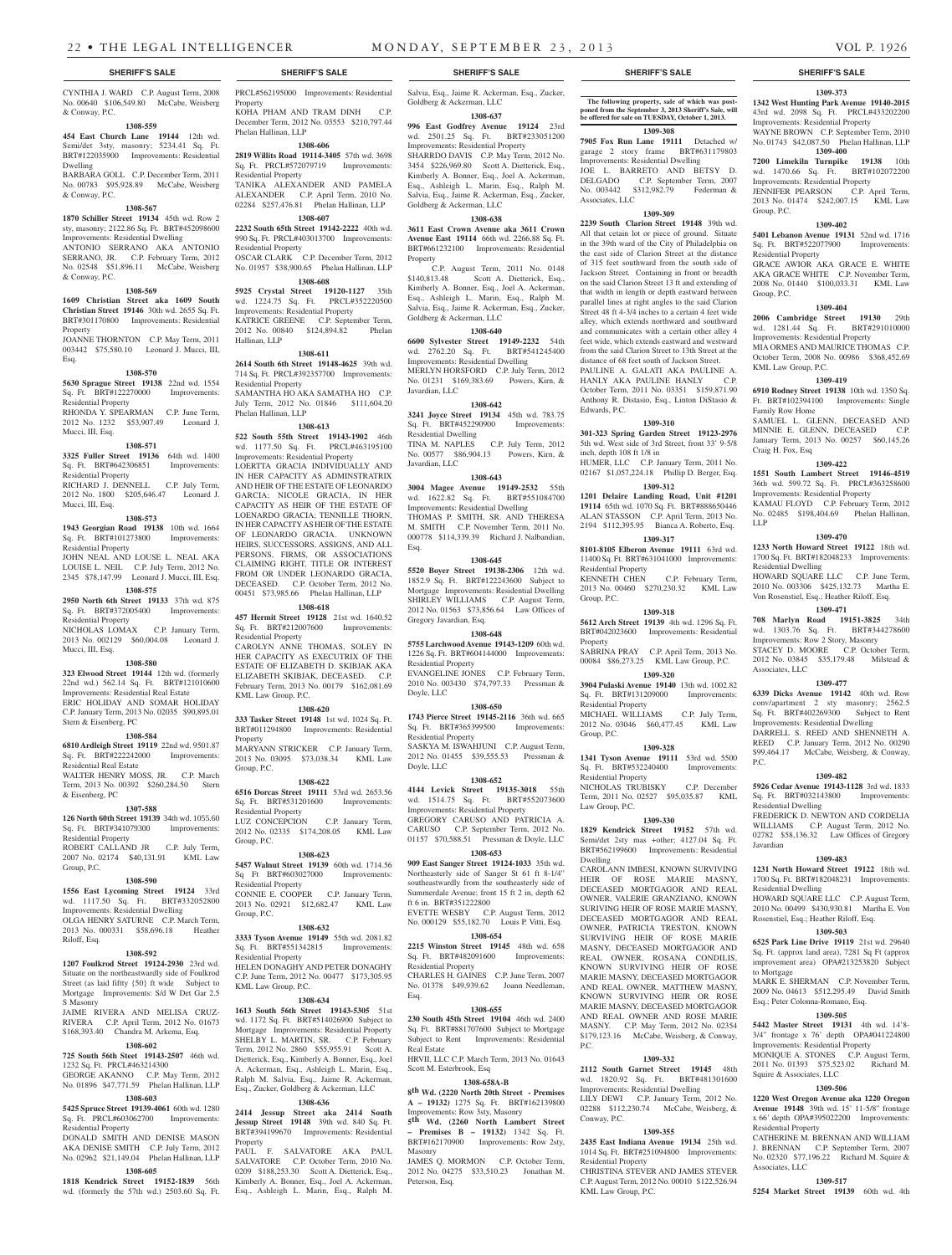Gar 2 Sty Masonry

LLC

Repair Shop Masonry<br>DAVID TORRES

Associates, LLC

Javardian, LLC

Dwelling

Javardian, LLC

Kirn & Javardian, LLC

Residential Property

Phelan Hallinan, LLP

LLP

LLP

LLC

Milstead & Associates, LLC

**1310-324 7707 Hasbrook Avenue 19111-2407** 63rd wd. (formerly 35th wd.) Land area: 3447.37 Sq. Ft. BRT#631088600 Improvements: S/d W Det 00483 \$224,496.70 McCabe, Weisberg, &

**1310-338 1330 Castle Avenue 19148** 26th wd. 2524.5 Sq. Ft.; row 2 sty masonry BRT#394541400 Improvements: Residential Dwelling STAVELEY C. ANDREWS AND JANE M. BRUNO AKA JANET ANDREWS C.P. October Term, 2011 No. 01855 \$169,920.50 McCabe, Weisberg, & Conway, P.C. **1310-339 1046 East Cheltenham Avenue 19124** 35th wd. 2214.24 Sq. Ft.; row b/gar 2 sty masonry BRT#351301500 Improvements: Residential

SANTA GARCIA C.P. August Term, 2012 No. 01908 \$132,818.71 McCabe, Weisberg,

**1310-340 5338 Chancellor Street 19139** 46th wd. 2175 Sq. Ft.; row 2 sty masonry BRT#603039000 Improvements: Residential Dwelling ROBERT GRAY, JR., KNOWN SURVIVING HEIR OF HARRIET GRAY DECEASED MORTGAGOR AND REAL OWNER, PAULETTE GRAY, KNOWN SURVIVING HEIR OF HARRIET GRAY, DECEASED MORTGAGOR AND REAL OWNER, DARRYL GRAY, KNOWN SURVIVING HEIR OF HARRIET GRAY, DECEASED MORTGAGOR AND REAL OWNER AND ALL UNKNOWN SURVIVING HEIRS OF HARRIET GRAY, DECEASED MORTGAGOR AND REAL OWNER. C.P. December Term, 2012 No. 02121 \$76,923.84 McCabe,

Conway, P.C.

Dwelling

& Conway, P.C.

Weisberg, & Conway, P.C.

Weisberg, & Conway, P.C.

Dwelling

& Conway, P.C.

Dwelling

Conway, P.C.

& Conway, P.C.

Dwelling

Conway, P.C.

Weisberg, & Conway, P.C.

& Conway, P.C.

**1310-341 2214 West Cumberland Street 19132**  16th wd. 2700 Sq. Ft.; row 2sty masonry BRT#162283500 Improvements: Residential

RONALD W. WARREN C.P. September Term, 2012 No. 01780 \$61,727.54 McCabe,

**1310-342 5739 Dunlap Street 19131** 4th wd. 2625 Sq. Ft.; row b/gar 2sty masonry BRT#043241100 Improvements: Residential Dwelling GILBERT J. ROGERS C.P. March Term, 2013 No. 03449 \$53,143.57 McCabe, Weisberg,

**1310-343 5033 Schuyler Street 19144** 13th wd. 6888 Sq. Ft.; s/d w det gar 3 sty masonry BRT#133158300 Improvements: Residential

ANTHONY WALL C.P. July Term, 2008 No. 02738 \$481,628.89 McCabe, Weisberg, &

**1310-344 4625 Sheffield Street 19136** 41st wd. 1200 Sq. Ft.; row 2 sty, masonry BRT#651146500 Improvements: Residential Dwelling DAVID J. CLAWGES C.P. July Term, 2012 No. 00975 \$168,290.44 McCabe, Weisberg,

**1310-345 5831 Penn Street 19149** 62nd wd. 3175.4 Sq. Ft.; row w/det gar 2sty masonry BRT#621492500 Improvements: Residential

FRITZ EDMOND AND MANOICHEKA M. EDMOND AKA MANOUCHEKA M EDMOND C.P. January Term, 2012 No. 04240 \$131,097.21 McCabe, Weisberg, &

**1310-346 4017 Howland Street 19124** 33rd wd. 1200 Sq. Ft.; row b/gar 2sty masonry BRT#332374400 Improvements: Residential Dwelling JOSE A. BAEZ, JR. C.P. November Term, 2012 No. 00027 \$36,164.92 McCabe,

**1310-347 153 North Lindenwood Street 19139** 44th wd. 1208 Sq. Ft.; row 2sty masonry BRT#44154600 Improvements: Residential Dwelling PROPERTY OF RONALD WILLIAMS, KNOWN SURVIVING HEIR OF SARAH S. WILLIAMS, DECEASED MORTGAGOR AND REAL OWNER, HARVEY WILLIAMS, KNOWN SURVIVING HEIR OF SARAH S. WILLIAMS, DECEASED MORTGAGOR AND REAL OWNER, STEPHANIE WILLIAMS, KNOWN SURVIVING HEIR OF SARAH S. WILLIAMS, DECEASED MORTGAGOR AND REAL OWNER, CARISSA WILLIAMS, ONLY SURVIVING HEIR OF SARAH S. WILLIAMS, DECEASED MORTGAGOR AND REAL OWNER AND UNKOWN SURVIVING HEIRS OF SARAH S. WILLIAMS, DECEASED MORTGAGOR AND REAL OWNER. C.P. July Term, 2011 No. 01075 \$63,479.67 McCabe, Weisberg,

**1310-348 47 East Phil Ellena Street 19119** 22nd wd. 2907.5 Sq. Ft.; row 3 sty masonry

GREGORY SCHUMANN AND PATRICIA A. SCHUMANN FKA PATRICIA A. WALKER C.P. August Term, 2012 No. 01865 \$7,993.87

**1310-325 246 South 55th Street 19139-4044** 60th wd. (formerly part of the 46th wd.) Land area 1578.50 Sq. Ft. BRT#604201000 Improvements: Semi Det 2 Story Masonry CLARENCE BURCHETTE AKA CLARENCE LEE BURCHETTE C.P. July Term, 2012 No. 00435 \$161,490.38 Milstead & Associates,

**1310-326 4545-47 North Front Street 19140-1606** 88th wd. (formerly part of the 42nd wd.) Land area: premises A 1130 Sq. Ft.; premises B 3560 Sq. Ft. PremisesA:BRT#421256400;PremisesB:B RT#884348610 Improvements: Premises A: Ind Lumber Yard Masonry; Premises B Auto

2012 No. 00616 \$323,819.83 Milstead &

**1310-327 4930 Knorr Street 19135** 41st wd. Land ara 1778.60 Sq. Ft. BRT#412017000 Improvements: Row Conv/apt 3 Story Masonry JOHN C. KUHN C.P. August Term, 2012 No. 01822 \$157,500.00 Milstead & Associates,

**1310-328 2618 South Fairhill Street 19148-4629** 39th wd. 700 Sq. Ft. BRT#392324500 Subject to Mortgage Improvements: Residential Dwelling SEAN BABISCHKIN C.P. July Term, 2012 No. 02470 \$220,347.55 Powers, Kirn &

**1310-329 4076 East Roosevelt Boulevard 19124-3053**  35th wd. 1568 Sq. Ft. BRT#351020800 Subject to Mortgage Improvements: Residential

KELVIN OBARA C.P. February Term, 2013 No. 00222 \$99,373.94 Powers, Kirn &

**1310-330 1901 South 29th Street 19145-2401** 39th wd. 2695 Sq. Ft. BRT#482379000 Subject to Mortgage Improvements: Residential Dwelling RUFUS RAHADITOMO C.P. December Term, 2012 No. 03941 \$112,021.19 Powers,

**1310-331 734 Millwood Road 19115-4122** 63rd wd. 6774 Sq. Ft. PRCL#632049100 Improvements:

MATTHEW KLINE AND DELILAH KLINE C.P. March Term, 2013 No. 02984 \$267,249.35

**1310-332 670 Adams Avenue 19120-2112** 35th wd. 1700.84 Sq. Ft. PRCL#351009500 Improvements: Residential Property JOSE HERNANDEZ C.P. January Term, 2012 No. 04903 \$139,871.62 Phelan Hallinan,

**1310-333 1418 West Somerville Avenue 19141-1614**  17th wd. 1435 Sq. Ft. PRCL#171077600 Improvements: Residential Property LISA ACHILLE BLUME C.P. August Term, 2012 No. 01173 \$82,187.30 Phelan Hallinan,

**1310-334 3937 K Street 19124-5429** PRCL#332322600 Improvements: Residential Property BIRZO RIVERA AND ROSA S. LOPEZ AKA ROSA LOPEZ C.P. February Term, 2013 No. 02482 \$61,323.40 Phelan Hallinan, LLP **1310-335 6322 Argyle Street 19111-5624** 35th wd. 5947.06 Sq. Ft. PRCL#353234200 Improvements: Residential Property LISA D. BENDEZU AKA LISA BENDEZU AND LUIS E. BENDEZU AKA LUIS BENDEZU C.P. March Term, 2012 No. 01566 \$234,868.97 Phelan Hallinan, LLP **1310-336 4733 Comly Street 19135** 41st wd. 1440 Sq. Ft.; det 2sty masonry BRT#411126000 Improvements: Residential Dwelling THOMAS MCGAHAN AND JENNIFER ASHCROFT MCGAHAN C.P. January Term, 2012 No. 03943 \$133,691.28 McCabe,

Weisberg, & Conway, P.C.

**1310-337 1604 Yerkes Street 19150** 10th wd. 6397 Sq. Ft.; det w/gar 2sty masonry BRT#102322500 Improvements: Residential Dwelling BINTA LEWIS C.P. January Term, 2013 No.

C.P. September Term,

#### **SHERIFF'S SALE SHERIFF'S SALE SHERIFF'S SALE SHERIFF'S SALE SHERIFF'S SALE**

Division wd. 1330 Sq. Ft. BRT#871250300 Subject to Mortgage Improvements: Commercial Property

ANGELO BEKAS C.P. February Term, 2010 No. 02105 \$4,166,667.00 Drew Salaman, Esq.

#### **1309-552**

**237 West Somerville Avenue 19120-3220**  42nd wd. 1640 Sq. Ft. PRCL#422277400 Improvements: Residential Property SHEREE HILL AKA SHEREE S HILL AND ALIM HILL C.P. June Term, 2010 No. 02237

## \$91,028.49 Phelan Hallinan, LLP

#### **1309-555**

**4823 D street 19120** 42nd wd. 1258.12 Sq. Ft. BRT#421473500 Improvements: Residential Property

SHANNA EPPS C.P. July Term, 2012 No. 03208 \$95,515.55 KML Law Group, P.C.

### **1309-558**

**359 Leverington Avenue 19128** 21st wd. 1627.47 Sq. Ft. BRT#211402700 Improvements: Residential Property BARBARA SINGER AKA BARBARA E SINGER C.P. June Term, 2008 No. 00770

\$208,711.89 KML Law Group, P.C. **1309-562**

**3657 Old York Road 19140** 43rd wd. 1687.56 Sq. Ft. BRT#432160100 Improvements: Residential Property VERONICA WARD C.P. December Term,

2012 No. 02289 \$150,947.97 KML Law Group, P.C.

### **1309-564**

**6116 Palmetto Street 19111** 35th wd. 3691.32 Sq. Ft. BRT#352291300 Improvements: Residential Property

MANUEL A. ROMAN JR. AND MAXINE ROSARIO C.P. August Term, 2011 No. 03302 \$68,538.69 KML Law Group, P.C.

#### **1309-570**

**470 East Cosgrove Street 19144** 59th wd. 2018.92 Sq. Ft.; row 2 sty masonry BRT#592049510 Improvements: Residential Dwelling

LONDYN MCGUIGAN C.P. April Term, 2012 No. 03882 \$63,393.89 McCabe, Weisberg, & Conway, P.C.

#### **1309-571**

**470 East Cosgrove Street 19144** 59th wd. 2018.92 Sq. Ft.; row 2 sty masonry BRT#592049510 Improvements: Residential Dwelling

LONDYN MCGUIGAN C.P. April Term, 2012 No. 03882 \$63,393.89 McCabe, Weisberg, & Conway, P.C.

## **1309-574**

**8720 Jackson Street 19136-2132** 65th wd. 6460 Sq. Ft. BRT#652253400 Subject to Mortgage Improvements: Residential Property

C.P. October Term, 2011 No. 3747<br>\$108,279.23 Scott A. Dietterick, Esq., Scott A. Dietterick, Esq., Kimberly A. Bonner, Esq., Joel A. Ackerman, Esq., Ashleigh L. Marin, Esq., Ralph M. Salvia, Esq., Jaime R. Ackerman, Esq., Zucker, Goldberg & Ackerman, LLC

#### **1309-578**

**8022 Buist Avenue 19153** 40th wd. 1290 Sq. Ft. BRT#405766700 Improvements:

#### Residential Dwelling PAULA A. CLARK AND GREGORY S. CLARK C.P. November Term, 2009 No.

02248 \$137,401.83 Mark J. Udren, Esq. **1309-579A-B**

#### **923-27 North Watts Street – Premises A – 19123-1009** 20th wd. 4800 Sq. Ft. BRT#141218800 Improvements: Commercial Property

**929 North Watts Street – Premises B – 19123 -1009** 20th wd. 992 Sq. Ft. BRT#141218900

- Improvements: Commercial Property ESTATE OF ROBERT E. PIERSON, III
- DECEASED C.P. September Term, 2012 No. 00802 \$142,696.70 Pressman & Doyle, LLC

## **1309-591**

**644 East Courtland Street 19120** 42nd wd. 1131 Sq. Ft. BRT#421025000 Improvements: Residential Dwelling

FRANCELEEN RESTO C.P. February Term, No. 02743 \$90,901.12 Powers, Kirn & Javardian, LLC

#### **1309-594**

**504 East Penn Street 19144** 22nd wd. 1146.40 Sq. Ft. BRT#121140400 Subject to Mortgage Improvements: Tow B/gar 2 Sty ANDREA D. ELSTON C.P. January Term, 2011 No. 01477 \$93,136.20 Sarah E. Ehasz, Esq.

#### **1309-595**

**3351 H Street 19134** 32nd wd. 749 Sq. Ft. BRT#331352800 Subject to Mortgage Improvements: Row 2 Sty Masonry EFRAIN MERCADO-RUIZ C.P. February

Term, 2013 No. 001568 \$29,549.02 Sarah E. Ehasz, Esq.

## **SHERIFF'S SALE OF TUESDAY, October 1, 2013**

**1306-413**

**400 West Hortter Street, Unit 602 19119**  88th wd. 758 Sq. Ft.; all that certain unit in the property known, named, and idnetified as "Germantown Manor, a Condominium", located in the 88th Ward of the City of Philadelphia, Commonwealth of Pennsylvania being designated on said Declaration Plan as Unit 602 together with the proporionate undivided interest in the Common Elements (as defined in the declaration). BRT#888220231 Subject to Mortgage Improvements: Residential Condominium AUDREY S. MILLER C.P. October Term, 2012 No. 4306 \$11,069.14 Hal A. Barrow, Esq

## **1310-301**

**12455 Barbary Road 19154** 66th wd. 3160 Sq. Ft.; row b/gar 2 sty masonry BRT#663188500 Improvements: Residential Dwelling THOMAS F KANE AND DOLORES KANE

C.P. July Term, 2012 No. 02971 \$183,830.17 McCabe, Weisberg, & Conway, P.C.

**1310-302 442-444 East Indiana Avenue 19134** 7th wd. 1849.5 Sq. Ft.; row 2 sty masonry BRT#071240600 Improvements: Residential Dwelling KEITH FEINGOLD, KNOWN SURVIGING

HEIR OF ALMAR FEINGOLD, DECEASED MORTGAGOR, AND REAL OWNER, CORINNA FEINGOLD, KNOWN SURIVING HEIR OF ALMAR FEINGOLD, DECEASED MORTGAGOR AND REAL OWNER AND UNKNOWN SURVIVING HEIRS OF ALMAR FEINGOLD, DECEASED MORTGAGOR AND REAL OWNER C.P. May Term, 2012 No. 00292 \$73,937.50 McCabe, Weisberg, & Conway, P.C.

#### **1310-303**

**2313 Mifflin Street 19145** 48th wd. 2103 Sq. Ft.; row 2 sty masonry BRT#482031600 Improvements: Residential Dwelling ROXANNE NELSON C.P. March Term, 2012 No. 00787 \$73,256.54 McCabe, Weisberg, & Conway, P.C.

#### **1310-304**

**3113 South 82nd Street 19153** 40th wd. 3652 Sq. Ft.; semi det 2 sty, masonry BRT#405008400 Improvements: Residential Dwelling THERESA THOMAS PINKETT C.P. August Term, 2011 No. 04113 \$91,489.82 McCabe, Weisberg, & Conway, P.C.

## **1310-305**

**6609 Ditman Street 19135** 41st wd. 1384.17 Sq. Ft. BRT#411242800 Improvements: Residential Property

BRADLEY J. HOCH AND MELISSA A SWEENEY C.P. April Term, 2013 No. 00764 \$135,492.06 KML Law Group, P.C.

## **1310-306**

**2401 Pennsylvania Avenue #21A1 19130**  15th wd. 1262 Sq. Ft. BRT#888151138 Improvements: Residential Property JAMES M JOSEPH AND PAUL STARCHESKI C.P. September Term, 2009 No. 00418 \$283,713.39 KML Law Group, P.C.

#### **1310-307**

**2934 Arlan Street 19136** 57th wd. 4440 Sq. Ft. BRT#572050540 Improvements: Residential Property

EDWARD GALLAGHER AND ERIN M. GALLAGHER C.P. March Term, 2013 No. 01664 \$199,881.04 KML Law Group, P.C.

## **1310-308**

**2168 Unruh Avenue 19149** 54th wd. 5462.40 Sq. Ft. BRT#541151400 Improvements: Residential Property<br>JAHANGIR AHMED C.P. March Term, 2013 No. 03671 \$155,727.28 KML Law

#### **1310-309**

Group, P.C.

**6440 Haverford Avenue 19151** 34th wd. 1362.42 Sq. Ft. Improvements: Residential Property BRIAN MCCLELLAN C.P. April Term, 2013 No. 00434 \$98,073.54 KML Law Group, P.C.

#### **1310-310**

**714 West Wellens Avenue 19120** 49th wd. 1125 Sq. Ft. BRT#492031200 Improvements: Residential Property SHERILLE L. SCOTT C.P. March Term, 2013 No. 02751 \$73,800.89 KML Law Group, P.C.

#### **1310-311**

**531 Greenwich Street 19147** 1st wd. 660 Sq. Ft. BRT#011275300 Improvements:

Residential Property SEN SA C.P. April Term, 2009 No. 00646 \$161,992.35 KML Law Group, P.C.

## **1310-312**

**5929 McCallum Street 19144** 59th wd. 588 Sq. Ft. BRT#593143500 Improvements: Residential Property KEVIN M. BRADLEY, JR. C.P. January Term, 2013 No. 03520 \$78,042.93 KML Law Group, P.C.

#### **1310-313**

**412 Tyson Avenue 19111** 35th wd. 2449.14 Sq. Ft. BRT#353164100 Improvements: Residential Property DAWN REIDY AND DAVID J. REIDY C.P. September Term, 2009 No. 00132 \$71,096.52 KML Law Group, P.C.

## **1310-314**

**7464 Rhoads Street 19151** 34th wd. 1626.90 Sq. Ft. BRT#343156200 Improvements: Residential Property CARLA WATTS C.P. January Term, 2011 No. 02976 \$126,895.20 KML Law Group, P.C.

**1310-315 6320 Milton Street 19138** 22nd wd. 4168.38

Sq. Ft. BRT#221303800 Improvements: Residential Property HERSCHEL DAVIS JR. AND DERRICK

HARRISON C.P. February Term, 2012 No. 03316 \$232,951.17 KML Law Group, P.C. **1310-316**

#### **2238 West Lehigh Avenue 19132** 16th wd. 1431.90 Sq. Ft. BRT#162353600 Improvements: Residential Property DEVON GUDGER AND CHARLES W. GUDGER C.P. March Term, 2013 No. 02408

\$102,909.51 KML Law Group, P.C. **1310-317**

## **1514 West Louden Street 19141** 13th

wd. 2234.97 Sq. Ft. BRT#132402200 Improvements: Residential Property UNKNOWN HERIS OF FLOSSIE BAILEY, DECEASED, ANTHONY BAILEY, SOLELY IN HIS CAPACITY AS HEIR OF FLOSSIE BAILEY, DECEASED AND VICTOR BAILEY, SOLELY IN HIS CAPACITY AS HEIRS OF FLOSSIE BAILEY, DECEASED. C.P. January Term, 2013 No. 01656 \$112,152.41 KML Law Group, P.C.

#### **1310-318**

**5939 Weymouth Street 19120** 35th wd. 1162.50 Sq. Ft. BRT#352229900 Improvements: Residential Property SENGCHANH XAYASENG C.P. April Term, 2012 No. 01638 \$172,729.17 KML Law Group, P.C.

#### **1310-319**

**3211 Aramingo Avenue 19134** 45th wd. 1073 Sq. Ft. BRT#451392300 Improvements: Residential Property ARMINDA L. PAZ C.P. January Term, 2013 No. 00712 \$122,726.35 KML Law Group, P.C.

## **1310-320**

**1318 North Marshall Street 19122** 14TH wd. 2392.20 Sq. Ft. BRT#141031815 Improvements: Residential Property CARLISA MITCHELL AND DAVID W. MITCHELL C.P. January Term, 2013 No. 00476 \$192,930.89 KML Law Group, P.C.

## **1310-321A-B**

**2541 North 9th Street (Premises A - 19133- 1908)** 37th wd. parcel #1 - Situate on the easterly side of Ninth Street at the distance of One Hundred and fifty six feet eleven inches southwardly from the southerly side of Huntington Street. Parcel #3- situate on the east side of 9th Street at the distance of 113 feet 10 inches southwardly from the south side of Huntington Street. Improvements: Row 2 Sty, Masonry (both Properties)

**2547 North 9th Street (Premises B - 19133- 1908)** 37th wd. parcel #1 - Situate on the easterly side of Ninth Street at the distance of One Hundred and fifty six feet eleven inches southwardly from the southerly side of Huntington Street. Parcel #3- situate on the east side of 9th Street at the distance of 113 feet 10 inches southwardly from the south side of Huntington Street. Improvements: Row 2 Sty, Masonry (both Properties) AMERICAN DREAM GROUP

INVESTMENTS, LLC C.P. April Term, 2012 No. 03429 \$69,787.37 Chandra M. Arkema, Esq.

## **1310-322**

**3031 Euclid Avenue 19121-1812** 32nd wd. Land area: 849.60 Sq. Ft. BRT#323018800 Improvements: Row 2 Story Masonry DAWN REID C.P. March Term, 2013 No. 03462 \$91,681.67 Milstead & Associates, LLC

#### **1310-323 5702 North Lambert Street 19138-2910** 49th wd. Land area 906.24 Sq. Ft. BRT#172423700

Improvements: Row B/gar 2 Sty Masonry DAWN Y. LARRY C.P. March Term, 2012 No. 00954 \$73,449.01 Milstead & Associates,

LLC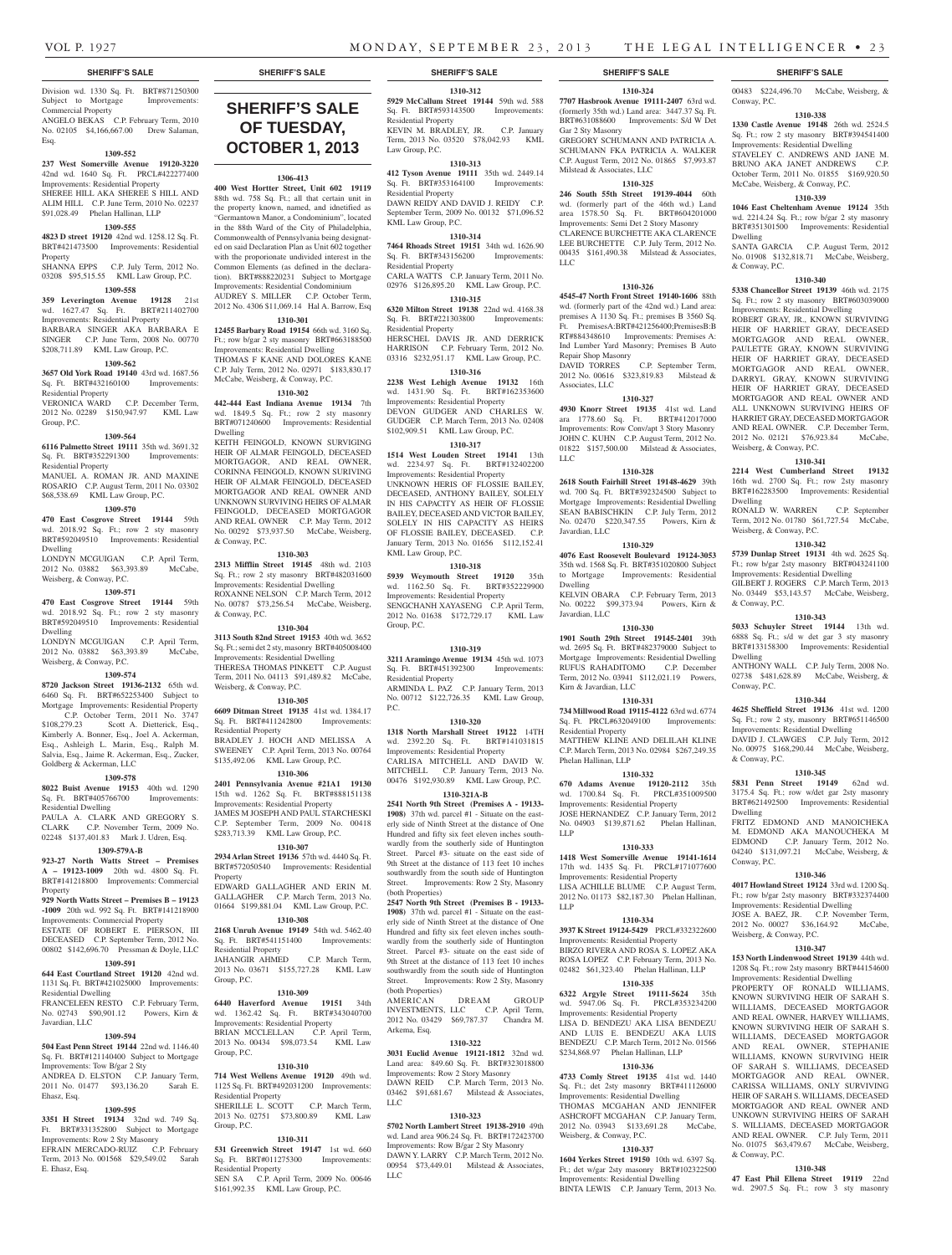BRT#222000900 Improvements: Residential Dwelling CECILIA T. BILLUPS C.P. July Term, 2012 No. 04085 \$99,198.65 McCabe, Weisberg, & Conway, P.C.

#### **1310-349**

**3449 Cottman Avenue 19149** 64th wd. 3152 Sq. Ft.; row conv/apartment 2sty masonry BRT#642090000 Improvements: Residential Dwelling ANDREW L. NGUYEN AKA LINH TUAN

NGUYEN C.P. April Term, 2013 No. 02693 \$151,221.95 McCabe, Weisberg, & Conway, P.C.

### **1310-350**

**8636 Bayard Street 19150** 50th wd. 2586.56 Sq. Ft.; row b/gar 2 sty masonry BRT#501208500 Improvements: Residential Dwelling THEOLA THOMPSON AND THOMAS

THOMPSON C.P. August Term, 2009 No. 03564 \$119,653.51 McCabe, Weisberg, & Conway, P.C.

## **1310-351**

**2942 McKinley Street 19149** 62nd wd. 2269025 Sq. Ft.; row b/gar 2sty masonry BRT#621250600 Improvements: Residential Dwelling DORIAN PARSLEY C.P. April Term, 2012

No. 00802 \$150,823.61 McCabe, Weisberg, & Conway, P.C.

#### **1310-352**

**5258 Akron Street 19124-1913** 62nd wd. 2420.06 Sq. Ft.; row b/gar 2sty masonry BRT#621418100 Improvements: Residential Dwelling

OSAMA FADL C.P. January Term, 2013 No. 03758 \$68,736.35 McCabe, Weisberg, & Conway, P.C.

#### **1310-353**

**930 Brill Street 19124** 35th wd. 2087 Sq. Ft.; row b/gar 2sty masonry BRT#351177900 Improvements: Residential Dwelling DAVE WALDMAN AKA DAVID C. WALDMANN C.P. May Term, 2011 No. 03360 \$63,456.13 McCabe, Weisberg, & Conway, P.C.

## **1310-354**

**2225 Taggert Street 19125-2917** 31st wd. 733 Sq. Ft. PRCL#312059600 Improvements: Residential Property

### EDWARD M. RETTERSHOFER C.P. June Term, 2012 No. 01135 \$96,940.97 Phelan

Hallinan, LLP

#### **1310-355**

**3938 Dungan Street 19124-5506** 33rd wd. 1125 Sq. Ft. PRCL#332408700 Improvements: Residential Property JOSUE D. FALU C.P. April Term, 2012 No. 01808 \$104,631.46 Phelan Hallinan, LLP

#### **1310-356**

**4147 North Fairhill Street 19140-2634**  43rd wd. 882 Sq. Ft. PRCL#433244200 Improvements: Residential Property KEVIN MURRAY AND LATISHA S.

MURRAY C.P. February Term, 2012 No. 03586 \$25,605.50 Phelan Hallinan, LLP **1310-357**

#### **5151 D Street 19120-3609** 42nd wd. 1680 Sq. Ft. PRCL#421482600 Improvements:

Residential Property LAMONT MCCOY AKA LAMONT W. MCCOY C.P. March Term, 2012 No. 02610

## \$74,298.10 Phelan Hallinan, LLP

**1310-358 1700 East Hunting Park Avenue 19124-4422** 

## 33rd wd. 3000 Sq. Ft. PRCL#332077200

Improvements: Residential Property MARYANN DANIELS C.P. September Term, 2012 No. 02845 \$78,001.49 Phelan Hallinan, LLP

## **1310-359**

**1408 South Clarion Street 19147-4921** 1st wd. 624 Sq. Ft. PRCL#012510500 Improvements: Residential Property SAMUEL V. FULGINITI C.P. July Term,

2012 No. 03164 \$51,611.96 Phelan Hallinan, LLP

## **1310-360**

**7345 Woodbine Avenue 19151-2212** 34th wd. 1477.22 Sq. Ft. PRCL#344139300 Improvements: Residential Property MARA BATTLE C.P. December Term 2011 No. 00736 \$131,584.44 Phelan Hallinan, LLP

#### **1310-361**

**2804 Agate Street 19134-4202** 25th wd. 700 Sq. Ft. PRCL#252338700 Improvements: Residential Property

#### MARK FERNANDEZ C.P. February Term, 2013 No. 00472 \$123,267.06 Phelan Hallinan, LLP

#### **1310-362**

**4041 North Twelfth Street 19140-2101**  43rd wd. 1305 Sq. Ft. PRCL#433162500 Improvements: Residential Property

## GWENDOLYN BURBAGE C.P. March

**SHERIFF'S SALE SHERIFF'S SALE SHERIFF'S SALE SHERIFF'S SALE SHERIFF'S SALE** Term, 2013 No. 02234 \$68,322.85 Phelan

#### Hallinan, LLP **1310-363**

#### **5045 Walnut Street 19139-4250** 60th wd. 2486.33 Sq. Ft. PRCL#602044600 Improvements: Residential Property

CECILIA ANN ROBERTS, IN HER CAPACITY AS EXECUTRIX AND DEVISEE OF THE ESTATE OF EDNA ROBERTS AKA EDNA ROBERT. CHERE CUNNINGHAM, IN HER CAPACITY AS EXECUTRIX AND DEVISEE OF THE ESTATE OF EDNA ROBERTS AKA EDNA ROBERT. PATRICE CUNNINGHAM, IN HER CAPACITY AS EXECUTRIX AND DEVISEE OF THE ESTATE OF EDNA ROBERTS AKA EDNA ROBERT. C.P. July Term, 2011 No. 02216 \$19,259.75 Phelan Hallinan, LLP

#### **1310-364**

**1230 Arch Street aka 1228-1232 Arch Street, Unit 4C 19107-2822** 88th wd. Together with a proportionate undivided interest in the common elements (as defined in such declaration) of 1.7740%. PRCL#888038080 Improvements: Condominium Unit

SANDRA L. SCALISE, IN HER CAPACITY AS HEIR OF ALPHONSE SCALISE, DECEASED. CHRISTOPHER BOWLES, IN HIS CAPACITY AS HEIR OF ALPHONSE SCALISE, DECEASED. JOSEPH BOWLES, IN HIS CAPACITY AS HEIR OF ALPHONSE SCALISE, DECEASED. UNKNOWN HEIRS, SUCCESSORS, ASSIGNS, AND ALL PERSONS, FIRMS, OR ASSOCIATIONS CLAIMING RIGHT, TITLE, OR INTEREST FROM OR UNDER ALPHONSE SCALISE. DECEASED. C.P. August Term, 2012 No. 00375 \$289,688.62 Phelan Hallinan, LLP

## **1310-365**

**6067 North Norwood Street 19138-2409**  17th wd. 1274.40 Sq. Ft. PRCL#172471500 Improvements: Residential Property

MUHAMMAD M. AL AHMAR C.P. March Term, 2013 No. 01002 \$79,413.56 Phelan Hallinan, LLP **1310-366**

**4522 Westminster Avenue 19131-5213**  6th wd. 980 Sq. Ft. PRCL#062094700 Improvements: Residential Property

KEISHA CUNNINGHAM. UNKNOWN HEIRS, SUCCESSORS, ASSIGNS, AND ALL PERSONS, FIRMS, OR ASSOCIATIONS CLAIMING RIGHT, TITLE, OR INTEREST FROM OR UNDER MATTHEW CUNNINGHAM, DECEASED. C.P. May Term, 2008 No. 02922 \$65,796.57 Phelan Hallinan, LLP

#### **1310-367**

**7122 Akron Street 19149-1201** 54th wd. 1286.40 Sq. Ft. PRCL#542428600 Improvements: Residential Property SHAO BO CHEN C.P. April Term, 2013 No. 00293 \$75,039.94 Phelan Hallinan, LLP

#### **1310-368**

**6527 Cutler Street 19126-3504** 17th wd. 1440 Sq. Ft. PRCL#172074200 Improvements: Residential Property

MARY RAVEN IN HER CAPACITY AS ADMINSTRATRIX HEIR OF THE ESTATE OF RUBY PUGH. UNKNOWN HEIRS, SUCCESSORS, ASSIGNS, AND ALL PERSONS, FIRMS, OR ASSOCIATIONS CLAIMING RIGHT, TITLE, OR INTEREST FROM OR UNDER RUBY PUGH, DECEASED. C.P. September Term, 2012 No. 02235 \$74,716.90 Phelan Hallinan, LLP

## **1310-369**

**2544 South 66th Street 19142-2701** 40th wd. 1712 Sq. Ft. PRCL#406018500 Improvements: Residential Property RAYMOND BROWN C.P. February Term, 2013 No. 01446 \$84,124.76 Phelan Hallinan, LLP

#### **1310-370**

**64201 Delaire Landing Road aka 64201 Delaire Landing Road Unit 7B201 aka 64201 Delaire Landing Road Unit 7B 19114-5415**  88th wd. 1022 Sq. Ft. PRCL#888650876 Improvements: Residential Property DAYNA B. ROUMAN C.P. June Term, 2012 No. 03911 \$73,869.00 Phelan Hallinan, LLP

**1310-371 2644 Sylmar Street 19142** 4th wd. 928 Sq. Ft. BRT#406133500 Improvements: Resid Dwelling

KIMBERLY L. BARKLEY C.P. February Term, 2010 No. 00563 \$75,535.82 Udren Law Offices, P.C.

## **1310-372**

**1841 West Champlost Street 19141** 17th wd. 2501.25 Sq. Ft. BRT#171212500 Improvements: Residential Dwelling SHARROD DAVIS C.P. April Term, 2013 No. 00528 \$96,081.77 Udren Law Offices, P.C. **1310-373**

**191 West 65th Avenue B 19120** 51st wd. 2190 Sq. Ft. BRT#611399000 Improvements: Residential Dwelling

DIANE DONLEN C.P. August Term, 2010 No. 04583 \$99,588.39 Udren Law Offices, P.C.

1125 Sq. Ft. BRT#421147800 Improvements:

2013 No. 02834 \$159,177.80 Phelan

**1310-405 4410 Benner Street 19135-3602** 55th wd. 2250 Sq. Ft. PRCL#552013300 Improvements:

EILEEN M. KOWALCZYK C.P. November Term, 2011 No. 03243 \$53,629.79 Phelan

**1310-406 1218 South 50th Street 19143-5102** 27th wd. 882 Sq. Ft. PRCL#273082600 Improvements:

GAU LY AKA GAU TI LY AND MEI YU WU C.P. November Term, 2011 No. 02678 \$39,927.97 Phelan Hallinan, LLP **1310-407 3222 Saint Vincent Street 19149-1513**  55th wd. 1840.15 Sq. Ft. PRCL#551432900 Improvements: Residential Property FRANK M. HENRY, JR. C.P. January Term, 2012 No. 03574 \$155,041.38 Phelan

**1310-408 1310 Marlborough Street 19125-3215**  18th wd. 1919 Sq. Ft. PRCL#181058000 Improvements: Residential Property RACHEL BEN-OR C.P. June Term, 2012 No. 00556 \$194,319.96 Phelan Hallinan, LLP **1310-409 5304 Akron Street 19124-1220** 62nd wd. (formerly 23rd wd.) 1345.41 Sq. Ft. PRCL#621418500 Improvements: Residential

DENISE K. CACERES C.P. March Term, 2013 No. 01009 \$83,970.81 Phelan Hallinan,

**1310-410 2159 Benson Street 19152-2403** 56th wd. 1993.20 Sq. Ft. PRCL#562145100 Improvements: Residential Property

MAHMOUD AL-FROUKH C.P. February Term, 2013 No. 01610 \$234,035.25 Phelan

**1310-411 3900 Ford Road Unit PHP 19131-2039** 88th

ELLYN ELSHANA WANEY CP June Term, 2012 No. 00740 \$156,101.04 Phelan

**1310-412 1115 Friendship Street 19111-4201** 35th wd. 5280 Sq. Ft. PRCL#532304700 Improvements: Residential Property WANDENIZIO PEREIRA DOS SANTOS AND MARIA LUIZA DOS SANTOS C.P. October Term, 2010 No. 01944 \$147,860.85

**1310-413 6226 North Camac Street aka 6230 North Camac Street 19141-3350** 49th wd. 3192 Sq. Ft. PRCL#493190000 Improvements:

ERIC HODGE AND SYDELL A HODGE C.P. March Term, 2012 No. 02133 \$144,308.10

**1310-414 6612 Torresdale Avenue 19135-2828**  41st wd. 1368 Sq. Ft. PRCL#411300100 Improvements: Residential Property RICHARD SEVILLANO AKA RICHARD J. SEVILLANO C.P. April Term, 2012 No. 01660 \$93,228.57 Phelan Hallinan, LLP **1310-415 3220 D Street 19134-1704** 7th wd. 772.5 Sq. Ft. PRCL#073147300 Improvements:

JOHNNA ITHIER C.P. March Term, 2013 No. 02417 \$40,558.87 Phelan Hallinan, LLP **1310-416 2007 South 28th Street 19145-2502** 48th wd. 1438.56 Sq. Ft. PRCL#482346100 Improvements: Residential Property SUHENDRA FNU C.P. October Term, 2011 No. 01950 \$142,157.12 Phelan Hallinan,

**1310-417 865 Perkiomen Street 19130** 15th wd. 854 Sq. Ft. PRCL#151373900 Improvements:

ERIC B MCCOY AND VERA D. SCOTT C.P.

**1310-418 402 Lemonte Street 19128-4533** 21st wd. 3942.22 Sq. Ft. PRCL#212321900 Improvements: Residential Property TODD R. MARVIN AND LORI A. MARVIN C.P. April Term, 2012 No. 02750 \$216,706.21

**1310-419 848 East Cornwall Street 19134-1906**  33rd wd. 819 Sq. Ft. PRCL#331117400 Improvements: Residential Property KIERON MARKS-PARNELL, IN HER CAPACITY AS ADMINISTRATRIX AND

Hallinan, LLP

Hallinan, LLP

Residential Property

Residential Property

Hallinan, LLP

Property

Hallinan, LLP

Condominium

Hallinan, LLP

Phelan Hallinan, LLP

Residential Property

Phelan Hallinan, LLP

Residential Property

Residential Property

Phelan Hallinan, LLP

April Term, 2008 No. 02248 Phelan Hallinan, LLP

LLP

wd. PRCL#888520341

LLP

MYRIAM VELEZ C.P. April Term, 2012 No. 03402 \$42,492.10 Udren Law Offices, P.C. **1310-390 10838 Perrin Road 19154-3924** 66th wd. 1802 Sq. Ft. PRCL#662076900 Improvements:

JUSTIN FRANK C.P. March Term, 2013 No. 02217 \$168,178.56 Phelan Hallinan, LLP **1310-391 6345 Bingham Street 19111** 35th wd. 1584 Sq. Ft. PRCL#353272900 Improvements:

ALVARAO A. ACOSTA C.P. June Term, 2012 No. 03903 \$116,948.43 Phelan Hallinan,

**1310-392 325 Green Lane 19128** 21st wd. 6004.87 Sq. Ft. PRCL#211177000 Improvements:

THOMAS BELL C.P. February Term, 2012 No. 03691 \$306,700.14 Phelan Hallinan,

**1310-393 133 West Apsley Street aka 133 Apsley Street 19144-3601** 12th wd. 1885 Sq. Ft. PRCL#123005700 Improvements: Residential

RENEE BROOMER C.P. March Term, 2012 No. 01563 \$77,793.82 Phelan Hallinan, LLP **1310-394 1818 Pennington Road 19151-2017** 34th wd. 1535.34 Sq. Ft. PRCL#343332400 Improvements: Residential Property VINCENT RAWLINS AKA VINCENT HARCOURT RAWLINS C.P. February Term, 2012 No. 03241 \$97,761.81 Phelan Hallinan,

**1310-395 2125 Loney Street 19152-3218** 56th wd. 2619.75 Sq. Ft. PRCL#147N14220 Improvements: Residential Property AVRAHAM KATALAN AND JOY KATALAN C.P. June Term, 2012 No. 01482 \$174,619.07

**1310-396 2638 South Robinson Street aka 2638 Robinsin Street 19142-3524** 40th wd. 1096 Sq. Ft. PRCL#402907100 Improvements:

STANLEY DAIS C.P. December Term, 2010 No. 01078 \$67,899.10 Phelan Hallinan, LLP **1310-397 5011 North Franklin Street 19120-3111**  49th wd. 996.87 Sq. Ft. PRCL#491231400 Improvements: Residential Property KIMBERLY SPADY C.P. July Term, 2012 No. 04450 \$76,356.36 Phelan Hallinan, LLP **1310-398 1127 Plane Road 19115-3714** 63rd wd. 6380 Sq. Ft. PRCL#632108800 Improvements:

SHAWN KOEHLE, DEBORAH KOEHLE C.P. August Term, 2010 No. 02980 \$218,053.10

**1310-399 902 Emily Street 19148-2304** 39th wd. 768 Sq. Ft. PRCL#393288700 Improvements:

AZHAR JAMAL C.P. March Term, 2012 No. 02606 \$75,603.14 Phelan Hallinan, LLP **1310-400 1922 South 2nd Street 19148-2602** 39th wd. 1125 Sq. Ft. PRCL#391280700 Improvements: Residential Property CATHERINE KONOWAL RUNOWSKI C.P. June Term, 2012 No. 01656 \$81,505.22

**1310-401 637 East Clearfield Street aka 637 Clearfield Street 19134-3001** 33rd wd. 806.30 Sq.<br>Ft. PRCL#331006500 Improvements:

VLADIMIR MARC C.P. March Term, 2012 No. 01354 \$59,102.95 Phelan Hallinan, LLP **1310-402 1316 Longshore Avenue aka 1316- 18 Longshore Avenue 19111-4510** 53rd wd. (formerly of the 35th wd.) 9000 Sq. Ft. PRCL#532173900 Improvements: Residential

ERCILIA E. VARGAS AND JOSE ROJA C.P. July Term, 2012 No. 03186 \$245,046.14

**1310-403 6304 Torresdale Avenue 19135-3304** 41st wd. 1268.50 Sq. Ft. PRCL#41129800 Improvements: Residential Property BOUNWASANIA A. KOUNLAVONG C.P. July Term, 2012 No. 00525 \$108,638.41

**1310-404 7036 Torresdale Avenue 19135-1915**  41st wd. 2500 Sq. Ft. PRCL#412401800 Improvements: Residential Property JOSE A. BORGES, JR. C.P. February Term,

Residential Dwelling

Residential Property

Residential Property

Residential Property

LLP

LLP

Property

LLP

Phelan Hallinan, LLP

Residential Property

Residential Property

Phelan Hallinan, LLP

Residential Property

Phelan Hallinan, LLP

Ft. PRCL#331006500 Residential Property

Property

Phelan Hallinan, LLP

Phelan Hallinan, LLP

## **1310-374**

**2126 North Woodstock 19121** 32nd wd. 960 Sq. Ft. BRT#322025400 Residential Dwelling STEPHEN WEBB AKA REV. STEPHEN WEBB C.P. March Term, 2013 No. 03411 \$55,105.39 Udren Law Offices, P.C.

### **1310-375**

**1625 Wakeling Street 19124** 23rd wd. 1953.63 Sq. Ft. BRT#622001000 Improvements: Residential Dwelling

SHAYA GROSS C.P. April Term, 2013 No. 03421 \$93,409.93 Udren Law Offices, P.C. **1310-376**

**1526 North Lawrence Street 19122**  17th wd. 756.50 Sq. Ft. BRT#182255500 Improvements: Residential Dwelling MARIA CONSTANTE AND ALEJANDRO QUINTOS C.P. April Term, 2013 No. 00367 \$82,659.62 Udren Law Offices, P.C.

#### **1310-377**

**8910 Rising Sun Avenue 19115** 63rd wd. 8167.50 Sq. Ft. BRT#632287300 Improvements: Residential Dwelling JENNIFER C. SCHIELE AND JOHN F. SCHIELE C.P. December Term, 2012 No. 03824 \$245,170.76 Udren Law Offices, P.C. **1310-378**

## **15081 London Road 19116** 58th wd. 2904 Sq. Ft. BRT#583169400 Improvements: Residential Dwelling

DOROTHY A. KEOUGH C.P. January Term, 2013 No. 01764 \$117,317.95 Udren Law Offices, P.C.

## **1310-379**

**1016 South 5th Street 19147** 2nd wd. 1200 Sq. Ft. BRT#021423210 Improvements: Residential Dwelling SHEILA DIXON C.P. December Term, 2012 No. 02659 \$237,467.60 Udren Law Offices, P.C.

#### **1310-380**

**4313 Ludlow Street 19104**  BASHISHA SHERROD C.P. January Term, 2007 No. 01374 \$68,697.74 Udren Law Offices, P.C.

#### **1310-381**

**2101 Welsh Road, Unit 11 19115** 56th wd. 1320 Sq. Ft. BRT#888560115 Subject to Mortgage

LEON LYMAN C.P. January Term, 2013 No. 154637 \$8,687.00 Evan R. Bachove, Esq., Fineman Krekstein & Harris, P.C. **1310-382**

**4237 Neilson Street 19124** 33rd wd. 810 Sq. Ft. OPA#332530000 Subject to Mortgage Improvements: Residential Dwelling LAURA STIEBER AKA LAURA L. ESPINOSA C.P. November Term, 2012 No.

0200 \$102,315.30 Mitchell B. Klein, Esq. **1310-383**

**4145 Whiting Place 19154** 66th wd. 2581.90 Sq. Ft. OPA#662596600 Improvements: Residential Dwelling

RICHARD JAROSKI C.P. January Term, 2013 No. 3631 \$12,837.98 Mitchell B. Klein, Esq. **1310-384**

#### **6017 Walker Street 19135** 55th wd. 2800 Sq. Ft. OPA#552320700 Improvements: Residential Dwelling LUIS ANGEL SERRANO, JR., AKA LUIS

SERRANO, JR C.P. March Term, 2013 No. 01921 \$32,472.15 Mitchell B. Klein, Esq. **1310-385**

**1206 Sydney Street 19150** 50th wd. 2748.37 Sq. Ft. BRT#502470900 Improvements: Residential Dwelling RICHARD KENNEY AKA RICHARD LAWRENCE KENNEY C.P. March Term, 2013 No. 03303 \$206,372.22 Udren Law Offices, P.C.

#### **1310-386**

**2031 South Croskey Street 19145** 48th wd. 783 Sq. Ft. BRT#482211700 Improvements: Residential Dwelling APRIL B. LOVETT C.P. September Term, 2012 No. 01571 \$45,844.32 Udren Law Offices, P.C.

#### **1310-387**

**1838 West Seybert Street 19121** 47th wd. 621.74 Sq. Ft. BRT#471084900 Improvements: Residential Dwelling LAMONT C. WHITE C.P. February Term, 2013 No. 02067 \$76,119.00 Udren Law Offices, P.C.

#### **1310-388**

**2725 Tolbut Street 19152** 57th wd. 2580.90 Sq. Ft. BRT#571114000 Improvements: Residential Dwelling JAMIE KAYROS C.P. March Term, 2013 No.

03409 \$193,561.43 Udren Law Offices, P.C. **1310-389 316 East Albanus Street 19120** 42nd wd.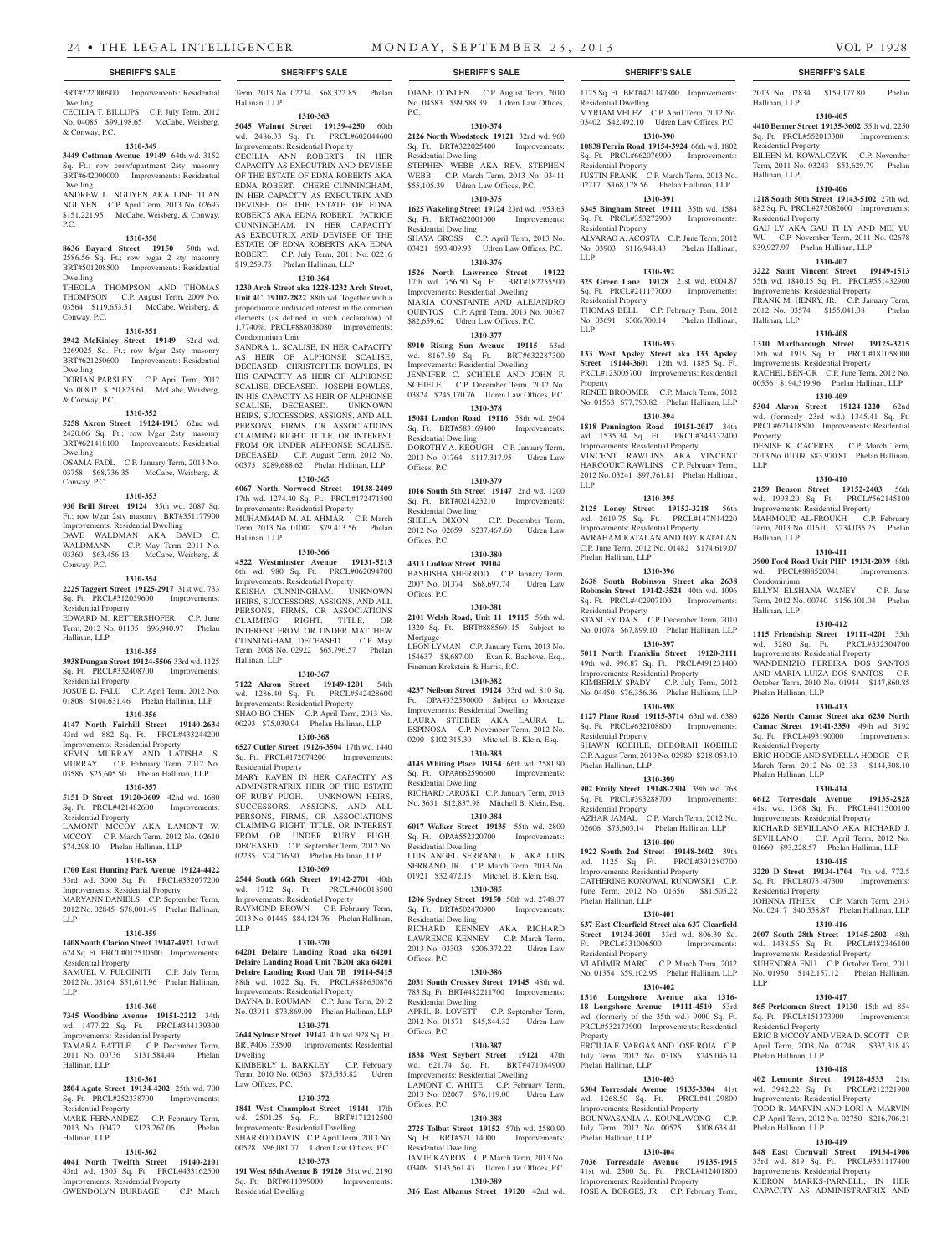ALPHONSO BRIDGES C.P. May Term, 2013 No. 2001 \$84,396.36 Christopher A.

**1310-474 4729 Walnut Avenue 19139-4404** 46th wd. 2427.57 Sq. Ft. BRT#601043100 Subject to Mortgage Improvements: Residential Dwelling RAYMOND PAYTON, ADMINISTRATOR OF THE ESTATE OF JOAN L. PAYTON, DECEASED C.P. September Term, 2012 No. 03268 \$125,558.79 Powers, Kirn &

**1310-475 1637 East Comly Street 19149-3437**  62nd wd. 2126.30 Sq. Ft. BRT#621139600 Improvements: Residential Dwelling JOANNE R. MARTINELLI AND CRAIG J. MARTINELLI C.P. April Term, 2012 No. 03792 \$91,480.71 Powers, Kirn & Javardian,

**1310-476 2122 South 65th Street 19142** 65th wd. 1344 Sq. Ft. BRT#403012000 Improvements:

MOHAMMED A. CHOWDHURRY C.P. April Term, 2012 No. 01865 \$75,815.85

**1310-477 1119 East Palmer Street 19125** 18th wd. 2059 Sq. Ft. BRT#181136920 Improvements:

TIMOTHY LIPCZYNSKI C.P. April Term, 2013 No. 4090 \$401,397.04 Weber Gallagher Simpson Stapleton Fires & Newby,

**1310-478A-D 49th wd. (5631 North 11th Street - Premises A - 19141-3607)** 1440 Sq. Ft. BRT#492238600 Improvements: Residential Dwelling **31st wd. (2356 East Boston Avenue - Premises B - 19125-3015)** 1144 Sq. Ft. BRT#313174200 Improvements: Residential Dwelling **61st wd. (253 Rosemar Street - Premises C - 19120-1414)** 1050 Sq. Ft. BRT#611239800 Improvements: Residential Dwelling **23rd wd. (5515 Torresdale Avenue - Premises D - 19124-1624)** 1106 Sq. Ft. BRT#411305000 Improvements: Residential Dwelling DAVID STEINER C.P. May Term, 2013 No. 2391 \$384,581.10 Weber Gallagher Simpson Stapleton Fires & Newby, LLP, Sarah

**1310-479 6313 Elmhurst Street 19111-5804** 53rd wd. 1323.12 Sq. Ft. BRT#531220200 Improvements: Residential Dwelling RAMON PADILLA AND MINERVA ROLON C.P. October Term, 2009 No. 05076 \$184,139.16 Barbara A. Fein, Esq. **1310-480 5547 Hazel Avenue 19143-1905** 46th wd. 1665 Sq. Ft. BRT#463012800 Subject to Mortgage Improvements: Residential Dwelling CATHRYN ANYUMBA C.P. September Term, 2012 No. 00716 \$60,227.63 Powers,

**1310-481 212 East Wellens Avenue 19120-3524** 42nd wd. 1440 Sq. Ft. BRT#421188500 Subject to Mortgage Improvements: Residential Dwelling ANTHONY B. JEFFERSON AND VALERIE ROWELL-JEFFERSON C.P. May Term, 2012 No. 02592 \$112,205.30 Powers, Kirn

**1310-482 1644 South 4th Street 19148-1303** 1st wd. 2415 Sq. Ft. BRT#011431900 Subject to Mortgage Improvements: Residential Dwelling ERNEST WILKIE AND LINDA A. SMITH C.P. September Term, 2012 No. 03468 \$218,993.25 Powers, Kirn & Javardian, LLC **1310-483 3546 K Street 19134-1413** 33rd wd. 1662 Sq. Ft. BRT#331393300 Subject to Mortgage Improvements: Residential Dwelling MICHAEL FRAZIER C.P. June Term, 2012 No. 01434 \$58,132.42 Powers, Kirn &

**1310-484 3334 Cottman Avenue 19149-1601** 55th wd. 1600 Sq. Ft. BRT#551515400 Subject to Mortgage Improvements: Residential Dwelling ROSE TOMBERLAIN C.P. August Term, 2012 No. 00651 \$149,878.62 Powers, Kirn

**1310-485 1231 North 58th Street 19131-4108** 52nd wd. 1348.50 Sq. Ft. BRT#043127400 Subject to Mortgage Improvements: Residential Dwelling ANTHONY GD LEMMON, CO-ADMINISTRATOR OF THE ESTATE OF SAMUEL N LEMMON, DECEASED AND CHERYL LEMMON, CO-ADMINSTRATRIX OF THE ESTATE OF SAMUEL N LEMMON, DECEASED C.P. August Term, 2012 No. 00509 \$84,402.93 Powers, Kirn & Javardian, LLC **1310-486 6336 Eastwood Street 19149** 35th wd. 1107.01 Sq. Ft.; row b/gar 2 story masonry BRT#541266900 Improvements: Residential

Javardian, LLC

Residential Dwelling

Residential Dwelling

LLP, Sarah A. Elia, Esq.

A. Elia, Esq.

Kirn & Javardian, LLC

& Javardian, LLC

Javardian, LLC

& Javardian, LLC

Dwelling

Powers, Kirn & Javardian, LLC

LLC

**1310-461 734 Melon Place, Unit A 19123** 14th wd. Land area: 0 Sq. Ft. undivided interest in the common elements (as defined in such declaration) of 0.586%. Condominium BRT#888140376 Improvements: Residential Dwelling TERRENCE JENKINS C.P. May Term, 2013 No. 002337 \$108,727.17 Martha E. Von Rosenstiel, Esq., Heather Riloff, Esq. **1310-462 201-59 North 8th Street, Unit 502 19106**  5th wd. Land area 0 Sq. Ft. together with a proportionate undivided interest in the common elements (as defined in such declaration) of 0.747%. Condominium BRT#888037055 Improvements: Residential Dwelling SANG JIN HAN AND ROSALIA HAN C.P. May Term, 2013 No. 001081 \$338,916.54 Martha E. Von Rosenstiel, Esq., Heather Riloff,

**1310-463 2719 East Huntingdon Street 19125** 31st wd. 1260 Sq. Ft. BRT#314166700 Improvements:

ANGELA M. DEVOS AND JACOB DEANE DEVOS C.P. April Term, 2013 No. 00862 \$197,573.00 Martha E. Von Rosenstiel, Esq.,

**1310-464 1419 68th avenue 19126** 10th wd. 2028.52 Sq. Ft. BRT#58101254600 Improvements:

TAMIKA HUNTER C.P. August Term, 2012 No. 01273 \$329,334.57 Stern & Eisenberg,

**1310-465 6231 North Gratz Street 19141** 50th wd. 1200 Sq. Ft. BRT#172288600 Improvements:

DOROTHY BUTLER C.P. April Term, 2013 No. 00354 \$67,567.84 Stern & Eisenberg,

**1310-466 7006 Lynford Street 19149** 54th wd. 1493.09 Sq. Ft. BRT#542192300 Improvements:

BARBARA N. BROOKINS-SWEAT C.P. May Term, 2013 No. 01104 \$141,268.50

**1310-467 5732 Nassau Road 19131-3430** 4th wd. 1538.62 Sq. Ft. BRT#043254900 Subject to Mortgage Improvements: Residential Dwelling ANN G. MOSS NELSON FKA ANNA G MOSS C.P. July Term, 2012 No. 04061 \$91,467.11 Law Offices of Gregory Javardian **1310-468 6966 Wister Street 19138-1919** 10th wd. 1469.70 Sq. Ft. BRT#102128600 Subject to Mortgage Improvements: Residential Dwelling CHARLES A.J. HALPIN III, ESOUIRE, ADMINSITRATOR OF THE ESTATE OF SAMUEL EVANS, DECEASED C.P. December Term, 2012 No. 02825 \$106,588.83

Residential Property

DeNardo, Esq.

Esq.

PC

PC

Residential Dwelling

Heather Riloff, Esq.

Residential Real Estate

Residential Real Estate

Residential Real Estate

Stern & Eisenberg, PC

Powers, Kirn & Javardian, LLC

Powers, Kirn & Javardian, LLC

Kirn & Javardian, LLC

Kirn & Javardian, LLC

& Javardian, LLC

& Javardian, LLC

**1310-469 1801 Wynnewood Road 19151-3236** 34th wd. 4016 Sq. Ft. BRT#344217700 Subject to Mortgage Improvements: Residential Dwelling CHARLES A J HALPIN III ESQUIRE. ADMINSTRATOR OF THE ESTATE OF FRUAMN P. AUSTIN, DECEASED C.P. December Term, 2012 No. 02837 \$203,008.93

**1310-470 3324 North Bailey Street 19129-1308** 38th wd. 906.31 Sq. Ft. BRT#381183600 Subject to Mortgage Improvements: Residential Dwelling HENRIETTA HALL-EDWARDS C.P. July Term, 2012 No. 01730 \$99,870.97 Powers,

**1310-471 1330 South 24th Street 19146-4013** 36th wd. 1050 Sq. Ft. BRT#361376000 Subject to Mortgage Improvements: Residential Dwelling EDWARD WILLIAM HARDY C.P. December Term, 2012 No. 03469 \$74,018.24 Powers,

**1310-472 1803 Arnold Street 19152-1824** 56th wd. 2511.52 Sq. Ft. BRT#562190000 Improvements: Residential Dwelling NECHAMA KAUFMAN C.P. July Term, 2012 No. 00498 \$201,286.56 Powers, Kirn

**1310-473 5534 Lansdowne Avenue 19131-3931** 52nd wd. (formerly part of the 24th wd.) 1305 Sq. Ft. BRT#041253500 Subject to Mortgage Improvements: Residential Dwelling ERNEST ELLISON C.P. December Term, 2012 No. 03467 \$76,203.44 Powers, Kirn

#### **SHERIFF'S SALE SHERIFF'S SALE SHERIFF'S SALE SHERIFF'S SALE SHERIFF'S SALE**

HEIR OF THE ESTATE OF ROSSLYN F. MARKS. SYLVESTER MARKS, III IN HIS CAPACITY AS HEIR OF THE ESTATE OF ROSSLYN F. MARKS. UNKNOWN HEIRS, SUCCESSORS, ASSIGNS, AND ALL PERSONS, FIRMS, OR ASSOCIATIONS CLAIMING RIGHT, TITLE, OR INTEREST FROM OR UNDER ROSSLYN F. MARKS DECEASED. C.P. October Term, 2012 No. 00044 \$35,715.39 Phelan Hallinan, LLP

## **1310-420**

**4037 North Broad Street 19140-3030**  43rd wd. 1600 Sq. Ft. PRCL#433184200 Improvements: Residential Property<br>CHARLES D. MASON C.P. September CHARLES D. MASON Term, 2012 No. 00509 \$204,524.46 Phelan Hallinan, LLP

#### **1310-421**

**3612 Tulip Street 19134-2727** 45th wd. 894 Sq. Ft. PRCL#451432800 Improvements: Residential Property JOSEPH D. THOMAS AND SUSAN GOLUS

C.P. June Term, 2012 No. 01129 \$80,258.84 Phelan Hallinan, LLP **1310-422**

## **6701 Ogontz Avenue 19126-2639** 87th

wd. 1860 Sq. Ft. PRCL#871075500 Improvements: Residential Property RAHEEM A. BEY C.P. January Term, 2010 No. 02837 \$236,324.60 Phelan Hallinan, LLP

#### **1310-423**

**3153 Hartville Street 19134-2304** 33rd wd. 667.50 Sq. Ft. PRCL#071552700 Improvements: Residential Property OMYRA SANCHEZ, MIRIAM E FAULKNER, CONFESSOR BAEZ AND VERNON L. JOHNSON C.P. August Term, 2011 No. 03112

### \$19,989.48 Phelan Hallinan, LLP **1310-424**

**6612 Guyer Avenue 19142-2603** 40th wd. 1061.45 Sq. Ft. PRCL#406323100 Improvements: Residential Property

JACK JANES C.P. May Term, 2012 No. 02701 \$58,211.95 Phelan Hallinan, LLP **1310-425**

**1384 North 76th Street 19151-2823**  34th wd. 2240 Sq. Ft. PRCL#343309000 Improvements: Residential Property TARA THERESA BLIGEN AKA TARA BLIGEN C.P. March Term, 2013 No. 01752 \$168,955.74 Phelan Hallinan, LLP **1310-426**

**6139 Walker Street 19135-3525** 55th wd. 1522 Sq. Ft. PRCL#552322600 Improvements: Residential Property ELEANOR FISHER AND JOHN J. MARTINO

C.P. August Term, 2011 No. 03930 \$78,593.57 Phelan Hallinan, LLP

#### **1310-427**

**542 Burgess Street 19116-2818** 58th wd. 10871 Sq. Ft. PRCL#582239700 Improvements:

Residential Property IRENE M. THAMMAVONG AND XAYSANG THAMMAVONG C.P. March Term, 2009 No.

01759 \$261,987.89 Phelan Hallinan, LLP

## **1310-428**

**29 North Robinson Street 19139-2311**  34th wd. 1349.04 Sq. Ft. PRCL#341165300 Improvements: Residential Property TANYA R REID C.P. April Term, 2010 No. 00028 \$63,818.40 Phelan Hallinan, LLP

#### **1310-429**

**1337 Wells Street 19111-4921** 53rd wd. 1170 Sq. Ft. PRCL#532020900 Improvements: Residential Property MIKHAIL KHALAPOV C.P. August Term,

## 2011 No. 00977 \$151,391.92 Phelan Hallinan, LLP

#### **1310-430**

**4311 Shelmire Avenue 19136-3624** 65th wd. 1279.47 Sq. Ft. PRCL#651045700 Improvements: Residential Property ANDREW DEMPSKY AND CYNTHIA

DEMPSKY C.P. March Term, 2012 No. 01216 \$126,734.24 Phelan Hallinan, LLP **1310-431**

**1816 West Ruscomb Street 19141-1019**  17th wd. 1264 Sq. Ft. PRCL#119N010083 Improvements: Residential Property JAMES E. MCDANIELS JR. AKA JAMES E.

MCDANIELS C.P. March Term, 2012 No. 02621 \$113,549.04 Phelan Hallinan, LLP **1310-432**

## **2654 Carroll Street aka 2654 South Carroll**

**Street 19142-2115** 40th wd. 1256 Sq. Ft. PRCL#406112500 Improvements: Residential Property

STEVEN B. BROWN AKA STEPHEN BROWN C.P. June Term, 2012 No. 01368 \$47,374.03 Phelan Hallinan, LLP

## **1310-433**

**2367 East Cumberland Street 19125-3126**  31st wd. 1140 Sq. Ft. PRCL#314037300 Improvements: Residential Property JAMES P. ACKLEY, JR., HEIR OF JAMES

ACKLEY, DECEASED. NORA LOUISE

ACKLEY, HEIR OF JAMES ACKLEY, DECEASED. UNKNOWN HEIRS, UNKNOWN HEIRS, SUCCESSORS, ASSIGNS, AND ALL PERSONS, FIRMS, OR ASSOCIATIONS CLAIMING RIGHT, TITLE, OR INTEREST FROM OR UNDER JAMES ACKLEY, DECEASED. C.P. December Term, 2011 No. 00889 \$148,565.67 Phelan Hallinan, LLP

## **1310-434 2512 South Chadwick Street 19145-4520**

26th wd. 690 Sq. Ft. PRCL#261331600 Improvements: Residential Property DONNA M. RHOADES AKA DONNA RHOADES C.P. December Term, 2009 No. 01327 \$273,824.15 Phelan Hallinan, LLP

#### **1310-435 8502 Fayette Street 19150-1902** 50th wd. 1458

Sq. Ft. PRCL#502300300 Improvements: Residential Property JEROME ROLLERSON C.P. October Term, 2007 No. 04061 \$75,467.35 Phelan Hallinan, LLP

#### **1310-436**

**1737 North Lindenwood Street 19131-3617**  52nd wd. 750 Sq. Ft. PRCL#521317200 Improvements: Residential Property KIMBERLY BARKLEY AND JAMES BARKLEY C.P. June Term, 2009 No. 00162 \$65,984.97 Phelan Hallinan, LLP

#### **1310-437**

**2411 Vista Street 19152-4304** 56th wd. 2568.60 Sq. Ft. PRCL#561332400 Improvements: Residential Property RAED M. SHEIKH-YOUSEF AKA READ SHEIKH YOUSEF C.P. October Term, 2011 No. 01524 \$59,397.43 Phelan Hallinan, LLP

#### **1310-438 116 Almatt Drive 19115-2742** 57th wd. 7500

Sq. Ft. PRCL#632192639 Improvements: Residential Property JENNIFER BURKE KUEHNLE AKA JENNIFER BURKE-KUEHNLE C.P. December Term, 2011 No. 02539 \$445,271.27 Phelan Hallinan, LLP

#### **1310-439**

**427 West Fisher Avenue 19120-3207**  42nd wd. 1125 Sq. Ft. PRCL#422258600 Improvements: Residential Property DONNA M. WILLIAMSON C.P. August Term, 2010 No. 02551 \$57,084.91 Phelan Hallinan, LLP

#### **1310-440**

**732 Brighton Street 19111-4028** 53rd wd. 2689.50 Sq. Ft. PRCL#532244100 Improvements: Residential Property NATACHA E. AUDAIN AKA NATACHA AUDAIN C.P. August Term, 2012 No. 03177 \$105,180.62 Phelan Hallinan, LLP

#### **1310-441**

**1814 Farrington Road 19151-2011** 34th wd. 1530.56 Sq. Ft. PRCL#343350800 Improvements: Residential Property RICADO ROSA AKA RICARDO A. ROSA C.P. October Term, 2012 No. 00218 \$165,380.60 Phelan Hallinan, LLP

#### **1310-442**

**5418 Rutland Street 19124-1128** 62nd wd. 1488 Sq. Ft. Improvements: Residential Property JEAN STRIPLET C.P. December Term, 2011 No. 00457 \$93,379.75 Phelan Hallinan, LLP

#### **1310-443**

**53 East Sedgwick Street 19119** 22nd wd. 11112 Sq. Ft. PRCL#222130000 Improvements: Residential Property BESSIE M. PIERCE AKA BESSIE MIRIAM PIERCE AND CLEVELAND C. PIERCE C.P. October Term, 2007 No. 01366 \$158,594.00 Phelan Hallinan, LLP

#### **1310-444**

**2435 South 74th Street 19153-1404** 40th wd. 960 Sq. Ft. PRCL#404129900 Improvements: Residential Property

AISSA CHRISTINE BAMBA, IN HER CAPACITY AS ADMINISTRATRIX AND HEIR OF THE ESTATE OF MAMA BAMBA AKA BAMBA MAMADOU. ALI BAMBA, IN HIS CAPCITY AS HEIR OF THE ESTATE OF MAMADOU BAMBA AKA BAMBA MAMADOU. UNKNOWN HEIRS, SUCCESSORS, ASSIGNS, AND ALL PERSONS, FIRMS, OR ASSOCIATIONS CLAIMING RIGHT, TITLE, OR INTEREST FROM OR UNDER MAMADOU BAMBA AKA BAMBA MAMADOU, DECEASED. C.P. August Term, 2010 No. 04091 \$79,298.86 Phelan Hallinan, LLP

#### **1310-445**

**57 West Duval Street 19144** 59th wd. (formerly part of the 2nd wd.) 3412.50 Sq. Ft. BRT#593114300 Improvements: Residential Real Estate KHALID PAIGE C.P. April Term, 2013 No.

00347 \$78,204.98 Stern & Eisenberg, PC **1310-446 3560 North Randolph Street 19140** 

43rd wd. 543.76 Sq. Ft. BRT#432067800

Improvements: Residential Real Estate EMMETT DANIELS C.P. March Term, 2013 No. 02312 \$51,837.23 Stern & Eisenberg, PC

#### **1310-447**

**7435 Andrews Avenue 19138** 10th wd. (formerly part of the 42nd wd.) 1212.80 Sq. Ft. BRT#101142400 Improvements: Residential Real Estate DEBORAH MYERS C.P. January Term,

2013 No. 01408 \$122,938.57 Stern & Eisenberg, PC

#### **1310-448**

**2667 Aramingo Avenue 19125** 31st wd. 898.76 Sq. Ft. BRT#312147900 Improvements: Residential Real Estate THE UNKNOWN HEIRS, EXECUTORS, AND DEVISEES OF THE ESTATE OF

AGNES C. BORNER C.P. May Term, 2013 No. 01239 \$78,764.18 Stern & Eisenberg, PC

## **1310-449**

**1932-1934 Federal Street 19146** 36th wd. (formerly the 29th wd.) East side of 20th St JAMES BLACK C.P. January Term, 2013 No. 01883 \$329,287.10 Matthew R. Lubniewski, Esq.

#### **1310-450**

**7400 Ruskin Road 19151** 34th wd. BASIL A. SCOTT AND JANICE V. SCOTT C.P. December Term, 2012 No. 01157 \$271,372.07 Nicholas A. Dimomenico, Esq. **1310-451**

**3444 Aldine Street 19136** 64th wd. Land area: 1614.56 Sq. Ft. Improvement area: 1448 Sq. Ft. OPA#642111200 Improvements: Residential Real Estate - Single Family Dwelling JEAN YSALEM METELUS C.P. November

Term, 2012 No. 01704 \$122,966.16 Robert J. Wilson, Esq., Wilson Law Firm **1310-452**

**8550 Temple Road 19150** 50th wd. Land area:

1450.80 Sq. Ft. Improvement area: 1088 Sq. Ft. OPA#501082800 Improvements: Residential Real Estate - Single Family Dwelling ROBIN RENEE BRACE AKA ROBIN BRACE C.P. December Term, 2012 No. 01704 \$135,066.80 Robert J. Wilson, Esq., Wilson Law Firm

## **1310-453**

**1806-18 Rittenhouse Square Unit 1709 19103**  8th wd. 536 Sq. Ft. BRT#888083133 Subject to Mortgage DEFENDANT, F. PRICE CONNORS C.P.

March Term, 2013 No. 013089 \$12,038.73 Evan R. Bachove, Esq., Fineman Krekstein & Harris, P.C.

## **1310-454**

**2567 North Napa Street 19132** 28th wd. OPA#028153800 Subject to Mortgage Improvements: Residential Property JAMES M JONES AND NAILA MATTISON-JONES C.P. April Term, 2013 No. 03794 \$31,758.32 Brett A. Solomon, Esq.

#### **1310-455**

**2111 Ridge Avenue 19121** 47th wd., 14th division 1557.25 Sq. Ft. OPA#472083700 Improvements: Vac Land Res< Acre GERALD LEMOINE AND GLORIA LEMOINE C.P. February Term, 2010 No. 02105 \$20,000 Drew Salaman, Esq.

#### **1310-456**

**927 Marcella Street 19124-1734** 35th wd. 1050 Sq. Ft. PRCL#351128200 Improvements: Residential Property CHERYL D. WATSON C.P. April Term, 2010 No. 00884 \$71,332.16 Phelan Hallinan, LLP

### **1310-457**

**2600 South Lloyd Street aka 2600 Lloyd Street 19153-2419** 40th wd. 1145.90 Sq. Ft. BRT#404017500 Improvements: Residential Dwelling KAREN E. CHAPMAN C.P. January Term

2013 No. 01887 \$143,992.53 Barbara A. Fein, Esq.

BRYANT ROLLS C.P. April Term, 2013 No. 004866 \$118,672.28 Christopher A.

**1310-459 1455 East Luzerne Street 19124** 33rd wd. 1230 Sq. Ft. BRT#332027900 Improvements:

UNKNOWN HEIRS, SUCCESSORS, ASSIGNS, AND ALL PERSONS, FIRMS, OR ASSOCIATIONS CLAIMING RIGHT, TITLE, OR INTEREST FROM OR UNDER RUPERTA V. FRANCIS, DECEASED C.P. April Term, 2013 No. 000999 \$30,031.53 Christopher

**1310-460 1129 Wingohocking Street 19140** 49th wd. 2552 Sq. Ft. BRT#491011800 Improvements:

#### **1310-458 8605 Rugby Street 19150** 50th wd. 1440 Sq. Ft. BRT#502105300 Improvements:

Residential Property

Residential Property

A. DeNardo, Esq.

DeNardo, Esq.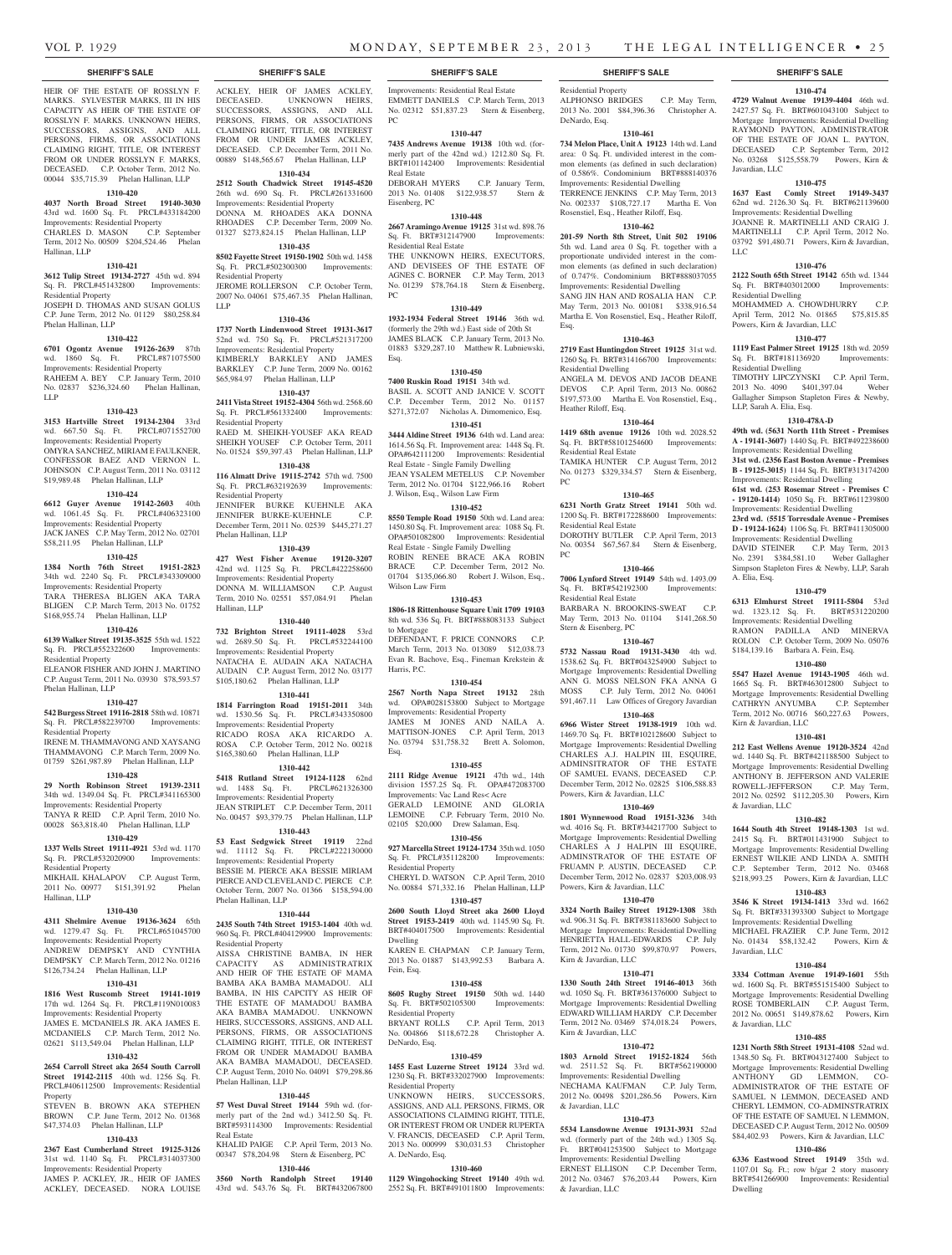IRENE I. GASKINS BY DEED DATED 09/30/1999 AND RECORDED 10/07/1999 IN RECORD BOOK JTD 1184, PG 628 C.P. December Term, 2009 No. 03503 \$120,745.21 Federman & Associates, LLC

#### **1310-487**

**6816 North Carlisle Street 19126** semi detached 2 story masonry BRT#101012000/ PRCL#119N1243 Improvements: Residential Dwelling

PATRICIA DAVIS IN HER CAPACITY AS HEIR OF HUDSON I. LINDSAY, DECEASED AND UNKNOWN HEIRS OF HUDSON I. LINDSAY, DECEASED C.P. December Term, 2012 No. 000260 \$57,134.54 Federman & Associates, LLC

#### **1310-488**

**2409 South 62nd Street 19142** 40th wd. 1440 Sq. Ft. BRT#402100400 Improvements: Residential Property

 C.P. December Term, 2010 No. 0126 \$85,440.94 Scott A. Dietterick, Esq., Kimberly A. Bonner, Esq., Joel A. Ackerman, Esq., Ashleigh L. Marin, Esq., Ralph M. Salvia, Esq., Jaime R. Ackerman, Esq., Zucker, Goldberg & Ackerman, LLC

## **1310-489**

**3958 Wyalusing Avenue 19104** 24th wd. 876 Sq. Ft. BRT#24318400 Improvements: Residential Property

C.P. December Term, 2012 No. 3449<br>\$80.060.58 Scott A. Dietterick. Esq., Scott A. Dietterick, Esq., Kimberly A. Bonner, Esq., Joel A. Ackerman, Esq., Ashleigh L. Marin, Esq., Ralph M. Salvia, Esq., Jaime R. Ackerman, Esq., Zucker, Goldberg & Ackerman, LLC

### **1310-490**

**1802 North 22nd Street 19121** 32nd wd. 1360

#### Sq. Ft. BRT#322089300 Improvements: Residential Property WILL A. PITT, JR. C.P. May Term, 2010 No. 002716 \$141,173.01 Christopher A.

DeNardo, Esq.

## **1310-491**

**1301 Wakeling Street 19124** 62nd wd. 8191 Sq. Ft. BRT#234159700 Improvements: Residential Property MARILYN D. PEED AND VINCENT D.

PEED C.P. October Term, 2012 No. 000708 \$222,590.88 Christopher A. DeNardo, Esq. **1310-492**

**327 East Upsal Street 19119** 22nd wd. 1440 Sq. Ft. BRT#221096400 Improvements: Residential Property<br>SUSIE A. HOOKS C.P. April Term, 2012

No. 001415 \$108,684.19 Christopher A. DeNardo, Esq.

## **1310-493**

**4217 Levick Street 19135** 55th wd. 1131.46 Sq. Ft. BRT#552080200 Improvements: Residential Property JOYCE C A MARINARI AND CONGRAD

G. HOFMANN C.P. March Term, 2013 No. 003387 \$20,603.49 Christopher A. DeNardo, Esq.

## **1310-494**

**123 North 51st Street 19139** 44th wd. 825 Sq. Ft. BRT#441094900 Improvements: Residential Property BEVERLY WILLIAMS C.P. March Term, 2013 No. 004328 \$29,719.73 Christopher A. DeNardo, Esq.

#### **1310-495**

**2226 North Hobart Street 19131** 52nd wd. 1691.77 Sq. Ft. BRT#522245700 Improvements: Residential Property UNKNOWN HEIRS, SUCCESSORS, ASSIGNS, AND ALL PERSONS, FIRMS, OR ASSOCIATIONS CLAIMING RIGHT, TITLE OR INTEREST FROM OR UNDER ROSE A. DENT, DECEASED C.P. April Term, 2013 No. 003050 \$78,748.99 Christopher A. DeNardo, Esq.

#### **1310-496**

**2424 South Camac Street 19148** 39th wd. 679 Sq. Ft. BRT#394347500 Improvements: Residential Property

JOHN S. MCKNIGHT (MORTGAGOR) AND FRANCES A. MCKNIGHT (REAL OWNER AND MORTGAGOR) C.P. September Term, 2012 No. 0491 \$41,472.18 Christopher A. DeNardo, Esq.

## **1310-497**

**5922 Vine Stret 19139** 4th wd. 1050 Sq. Ft. BRT#042162100 Improvements: Residential Property DAIREN L. THOMAS C.P. February Term,

#### 2013 No. 001307 \$58,212.99 Christopher A. DeNardo, Esq. **1310-498** JAMES MCQUEEN SR AKA JAMES MCQUEEN C.P. February Term, 2012 No. 01495 \$201,621.49 McCabe, Weisberg, &

**2122 South Woodstock Street 19145**  48th wd. 783.75 Sq. Ft. BRT#481340600 Improvements: Residential Property JIMMY S. TJOENG C.P. October Term, 2011 No. 003166 \$91,100.66 Christopher A.

DeNardo, Esq.

**1310-512 1728 North Creighton Street 19139** 52nd wd. 2810.56 Sq. Ft.; row 2 sty masonry BRT#521285100 Improvements: Residential

Dwelling AUBREY L. STANLEY AND PAULETTE

**1310-499 6722 Gillespie Street 19135** 55th wd. 1440 Sq. Ft. BRT#552435600 Improvements:

TAMMY REED, CO-EXECUTRIX OF THE ESTATE OF TERRY P. TOBIN AND DANIEL TOBIN, CO-EXECUTOR OF THE ESTATE OF TERRY P. TOBIN C.P. May Term, 2013 No. 00333 \$105,628.76 Stern & Eisenberg,

**1310-500 368 East Church Hill Lane 19144** 12th wd. 3079.64 Sq. Ft. BRT#122033900 Improvements: Residential Real Estate THE UNKNOWN HEIRS, EXECUTORS, AND DEVISEES OF THE ESTAET OF MABEL ABRAHAMA AKA MAEL A. CARROLL C.P. May Term, 2013 No. 00925 \$68,046.89

**1310-501 303 Forest Hills Avenue 19116** 58th wd. 6555 Sq. Ft. BRT#583028600 Improvements:

EDWARD F. O'TOOLE AND KATIE L. O'TOOLE C.P. March Term, 2012 No. 02370 \$140,809.75 Stern & Eisenberg, PC **1310-502 1310 Medary Avenue 19141** 42nd wd. 4606 Sq. Ft. BRT#493055300 Improvements:

ANGELA R. GARNER C.P. May Term, 2013 No. 00256 \$159,972.50 Stern & Eisenberg,

**1310-503 6631 North Bouvier Street 19126** 10th wd. 1264 Sq. Ft. BRT#101066400 Improvements:

NICOLE WIMBUSH C.P. March Term, 2013 No. 03773 \$64,779.87 Stern & Eisenberg,

**1310-504 7102 Bustleton Avenue 19149** 54th wd. 2064.70 Sq. Ft.; row b/gar 2sty masonry BRT#542454500 Improvements: Residential

RAYMOND G. BROWN AND PATRICIA A. BROWN C.P. February Term, 2012 No. 02988 \$81,739.86 McCabe, Weisberg, &

**1310-505 3049 Tulip Street 19134** 25th wd. 1523.62 Sq. Ft.; row 2 sty masonry BRT#252357600 Improvements: Residential Dwelling APRIL M. BOERNER C.P. October Term, 2012 No. 02436 \$45,360.88 McCabe,

**1310-506 4405-7 Silverwood Street 19127** 21st wd. 6298 Sq. Ft.; det 3.5 sty stone BRT#211239100 Improvements: Residential Dwelling PETER MCDONOUGH C.P. March Term, 2013 No. 03307 \$225,401.89 McCabe,

**1310-507 1909 Bainbridge Street 19146** 30th wd. 3300 Sq. Ft.; row 3 sty masonry BRT#301047600 Improvements: Residential Dwelling CHARLOTTE MILES C.P. September Term, 2008 No. 01954 \$263,591.01 McCabe,

**1310-508 2444 South Philip Street 19148** 39th wd. 986 Sq. Ft.; row 2sty masonry BRT#391310500 Improvements: Residential Dwelling JACQUELINE POOLER AND CAMEL REAL ESTATE, LLC C.P. July Term, 2012 No. 04135 \$146,218.60 McCabe, Weisberg, &

**1310-509 9622 Convent Avenue 19114** 57th wd. 1498 Sq. Ft.; s/d w g/g 2s masonry BRT#572217000 Improvements: Residential Dwelling MARGARET M DIRENZO C.P. April Term, 2013 No. 02895 \$118,103.40 McCabe,

**1310-510 914 Brighton Street 19111** 53rd wd. 1220 Sq. Ft.; s/d w b/g 2s masonry BRT#532248000 Improvements: Residential Dwelling DERRICK CAIN C.P. December Term, 2011 No. 01713 \$128,580.01 McCabe, Weisberg,

**1310-511 729 North Capitol Street 19130** 15th wd. 3013.53 Sq. Ft.; row 1.5 sty brick BRT#151091460 Improvements: Residential

Residential Real Estate

Stern & Eisenberg, PC

Residential Real Estate

Residential Real Estate

Residential Real Estate

PC

PC

Dwelling

Conway, P.C.

Weisberg, & Conway, P.C.

Weisberg, & Conway, P.C.

Weisberg, & Conway, P.C.

Weisberg, & Conway, P.C.

& Conway, P.C.

Dwelling

Conway, P.C.

Conway, P.C.

PC

STANLEY C.P. April Term, 2013 No. 00760 \$83,312.63 McCabe, Weisberg, & Conway, P.C.

## **1310-513**

**729 Disston Street 19111** 53rd wd. 4196.25 Sq. Ft.; s/d w b/g 2s masonry BRT#532200700 Improvements: Residential Dwelling ARIEL VIRELLA C.P. December Term, 2011 No. 02672 \$194,155.84 McCabe, Weisberg, & Conway, P.C.

## **1310-514**

**625 Sears Street 19147** 1st wd. 1808 Sq. Ft.; row 2 sty masonry BRT#012005900 Improvements: Residential Dwelling JOHN T. NOLAN, JR. C.P. December Term, 2012 No. 00587 \$178,323.46 McCabe, Weisberg, & Conway, P.C.

#### **1310-515 12635 Biscayne Drive 19154** 58th wd. 3019 Sq.

Ft.; row b/gar 2sty mas +other BRT#663409600 Improvements: Residential Dwelling BRIAN SEIGER AND LINDSEY GOEKE C.P. June Term, 2012 No. 00183 \$203,559.89 McCabe, Weisberg, & Conway, P.C.

## **1310-516**

**2512 East Oakdale Street 19125** 31st wd. 1765 Sq. Ft.; row 2 sty masonry BRT#314231500 Improvements: Residential Dwelling KEVIN HARTZAG C.P. March Term, 2013 No. 03607 \$97,760.97 McCabe, Weisberg, & Conway, P.C.

#### **1310-517**

**346 East Church Lane 19144** 12th wd. 4113 Sq. Ft.; semi/det 3 sty stone BRT#122032700

Improvements: Residential Dwelling RICHARD A. TYLER JR., DIVONNE TYLER AND THE UNITED STATES OF AMERICA C/O UNITED STATES ATTORNEY FOR THE EASTERN DISTRICT OF PENNSYLVANIA C.P. February Term, 2013 No. 00993 \$203,469.26 McCabe, Weisberg, & Conway,  $PC$ .

#### **1310-518**

**6364 Marsden Street 19135** 41st wd. 2366.50 Sq. Ft.; row 2 sty masonry BRT#411253200 Improvements: Residential Dwelling MARIO STAGLIANO, JR. C.P. June Term,

2012 No. 00188 \$85,481.35 McCabe, Weisberg, & Conway, P.C. **1310-519**

**1228 South 53rd Street 19143** 51st wd. 3042.21 Sq. Ft.; semi det 2 sty masonry BRT#511230700 Improvements: Residential Dwelling

DERECK ARNOLD WISE, ADMINISTRATOR TO THE ESTATE OF GAZEL E. WISE, DECEASED MORTGAGOR AND REAL OWNER C.P. April Term, 2011 No. 00065 \$106,895.50 McCabe, Weisberg, & Conway, P.C.

#### **1310-520**

**4039 Markland Street 19124** 33rd wd. 2207.6 Sq. Ft.; row b/gar 2 sty masonry BRT#332499100 Improvements: Residential Dwelling

LISA R. RHOADES C.P. April Term, 2012 No. 03658 \$108,532.22 McCabe, Weisberg, & Conway, P.C.

#### **1310-521**

**6918 Souder Street 19149** row b/garage 2 story masonry BRT#542302200 Improvements: Residential Dwelling MARINA WILLIAMS C.P. April Term, 2013

No. 002223 \$111,865.55 Federman & Associates, LLC

## **1310-522**

**6001 Alma Street 19149** 53rd wd. 2236.68 Sq. Ft. BRT#531337000 Improvements: Residential Property CAROLINA ABELLA-FRANCO C.P. March Term, 2013 No. 02477 \$141,262.75 KML

#### Law Group, P.C.

**1310-523 555 Devereaux Avenue 19111** 35th wd. 1458

Sq. Ft. BRT#353006900 Improvements: Residential Property THE UNKNOWN HEIRS OF JOHN HA, DECEASED, TUAN HA, SOLELY IN HIS CAPACITY AS HEIR OF JOHN HA, DECEASED, AND NGA TRAN, SOLELY IN HER CAPACITY AS HEIR OF JOHN HA, DECEASED. C.P. August Term, 2012 No.

## 03586 \$105,403.39 KML Law Group, P.C. **1310-524**

**742 South Frazier Street 19143** 46th wd. 935.55 Sq. Ft. BRT#463232800 Improvements: Residential Property COREY J. DORSEY C.P. December Term, 2012 No. 02210 \$49,614.84 KML Law Group, P.C.

## **1310-525**

**3827 Etta Street 19114** 57th wd. 3806.40 Sq. Ft. BRT#572139800 Improvements: Residential Property

THE UNKNOWN HEIRS OF CLETUS P. SMITH, DECEASED, BABETTE BRENNAN, SOLELY IN HER CAPACITY AS HEIR OF

#### **SHERIFF'S SALE SHERIFF'S SALE SHERIFF'S SALE SHERIFF'S SALE SHERIFF'S SALE**

Weisberg, & Conway, P.C.

Weisberg, & Conway, P.C.

Dwelling

Conway, P.C.

Dwelling

Dwelling

& Conway, P.C.

Residential Property

KML Law Group, P.C.

Residential Property

KML Law Group, P.C.

Residential Property

Residential Property

Residential Property

Residential Property

KML Law Group, P.C.

Residential Property

Group, P.C.

Property

**1310-538 3511 Ashville Street 19136** 64th wd. 2965.44 Sq. Ft.; row b/gar 2 sty masonry BRT#642283200 Improvements: Residential

KRISTY SWEDBERG C.P. October Term, 2011 No. 04788 \$168,386.37 McCabe,

**1310-539 2021 Mercy Street 19145** 48th wd. 1600 Sq. Ft.; row 2 sty masonry BRT#481123300 Improvements: Residential Dwelling WILLIAM POWELL AKA WILLIAM T. POWELL C.P. December Term, 2012 No. 01215 \$76,597.10 McCabe, Weisberg, &

**1310-540 110 Benjamin Court 19114** 57th wd. 1176 Sq. Ft.; res condo 3 sty mas + other BRT#888570420 Improvements: Residential

ALL UNKNOWN SURVIVING HEIRS OF DAVID ROSENFLED, DECEASED MORTGAGOR AND REAL OWNER C.P. January Term, 2012 No. 03912 \$203,139.68 McCabe, Weisberg, & Conway, P.C. **1310-541 9401 Kirkwood Road 9114-2605** 57th wd. 5231.8 Sq. Ft.; apartment 2-4 units 2 sty mas +O BRT#572322701 Improvements: Residential

VALERIY MURIN C.P. February Term, 2013 No. 02661 \$210,554.35 McCabe, Weisberg,

**1310-542 215 Daly Street 19148** 39th wd. 1470 Sq. Ft.; row 2 sty masonry BRT#391093900 Improvements: Residential Dwelling LISA ROSS AKA LISA HENZE ROSS AKA LISA H. D'ALFONSO AND MARILYN MULLEN, ADMINSTRATRIX OF THE ESTATE OF HELEN MOORE, DECEASED MORTGAGOR AND REAL OWNER C.P. April Term, 2013 No. 00729 \$22,211.84 McCabe, Weisberg, & Conway, P.C. **1310-543 1241 Robbins Street 19111** 53rd wd. 1744 Sq. Ft. BRT#531044100 Improvements:

ROCHELLE ANAPOL, KENNETH H. ANAPOL AND THERESA SMITH C.P. October Term, 2010 No. 03832 \$132,828.62

**1310-544 6010 Buist Avenue 19142** 40th wd. 1160 Sq. Ft. BRT#402261500 Improvements:

EBONY STEWART AS ADMINSTRATRIX OF THE ESTATE OF FRANKIE L. STEWART, DECEASED C.P. November Term, 2012 No. 02720 \$37,868.69 KML Law Group, P.C. **1310-545 4023 K Street 19124** 33rd wd. 1120 Sq. Ft. BRT#332324800 Improvements: Residential

TINH THI LE AND TOMMY THANH TIEU C.P. January Term, 2013 No. 02031 \$87,096.33

**1310-546 1310 Wagner Avenue 19141** 49th wd. 2000 Sq. Ft. BRT#493018000 Improvements:

JOHN WIGGINS C.P. April Term, 2011 No. 02170 \$83,205.65 KML Law Group, P.C. **1310-547 3313 Knorr Street 19149** 55th wd. 1754.50 Sq. Ft. BRT#551217300 Improvements:

AMANDA L. MITCH AKA AMANDA MITCH C.P. February Term, 2013 No. 01686 \$166,166.67 KML Law Group, P.C. **1310-548 2307 Almond Street 19125** 31st wd. 889 Sq. Ft. BRT#312086000 Improvements:

WILLIAM J. COLLINS JR C.P. April Term, 2010 No. 01769 \$117,886.27 KML Law

**1310-549 356 East Meehan Avenue 19119** 22nd wd. 1671.71 Sq. Ft. BRT#222089100 Residential Property FRENCHY RISCO C.P. June Term, 2009 No. 00538 \$211,880.04 KML Law Group, P.C. **1310-550 1257 North Newkirk Street 19121** 29th wd. 5704 Sq. Ft. BRT#884460445 Improvements:

ELSER STREET PROPERTIES, LLC C.P. November Term, 2010 No. 02086 \$109,292.79

**1310-551 150 East Walnut Lane 19144** 59th wd. 2614.62 Sq. Ft. BRT#592059400 Improvements:

DIAMOND A. WEBB C.P. January Term,

CLETUS P. SMITH, DECEASED, DONNA M. SMITH, SOLELY IN HER CAPACITY AS HEIR OF CLETUS P. SMITH, DECEASED, SEAN SMITH, SOLELY IN HIS CAPACITY AS HEIR OF CLETUS P. SMITH, DECEASED, YVETTE HAEGLE, SOLELY IN HER CAPACITY AS HEIR OF CLETUS P. SMITH, DECEASED, AND YVONNE SMITH, SOLELY IN HER CAPACITY AS HEIR OF CLETUS P. SMITH, DECEASED. C.P. October Term, 2012 No. 00508 \$167,939.27 KML Law Group, P.C.

#### **1310-526**

**815-837 Arch Street, #717 19107** 5th wd. 910 Sq. Ft. BRT#888112942 Improvements: Residential Property JIN HUO CHEN, YAN PING CHEN AKA YEN PING CHEN AND XIAO YUN LIN C.P. October Term, 2012 No. 00186 \$364,343.15 KML Law Group, P.C.

#### **1310-527**

**1921 West Berks Street 19121-2242** 32nd wd. North side of Berks Street 148 ft 11 in west of 19th St; front 14 ft 11 in, depth 56 ft 3 in OLIVER ACQUISITION GROUP, LLC C.P. November Term, 2012 No. 003100 \$133,113.42 Phillip D. Berger, Esq.,

#### **1310-528A-C**

**34th wd. (152 North Edgewood Street - Premises A - 19139-2323)** West side of Edgewood Street 393 ft 4 in north of Arch Street; front 15 ft 1 in, depth 62 ft 6 in

**4th wd. (127 North 59th Street - Premises B - 19139-2417)** East side of 59th Street 194 ft 0 in north of Arch Street; front 15 ft 0 in, depth 67 ft 0 in

**32nd wd. (2131 North 30th Street - Premises C - 19121-1139)** East side of 30th Street 75 ft 6 in north of Westmont Street; front 15 ft 0 in,

depth 57 ft  $0$  in STRONG FAMLY PROPERTIES, LLC C.P. September Term, 2012 No. 001784 \$226,227.47 Phillip D. Berger, Esq.,

#### **1310-529**

**2100 Princeton Avenue 19149-1327** 54th wd. Southwest side of Princeton Avenue front 27 ft 6-1/2 in, depth 110 ft 0 in ZHI REN LI C.P. Septemer Term, 2012 No. 01351 \$174,069.98 Phillip D. Berger, Esq.,

## **1310-530**

**6148 Reedland Street 19142** 40th wd. Southeasterly side of Reedland Street 162 ft 1 in northeasterly side of 62nd st; front 16 ft, depth 16 ft BRT#402207300 Subject to Mortgage TIEASHA PULLEY C.P. July Term, 2012 No. 00982 \$90,009.90 Louis P. Vitti, Esq.

## **1310-531**

**1025 Tyson Avenue 19111** 53rd wd. 1506.83 Sq. Ft. OPA#532235600 Improvements: Residential Dwelling PAMELA FRENCH AND BETH FRENCH

C.P. October Term, 2012 No. 03451 \$67,616.03 Mitchell B. Klein, Esq. **1310-532**

**1534 South 20th Street 19146-4508** 36th wd. West side of 20th st 120 ft 0 in north of Tasker Street front: 16 ft 0 in, depth: 66 ft 0 in Subject To Mortgage of Lava Funding, LLC assigned to Parke Bank in principal sum of \$50,000.00 CHARLES HODGE C.P. Feburary Term, 2013 No. 02345 \$70,203.14 Phillip D. Berger, Esq.,

## **1310-533**

**4905 Frankford Avenue 19124-2617** 23rd wd. 2613 Sq. Ft. BRT#871113250 Subject to Mortgage Subject to Rent Improvements: Three Story Store/office Plus Apartments HUI LAI CUI AND WEN FANG CHEN C.P. May Term, 2013 No. 03948 \$92,950.01 Jeol S Todd, Esq.

## **1310-534**

**6345 Marsden Street 19135** 41st wd. 2169.56 Sq. Ft.; row 2 sty masonry BRT#411268900 Improvements: Residential Dwelling SIMON RAMOS C.P. April Term, 2009 No. 00918 \$89,138.62 McCabe, Weisberg, & Conway, P.C.

## **1310-535**

**2090 Pickwick Street 19134** 45th wd. 1720 Sq. Ft.; row 2 sty masonry BRT#452180000 Improvements: Residential Dwelling LAKEESHA M. WILLIAMS C.P. February Term, 2011 No. 00594 \$56,072.00 McCabe, Weisberg, & Conway, P.C.

#### **1310-536 4911 Girard Avenue 19131** 44th wd.

2932 Sq. Ft.; row w/det gar 3sty masonry BRT#442080700 Subject to Mortgage Improvements: Residential Dwelling PATRICIA RICE NKA PATRICIA KNOX C.P. June Term, 2010 No. 02964 \$28,145.15 McCabe, Weisberg, & Conway, P.C. **1310-537 6109 Marsden Street 19135** 41st wd. 3260 Sq. Ft.; s/d conv apt 2 sty masonry BRT#411262000 Improvements: Residential Dwelling ANTHONY PIZZARO C.P. December Term, 2006 No. 00791 \$90,776.44 McCabe,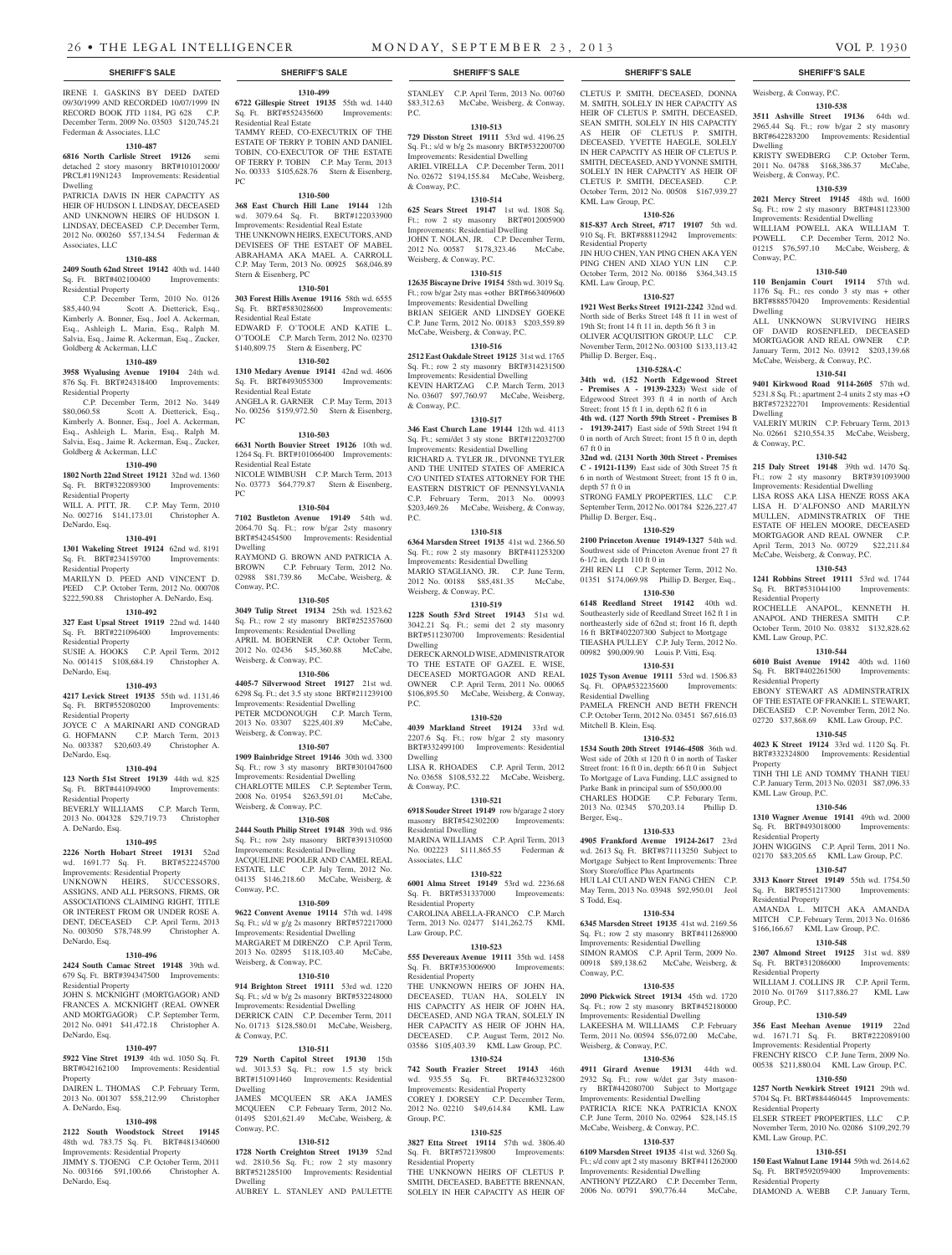Improvements: Residential Property CHRISTOPHER MING C.P. March Term, 2013 No. 02988 \$141,939.66 Phelan

**1310-595 2312 Nicholas Street aka 2312 West Nicholas Street 19121-2912** 29th wd. 781.83 Sq. Ft. PRCL#12N100221 Improvements:

**1310-608 2314 East Harold Street 19125** 31st wd. 1024 Sq. Ft. BRT#314172500 Improvements:

MICHAEL BICKEL C.P. April Term, 2013 No. 00380 \$85,268.43 Udren Law Offices,

**1310-609 6208 Master Street 19151-4117** 34th wd. 900 Sq. Ft. BRT#342027000 Improvements:

JUDY A. BOYD C.P. May Term, 2011 No. 03226 \$64,825.74 Udren Law Offices, P.C. **1310-610 1403 East Cheltenham Avenue 19124**  62nd wd. 1265.75 Sq. Ft. BRT#621079500 Improvements: Residential Dwelling JUANITA APONTE C.P. May Term, 2012 No. 00021 \$105,783.47 Udren Law Offices, P.C. **1310-611 115 South 61st Street 19139** 46th wd. 1326.75 Sq. Ft. BRT#031170200 Improvements:

ANGELIQUE PRESSLEY AND SAMUEL PRESSLEY C.P. March Term, 2012 No. 00532 \$45,631.91 Udren Law Offices, P.C. **1310-612 4925 Ella Street 19120 nka 4925 Ella Street 19136** 42nd wd. 1232 Sq. Ft. BRT#421312600 Improvements: Residential Dwelling DANIEL MCILHENNEY AND PAUL WILHITE C.P. March Term, 2013 No. 03736 \$43,972.72 Udren Law Offices, P.C. **1310-613 6822 North 15th Street 19126** 10th wd. (formerly part of the 50th wd.) 1705 Sq. Ft. BRT#101020600 Improvements: Residential

ALEXANDER Z. PAYNE, SR. C.P. September Term, 2010 No. 00724 \$147,131.01 Udren

**1310-614 2760 Island Avenue 19153** 40th wd. 1120 Sq. Ft. BRT#405753400 Improvements:

DAWN BROWN AND GREGORY A. BROWN, SR C.P. April Term, 2013 No. 01011 \$153,614.65 Udren Law Offices, P.C. **1310-615 164 North Millick Street 19139** 34th wd. 1426 Sq. Ft. BRT#341124100 Improvements:

2013 No. 03390 \$160,786.99 Udren Law

**1310-616 2235 South 18th Street 19145-3832** 26th wd. 997.50 Sq. Ft. PRCL#262060700 Improvements: Residential Property BERNARD ZERAMBO C.P. June Term, 2012 No. 00062 \$213,688.53 Phelan Hallinan,

**1310-617 5615 Catharine Street 19143-2814** 46th wd. Land area: 1065 Sq. Ft. BRT#463095700 Improvements: Row 2 Story Masonry BRIGETTE CAMPBELL C.P. November Term, 2012 No. 02568 \$84,363.06 Milstead

**1310-618 110 West Chew Avenue 19120-2428** 61st wd. 1792 Sq. Ft. BRT#105N18266 Improvements:

WAHABIT EDWARDS C.P. December Term, 2003 No. 002181 \$76,357.47 Milstead &

**1310-619 3354 E Street 19134-1726** 7th wd. (formerly part of the 33rd wd.) Land area 749 Sq. Ft.<br>BRT#073195900 Improvements: Row 2

JORGE L. MATEO, JR C.P. August Term, 2012 No. 02299 \$62,051.66 Milstead &

**1310-620 4850 Brown Street 19139-2126** 44th wd. 1169.9 Sq. Ft. BRT#441364300 Improvements: Residential Dwelling VIVIAN BENNETT AS ADMINISTRATRIX OF THE ESTATE OF ARCHIE TARPLEY, DECEASED C.P. May Term, 2012 No. 03965 \$84,375.20 Law Offices of Gregory Javardian **1310-621 2729 South Sheridan Street 19148** 39th wd. 920 Sq. Ft. BRT#395178200 Improvements:

XIN GAO C.P. January Term, 2013 No. 003602 \$82,122.96 Martha E. Von Rosenstiel, Esq., Heather Riloff, Esq. **1310-622 2649 South Camac Street 19148** 39th wd. 708 Sq. Ft. BRT#394342600 Improvements:

ANTHONY M. MACALUSO C.P. March Term, 2013 No. 003421 \$219,606.87 Martha E. Von Rosenstiel, Esq., Heather Riloff, Esq.

Improvements: Row 2

C.P. March Term,

Residential Dwelling

Residential Dwelling

Residential Dwelling

Dwelling

Law Offices, P.C.

Residential Dwelling

Residential Dwelling

& Associates, LLC

Associates, LLC

Story, Masonry

Associates, LLC

Residential Dwelling

Residential Dwelling

Row Conv/apr 2 Story Masonry

 $Office$  P $C$ .

LLP

P.C.

ARIS S. COTTMAN C.P. March Term, 2013 No. 02745 \$60,880.23 Phelan Hallinan, LLP **1310-596 901 South 47th Street 19143-3618** 46th<br>wd. 2990 Sq. Ft. PRCL#461195400

MARC DAMBROSIO C.P. July Term, 2012 No. 03561 \$813,935.22 Phelan Hallinan,

**1310-598 4220 Magee Avenue 19135-2607** 55th wd. 1978.56 Sq. Ft. PRCL#552141500 Improvements: Residential Property THANH M. VO, ZAM VO AND THUYEN H. VO AKA THUYEN H. PHAM C.P. March Term, 2013 No. 02736 \$125,563.59 Phelan

**1310-599 1641 North Robinson Street 19151-3935**  34th wd. 1434.56 Sq. Ft. PRCL#342277000 Improvements: Residential Property GEORGE AKANNO AND FELICITAS AKANNO C.P. August Term, 2012 No. 00198 \$54,013.93 Phelan Hallinan, LLP **1310-600 6700 Dicks Avenue 19142-2605** 40th wd. 1486.25 Sq. Ft. PRCL#406290300 Improvements: Residential Property THANH NGUYEN C.P. January Term, 2012 No. 01018 \$93,665.85 Phelan Hallinan, LLP **1310-601 5848 Sansom Street 19139** 60TH wd. 1420.73 Sq. Ft. BRT#604160800 Improvements:

LISA THOMAS C.P. March Term, 2010 No. 5458 \$81,758.46 Powers, Kirn & Javardian,

**1310-602 2138 East Sanger Street 19124-1621** 41st wd. Situate on the southwesterly side of Sanger Street at a distance of Two hundred seventyfive feet eight inches southeasterwardly from the southeasterly side of Torresdale Avenue Improvements: Row B/gar 2 Sty Masonry WILSON ACEVEDO AND JENNIFER GROCE C.P. February Term, 2013 No. 00676 \$103,522.44 Chandra M. Arkema, Esq. **1310-603 3326 West Cumberland Street 19132- 2819** 28th wd. Situate on the south side of Cumberland Street at the distance of 203 ft 4 inches westward from the west side of 33rd Street Improvements: Row 2 Sty, Masonry D'ANDRE T. PARMLEY C.P. April Term, 2013 No. 00373 \$72,848.98 Chandra M.

**1310-604 2007 74th Avenue 19138-2212** 10th wd. Situate on the northeast side of Seventy-fourth Avenue (sixty feet wide) at the distance of Fifth-nine Foot eleven inches northewestward from the northwest side of Twentieth Street Improvements: Row B/gar 2 Sty Masonry RUTH P. BURNETT (DECEASED) C.P. May Term, 2013 No. 00923 \$109,884.34 Chandra

**1310-605 1616 West Juniata Street 19140-2911** 13th wd. Situate on the southeast side of Juniata Street at the distance of Four hundred ninety-four feet eight inches northeastward from the northeast side of Germantown Avenue Improvements: Row 2 Sty Masonry MARK BYRD C.P. April Term, 2013 No. 03536 \$44,589.84 Chandra M. Arkema, Esq. **1310-606 4211 Chippendale Street 19136-3603** 65th wd. 1274 Sq. Ft. BRT#651123900 Improvements:

JASON GENSAMER AND LAURA GENSAMER C.P. March Term, 2013 No. 00877 \$168,045.59 Udren Law Offices, P.C. **1310-607 4639 Umbria Street 19127** 21st wd. 1937.80 Sq. Ft. BRT#211468700 Improvements:

JEREMIAH M. TANIOUS C.P. March Term, 2013 No. 03389 \$248,013.20 Udren Law

Hallinan, LLP

Residential Property

wd. 2990 Sq. Ft. Improvements: Residential Property JOACHIM V. TREICHEL, AKA JOACHIM TREICHEL, AKA JOACHIM V C TREICHEL C.P. February Term, 2012 No. 00504 \$350,779.17 Phelan Hallinan, LLP **1310-597 1916 Delancey Place 19103-6612** 8th wd. 1800 Sq. Ft. PRCL#081033600 Improvements:

Residential Property

Hallinan, LLP

Residential Dwelling

LLC

Arkema, Esq.

M. Arkema, Esq.

Residential Dwelling

Residential Dwelling

Offices, P.C.

LLP

2012 No. 01600 \$122,927.68 KML Law Group, P.C.

#### **1310-552**

**5464 North Marvine Street 19141** 49th wd. 1260 Sq. Ft. BRT#493102400 Improvements: Residential Property

GENNIE W. CARTER C.P. September Term, 2012 No. 02872 \$19,627.04 KML Law Group, P.C.

### **1310-553**

**5312 North 2nd Street 19120** 42nd wd. 2008 Sq. Ft. BRT#422412100 Improvements: Residential Property SHIRLEY M. HART C.P. November Term,

#### 2009 No. 00965 \$29,564.32 KML Law Group, P.C. **1310-554**

**3511 North 22nd Street 19140** 11th wd. 2925 Sq. Ft. BRT#112307100 Improvements:

## Residential Property SHALIMAR BLAKELY C.P. March Term,

2010 No. 00870 \$89,402.55 KML Law Group, P.C.

#### **1310-555**

**3314 Welsh Road 19136** 64th wd. 2051 Sq. Ft. BRT#642307300 Improvements: Residential Property THOMAS J. BARRETT JR. C.P. October

Term, 2008 No. 02774 \$143,413.12 KML Law Group, P.C.

#### **1310-556**

**3014 Hellerman Street 19149** 55th wd. 2161.25 Sq. Ft. BRT#551039200 Improvements:

Residential Property UNKNOWN HEIRS OF HARRY H. BAKER, DECEASED AND HARRY HOCH, SOLELY IN HIS CAPACITY AS HARRY H. BAKER, DECEASED C.P. December Term, 2012 No. 03254 \$140,794.06 KML Law Group, P.C.

#### **1310-557**

**5313 Delancey Street 19143** 60th wd. 870 Sq. Ft. BRT#603071000 Improvements: Residential Property UNKNOWN HEIRS OF RUTH WILLIAMS, DECEASED AND JOYCE CRAIG-MURRAY, SOLELY IN HER CAPACITY AS HEIR

OF RUTH WILLIAMS, DECEASED C.P. December Term, 2012 No. 02786 \$76,026.88 KML Law Group, P.C.

### **1310-558**

**2216 Bryn Mawr Avenue 19131** 52nd wd. 4207 Sq. Ft. BRT#521270200 Improvements: Residential Property

DWIGHT JOHNS, SOLELY IN HIS CAPACITY AS HEIR OF BLANCHE JOHNS, DECEASED C.P. February Term, 2013 No. 00138 \$171,640.80 KML Law Group, P.C.

## **1310-559**

**3838 Cambridge Street 19104** 24th wd. 1395 Sq. Ft. BRT#243208800 Improvements: Residential Property

#### JULIAN DAVID BURNETT C.P. February Term, 2010 No. 00538 \$58,576.54 kmo **1310-560 516 East Cabot Street 19125** 18th wd. 1440

Sq. Ft. BRT#181376800 Improvements: Residential Property COLLEEN BOOTH AND JACOMB

TIMOTHY BOOTH C.P. March Term, 2011 No. 00907 \$212,299.17 KML Law Group,  $PC$ 

### **1310-561**

**102 West Apsley Street 19144** 12th wd. 2278.28 Sq. Ft. BRT#123002830 Improvements: Residential Property

#### LASHAWNDREA PRICE AND SYID PRICE C.P. February Term, 2012 No. 03337

\$227,765.18 KML Law Group, P.C. **1310-562**

**1116 East Tioga Street 19134** 33rd wd. 1345.55 Sq. Ft. BRT#331208600 Improvements: esidential Property

DAVID R PRADO C.P. March Term, 2013 No. 02602 \$65,952.91 KML Law Group, P.C.

#### **1310-563**

**5130 Newhall Street 19144-4020** 12TH<br>wd. 2491 Sq. Ft. PRCL#123221900 wd. 2491 Sq. Ft. Improvements: Residential Property JAY LONGSHORE AKA JAY A. LONGSHORE, AKA JAY ALAN LONGSHORE AND SAKUNTALA LONSHORE C.P. June Term, 2012 No. 02386 \$59,576.15 Phelan Hallinan,

#### **1310-564**

LLP

**1320 East Oxford Street 19125-3217** 18th wd. 1149.72 Sq. Ft. PRCL#181075800 Improvements: Residential Property

KEVIN FRANCIS MILLER C.P. July Term, 2012 No. 02370 \$78,325.66 Phelan Hallinan, LLP

#### **1310-565 1236 Fanshawe Street 19111-4924** 35th

wd. 1900.50 Sq. Ft. PRCL#532030700 Improvements: Residential Property LAQUANDA A. MCCOULLUM AKA LAQUANDA MCCOULLOM AKA LAQUANDA MCCOULLUM C.P. September Term, 2012 No. 03011 \$141,508.79 Phelan Hallinan, LLP

#### **1310-566**

**819 Caledonia Street 19128-1104** 21st wd. 16196.70 Sq. Ft. BRT#214116265 Improvements: Residential Property JAMES R BARKLEY AND KIMBERLY L. BARKLEY C.P. August Term, 2009 No. 03837 \$347,843.74 Phelan Hallinan, LLP

#### **1310-567 1200 Gilham Street 19111** 53rd wd. 1946

Sq. Ft. BRT#531156900 Improvements: Residential Property EDWARD A. TORRES C.P. August Term, 2012 No. 02278 \$168,772.10 KML Law Group, P.C.

#### **1310-568**

**245 Byberry Road 19116** 58th wd. 2688 Sq. Ft. BRT#583000710 Improvements: Residential Property SHERRI A VERDON C.P. June Term, 2012 No. 03353 \$178,977.40 KML Law Group,

P.C. **1310-569**

### **1214 Frederal Street 19147** 2nd wd. 1134

Sq. Ft. BRT#021272200 Improvements: Residential Property ERNEST WILKIE C.P. February Term, 2013 No. 01655 \$246,006.80 KML Law Group, P.C.

#### **1310-570**

**8415 Provident Street 19150** 50th wd. 1448.90 Sq. Ft. BRT#501192000 Improvements: Residential Property CHARLES A. WARDLAW C.P. October

Term, 2008 No. 00324 \$117,926.23 KML Law Group, P.C. **1310-571**

**4324 Pilling Street 19124** 23rd wd. 1406.50 Sq. Ft. BRT#234239900 Improvements: Residential Property ANTONIO NEVAREZ AND JESSICA NEVAREZ C.P. February Term, 2010 No. 02186 \$79,402.61 KML Law Group, P.C.

#### **1310-572**

**5243 Wissahickon Avenue 19144** 12th wd. 2213.61 Sq. Ft. BRT#123245010 Improvements: Residential Property JADA PENNICK AND CHARLES H. PENNICK C.P. October Term, 2012 No. 04267 \$208,289.06 KML Law Group, P.C.

**1310-573 1158 South 52nd Street 19143** 51st wd. 1552 Sq. Ft. BRT#511200300 Improvements: Residential Property

MICKEY R. DAVIS C.P. March Term, 2013 No. 03111 \$65,136.37 KML Law Group, P.C.

#### **1310-574**

**6532 Lansdowne Avenue 19151** 34th wd. 1395 Sq. Ft. BRT#344019500 Improvements: Residential Property BASIL A. SCOTT AND JANICE V SCOTT C.P. March Term, 2011 No. 03346 \$147,137.94

## KML Law Group, P.C.

**1310-575 4611 Oakmont Street 19136** 65th wd. 1136 Sq. Ft. BRT#651083400 Improvements: Residential Property DREXEL MORLTE C.P. March Term, 2013 No. 03127 \$142,295.84 KML Law Group, P.C.

#### **1310-576**

**1147 South 61st Street 19143** 3rd wd. 1591 Sq. Ft. BRT#033225200 Improvements: Residential Property ROSALINID D. MILES AKA ROSALIND MILES-THOMPSON C.P. March Term, 2013 No. 02807 \$82,623.46 KML Law Group, P.C.

#### **1310-577**

**1336 Steinber Street 19124** 33rd wd. 877.50 Sq. Ft. BRT#331243800 Improvements: Residential Property ALAN STASSON C.P. March Term, 2013 No. 03284 \$37,045.92 KML Law Group, P.C.

## **1310-578 5959 Upland Way 19131-2233** 52nd

wd. 1320.48 Sq. Ft. BRT#522010900 Improvements: Residential Property WANDA HENRY C.P. January Term, 1999 No. 01690 \$69,848.43 KML Law Group, P.C.

#### **1310-579**

**2113 East Clementine Street 19134** 25th wd. 1466.25 Sq. Ft. BRT#252266800 Improvements: Residential Property THE UNKNOWN HEIRS OF THERESA

A. GRIFFIN AKA THERESA GRIFFIN, DECEASED, NIGEL GRIFFIN, SOLELY IN HIS CAPACITY AS HEIR OF THERESA A. GRIFFIN AKA THERESA GRIFFIN, DECEASED, WALIDA ARMSTRONG, SOLELY IN HER CAPACITY AS HEIR OF THERESA A. GRIFFIN, AKA THERESA

**SHERIFF'S SALE SHERIFF'S SALE SHERIFF'S SALE SHERIFF'S SALE SHERIFF'S SALE**

GRIFFIN, DECEASED AND ALEXANDER GRIFFIN, SOLELY IN HIS CAPACITY AS HEIR OF THERESA A. GRIFFIN AKA THERESA GRIFFIN, DECEASED C.P. June Term, 2012 No. 03035 \$29,268.11 KML Law Group, P.C.

#### **1310-580**

**236 West Sparks Street 19120** 61st wd. 1050 Sq. Ft. BRT#611251800 Improvements: Residential Property MICHELLE CARTER C.P. October Term, 2012 No. 00051 \$51,795.67 KML Law Group, P.C.

## **1310-581**

**3940 I Street 19124** 33rd wd. 1599.18 Sq. Ft. BRT#332148100 Improvements: Residential Property EVELYN ALVELO AND JESSE ALVELO

C.P. January Term, 2013 No. 01735 \$106,610.45 KML Law Group, P.C. **1310-582**

**4522 Carwithan Street 19136** 65th wd. 1894.80 Sq. Ft. BRT#652119300 Improvements: Residential Property JORGE LOPEZ C.P. March Term, 2012 No. 03592 \$140,942.44 KML Law Group, P.C.

## **1310-583**

**2724 Stevens Street 19149** 62nd wd. 1005 Sq. Ft. BRT#621198400 Improvements: Residential Property WILLIAM T. MARTIN ADMINISTRATOR OF THE ESTATE OF ROBERTA A. MARTIN, DECEASED C.P. October Term, 2012 No. 00070 \$51,812.28 KML Law Group, P.C.

#### **1310-584**

**9921 Bustleton Avenue aka 9921 Bustleton Avenue Unit O2 19115-1505** 88th wd. 0 Sq. Ft. PRCL#888580831 Improvements: Condominium Property SVETLANA ZAKURDAYEV AND LEONID

ZAKURDAYEV C.P. January Term, 2012 No. 02564 \$135,435.72 Phelan Hallinan, LLP

## **1310-585**

**7144 Cottage Street 19135-1202** 41st wd. 1440 Sq. Ft. PRCL#412286200 Improvements: Residential Property WENDELL BISSAINTHE C.P. November Term, 2012 No. 02771 \$146,717.43 Phelan Hallinan, LLP

## **1310-586**

**133 Osborn Street 19128-3716** 21st wd. 1782 Sq. Ft. PRCL#213046700 Improvements: Residential Property STEPHANIE PALMER AND JUSTIN PALMER C.P. January Term, 2013 No. 03872 \$228,516.46 Phelan Hallinan, LLP

### **1310-587**

**1931 East Pike Street 19124-4431** 45th wd. 1335.60 Sq. Ft. PRCL#452219700 Improvements: Residential Property ALBERTO CLAUDIO C.P. September Term, 2012 No. 01226 \$55,383.62 Phelan Hallinan, LLP

#### **1310-588**

**4558 Maple Street 19136-3716** 41st wd. 2350.10 Sq. Ft. PRCL#651098000 Improvements: Residential Property SARA J. MARCUCCI C.P. June Term, 2010 No. 03916 \$121,223.86 Phelan Hallinan, LLP

#### **1310-589**

**1900 Lott Street aka 1900 Lott Avenue 19115- 3216** 58th wd. 6750 Sq. Ft. PRCL#581044900 Improvements: Residential Property ADEL ETREIH C.P. March Term, 2009 No. 01971 \$356,845.64 Phelan Hallinan, LLP

## **1310-590**

**2209 South Colorado Street 19145-3808**  26th wd. 703.25 Sq. Ft. PRCL#3262021300 Improvements: Residential Property GUISEPPI R. WHITE C.P. August Term, 2012 No. 00371 \$89,152.48 Phelan Hallinan, LLP **1310-591**

**820 South Saint Bernard Street 19143- 3309** 61st wd. 2100 Sq. Ft. PRCL#27S4138 Improvements: Residential Property FATIN DANTZLER C.P. November Term,<br>2011 No. 00788 \$346,254.96 Phelan 2011 No. 00788 \$346,254.96

**1310-592 2115 South Woodstock Street 19145-3508**  48th wd. 783.75 Sq. Ft. PRCL#481333200 Improvements: Residential Property MARJORIE WILKINSON AKA MARGIE WILKINSON AKA MARGURITE WILKINSON C.P. October Term, 2009 No. 01796 \$114,085.11 Phelan Hallinan, LLP **1310-593 1200 West Oregon Avenue 19148-4328**  39th wd. 1465.20 Sq. Ft. PRCL#395021200 Improvements: Residential Property JOSEPH J. DOYLE C.P. August Term, 2012 No. 00381 \$247,124.14 Phelan Hallinan,

**1310-594 2104 Melvin Street 19131-3018** 52nd wd. 1297.60 Sq. Ft. PRCL#522249900

Hallinan, LLP

LLP